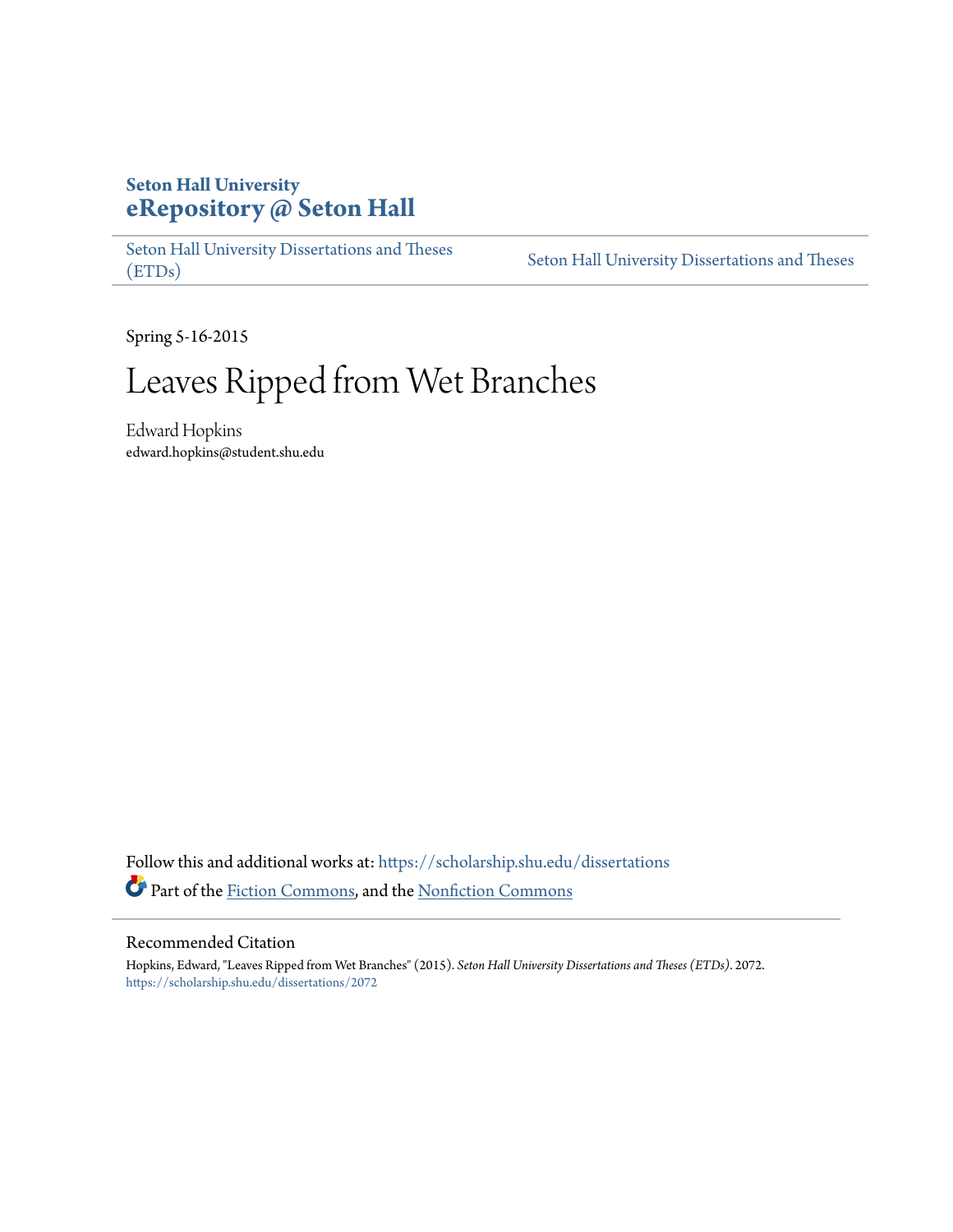## LEAVES RIPPED FROM WET BRANCHES

Edward Hopkins

Submitted in partial fulfillment of the requirements for the Masters of Arts Department of English, Seton Hall University

May 14, 2015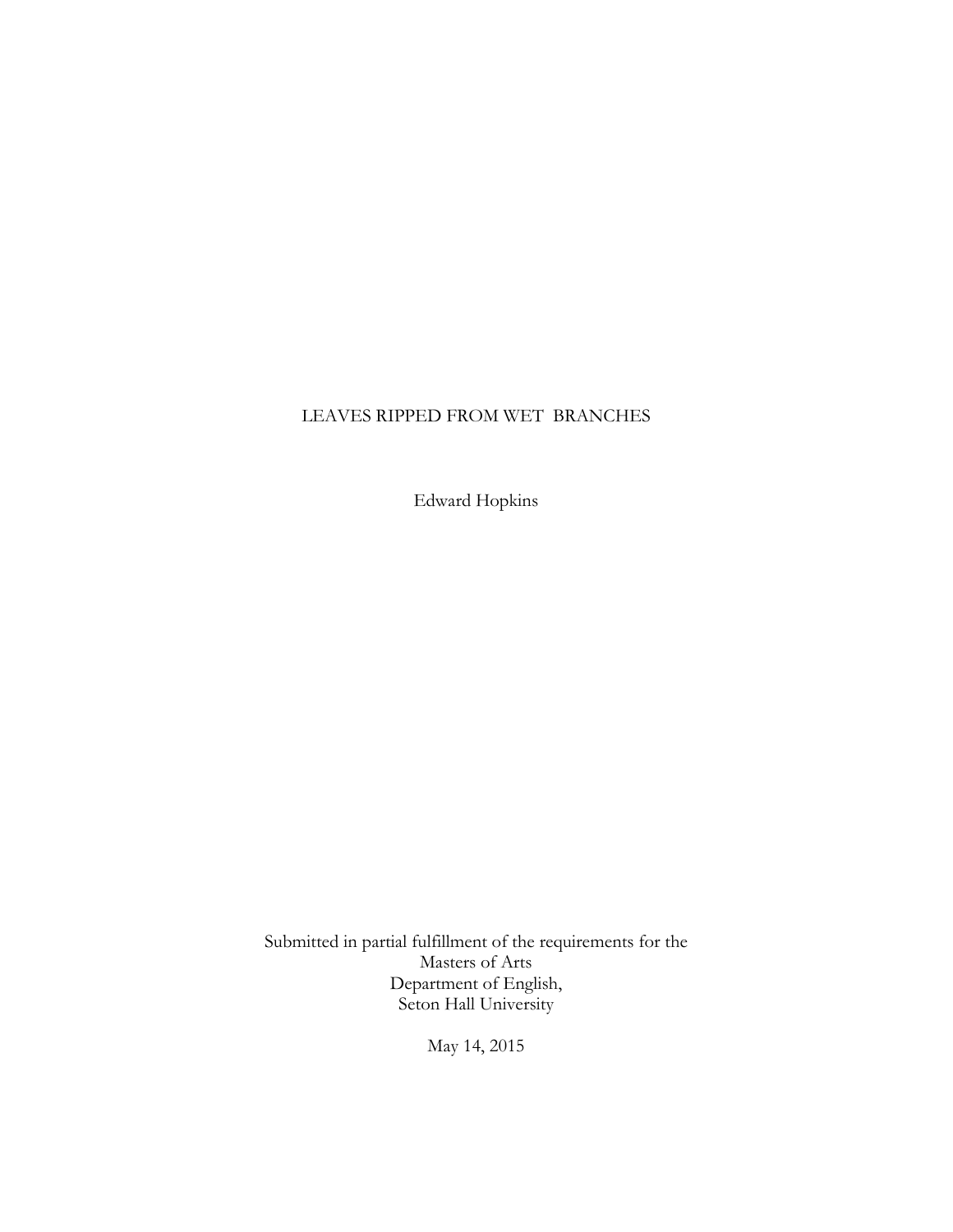Ryd Wed der Nache Ohres

Nathan Oates, Thesis Mentor

AngelDed for Made Second

 $\overline{\phantom{a}}$  , and the contract of the contract of the contract of the contract of the contract of the contract of the contract of the contract of the contract of the contract of the contract of the contract of the contrac

Mark Svenvold, Second Reader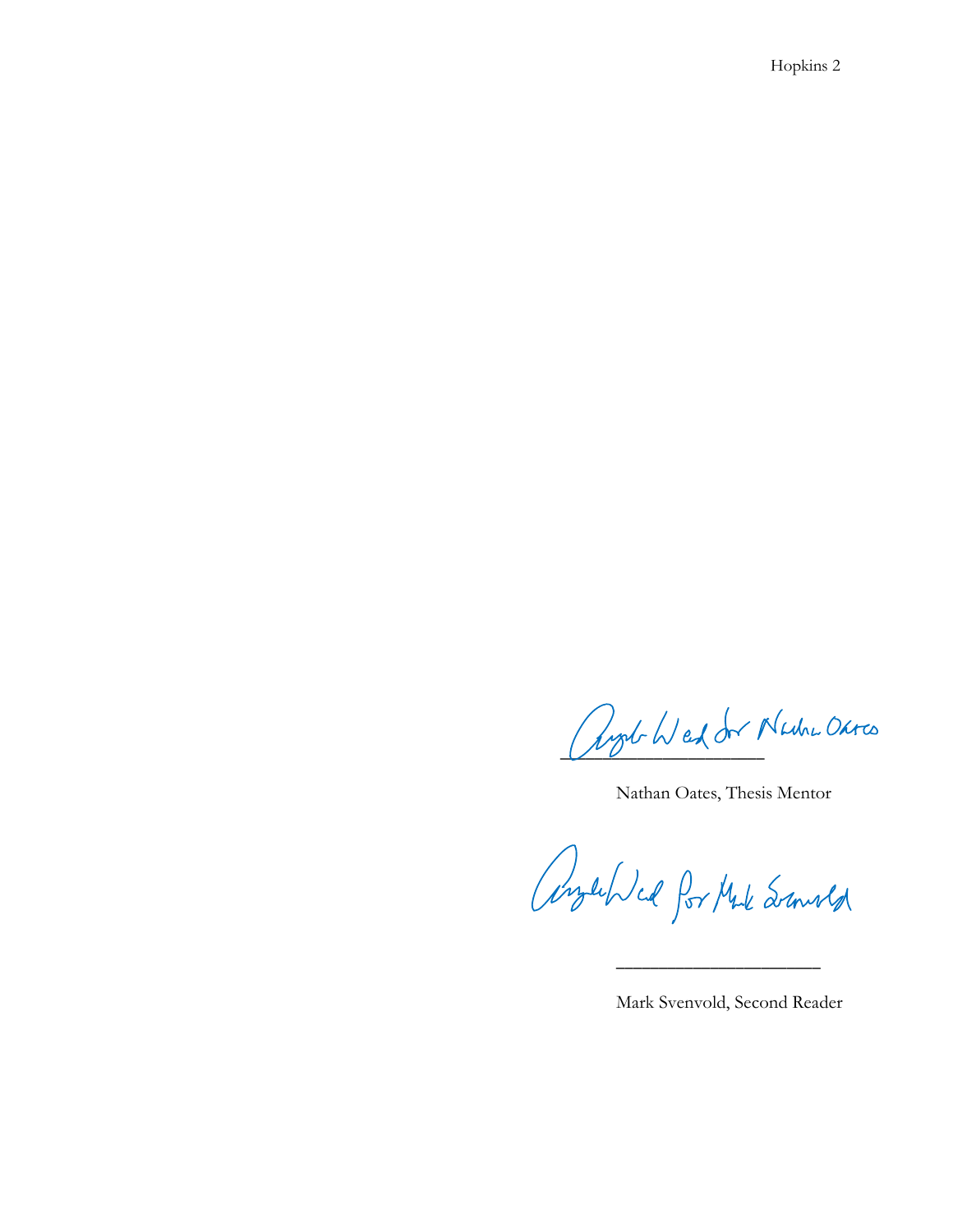© Edward Hopkins

All Rights Reserved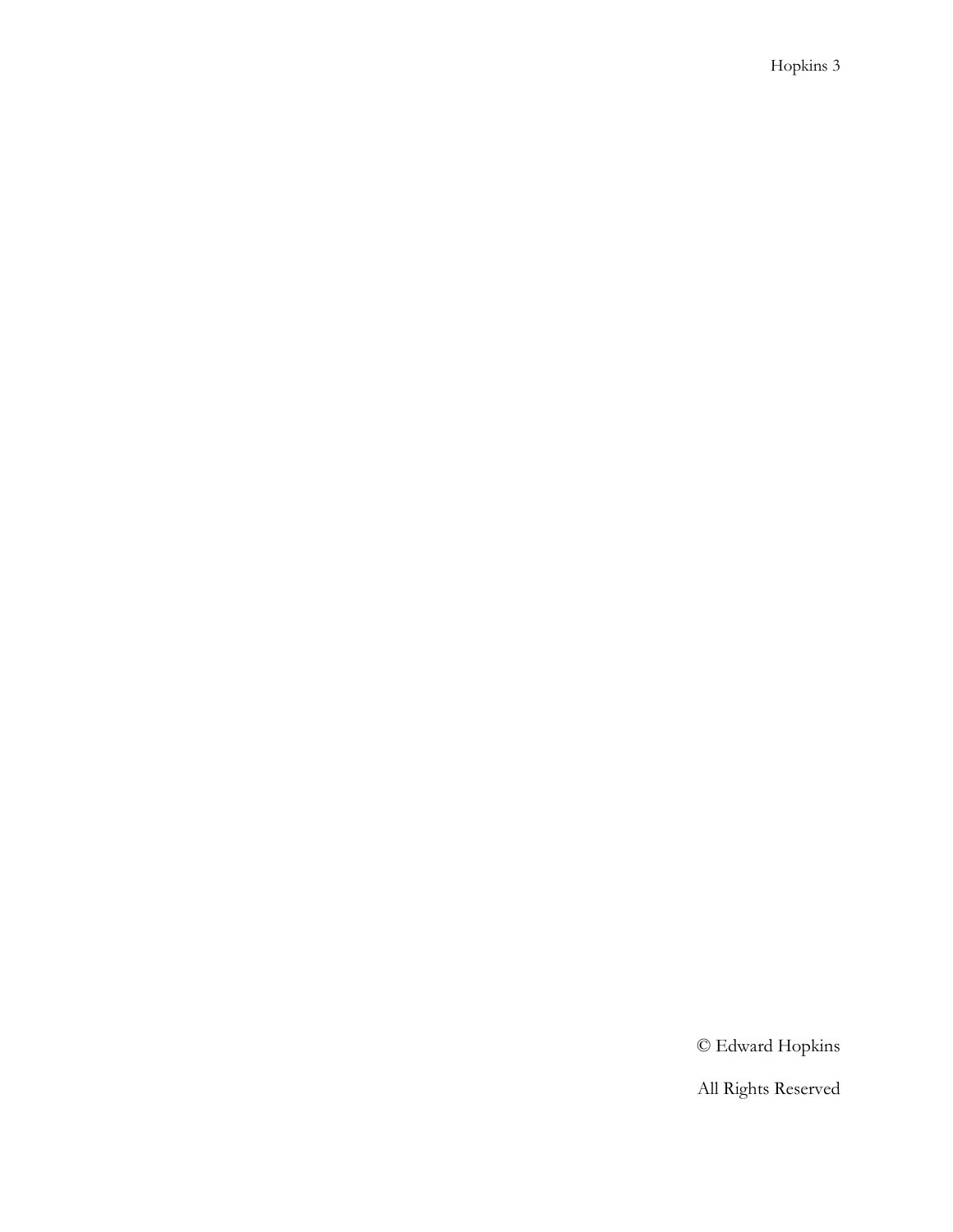#### Introduction

My thesis, Leaves Ripped from Wet Branches, consists of three short stories with the same narrator, Rupert Fabber, who, from the perspective of time passed, relays his pathetic memories of a school day, a week at summer camp, and a cruise to Bermuda. In the following introduction, I will not relate the stories thematically, since my aim in story writing is not to essay my own notions of good and evil, for example, but to depict what it is like to live in a world in which one oscillates between good and evil. Nevertheless, thematic notes will surely be struck, for I will discuss the stories in terms of genre and structure.

 The first story, "An Extraordinary Day at Lyle P. Porter's Elementary School for the Gifted," functions via the realism of Franz Kafka. That is, an absurd premise appears in an otherwise real world, and the premise is treated as if real. In Kafka's "The Metamorphosis," Gregor Samsa transforms into a bug, wherefrom his family regards the change as actual. Similarly, in "An Extraordinary Day," the teachers of the school carry firearms loaded with blanks and discipline the students in irreal (but not unreal) ways. Robert Coover, who claims to have learned "realism from guys like Kafka" (Kunzru), illuminates the purpose of this perspective:

> "Fairy tales, religious stories, national and family legends, games and sports, TV cartoons and movies, now video and computer games—it's a metaphoric toy box we all share. Sometimes all this story stuff feels like the very essence of our mother tongue, embedded there before we've even learned it…The best way to expose that and free ourselves up is to get inside it and play with it and make it do new things." (Hudson)

The shared knowledge, then, in "An Extraordinary Day" is the experience of studentry, particularly in an elementary setting. The social pressures amongst one's peers; the often ridiculous authority imposed by teachers; the lack of freedom and thus meaning; the sexuality and violence that ripple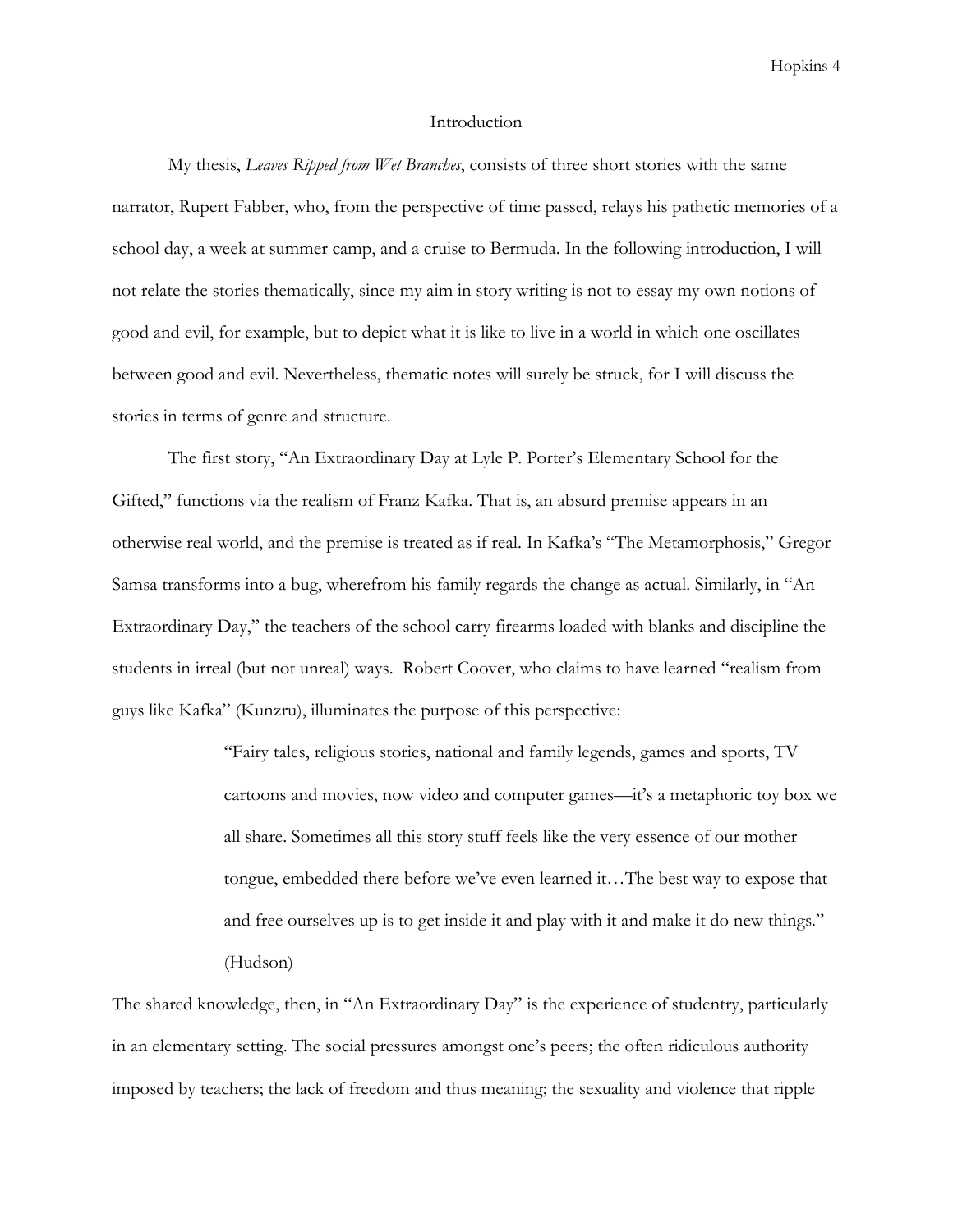underneath it all: as a child, one feels these things but is unable to articulate them. These latent (or sometimes not so latent) forces are brought to the fore in "An Extraordinary Day" by the irreal premise of teachers armed with unloaded weapons. Fear, confusion, unexamined happiness, tenuous bonds, meanness, and compassion all manifest in result.

 Note that in "The Metamorphosis," the narrator never explains Samsa's transformation, nor do characters question its plausibility. Likewise, in "An Extraordinary Day," the teacher's weaponry receives no explanation. As such, my story straddles the genres of romance and realism, as defined by Northrop Frye. Frye writes that the "romancer does not attempt to create 'real people' so much as stylized figures which expand into psychological archetypes," (304) and in result, archetypal characters become "heroic and therefore inscrutable" (308). In contrast to the romancer, "[t]he [realist] novelist deals with personality, with characters wearing their personae or social masks" (305). The distance between these two genres lessens with the realism of Kafka and Coover: The symbolic and the literal assume equal import; the story becomes both strange and identifiable. This negotiation between romance and realism, if successful, does not mitigate the dramatic force or multivalent resonance that such a story can effect. Playful yet sincere, the story can strike all notes at once.

 The mixing of romance and realism occurs in my second story, "Kid Vicious' Camp for Ungrateful Children," as well. Though here, the strategy differs. No irreal premise exists; rather, a seemingly irreal—a simply strange—narrative ploy develops throughout the story. Kid Vicious, who runs the camp for maladapted middle schoolers, speaks only in Spanish, disciplines oddly but effectively, has an affinity for raccoons, and cooks sumptuous Latin American meals. He seems to be a romantic archetype, a symbol for something. Yet as the story progresses, Kid becomes increasingly real. The reader learns of Kid's backstory, although not wholly. His characterhood slips from the seemingly archetypal to the real, reflecting what he tells the narrator, Rupert Fabber, atop a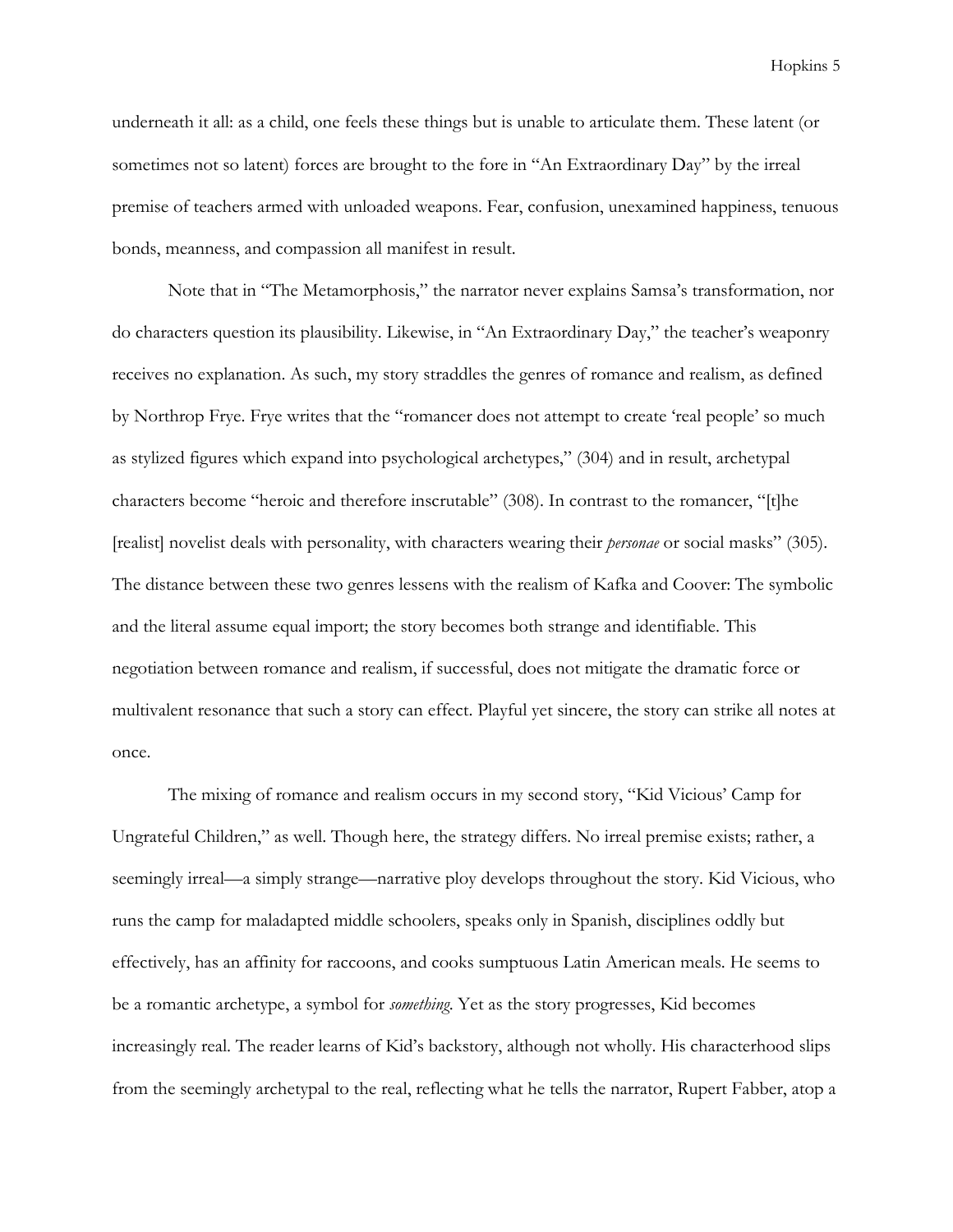sandstone overlook: "Yo enseño que es importante saber lo que es importante saber" (I teach that it is important to know what is important to know.) That is, the symbolic stuff of life matters, how and why one does and is. But Kid doesn't explain his message any further. Just as his characterhood only suggests at archetypal depth, Kid merely points toward a path with an unknown terminus.

 The final story, "The Age of Ana Gatita," departs from the realism of Kafka/Coover in "An Extraordinary Day" and the measured strangeness of "Kid Vicious." "The Age" abides by traditional realism. As such, the social relations between characters serve as the primary sources of drama. Much is not said but implied, following Ernest Hemingway's "iceberg principle," in which great material lies under the story's surface, creating the sense of a full world. If the story proves successful, the reader will feel, and perhaps even understand, the familial histories; issues race and social class; and the characters' prejudices, desires, and vulnerabilities that inform the literal narrative.

 While the first two stories, by employing romantic devices, explore the universal, "The Age," by assuming realism, depicts the particular, namely a week in the life of Rupert Fabber. Even so, "The Age" exhibits a minor metafictional twist for its falling action and denouement. At this point, the "author," the "real" Rupert Fabber who has been narrating all the stories (which are all explicitly his memories of younger years), enters this one. He talks of his wife editing the story (the preceding narrative) and then narrates to the reader what he told his wife "really" happened with him and the "real" Ana after the week-long cruise. This doubling of authorship (or tripling, if counting yours truly) has two purposes, structural and extra-literary.

 Regarding the former purpose, "The Age" assumes the traditional structure of what Kurt Vonnegut calls "Boy Meets Girl" stories: boy finds girl; boy loses girl; boy gets girl back forever. Rupert's pursuit of Ana in "The Age" fits this structure—with a minor alteration to the typical ending of boundless good fortune, the part of this old form that seems (to me) most hokey and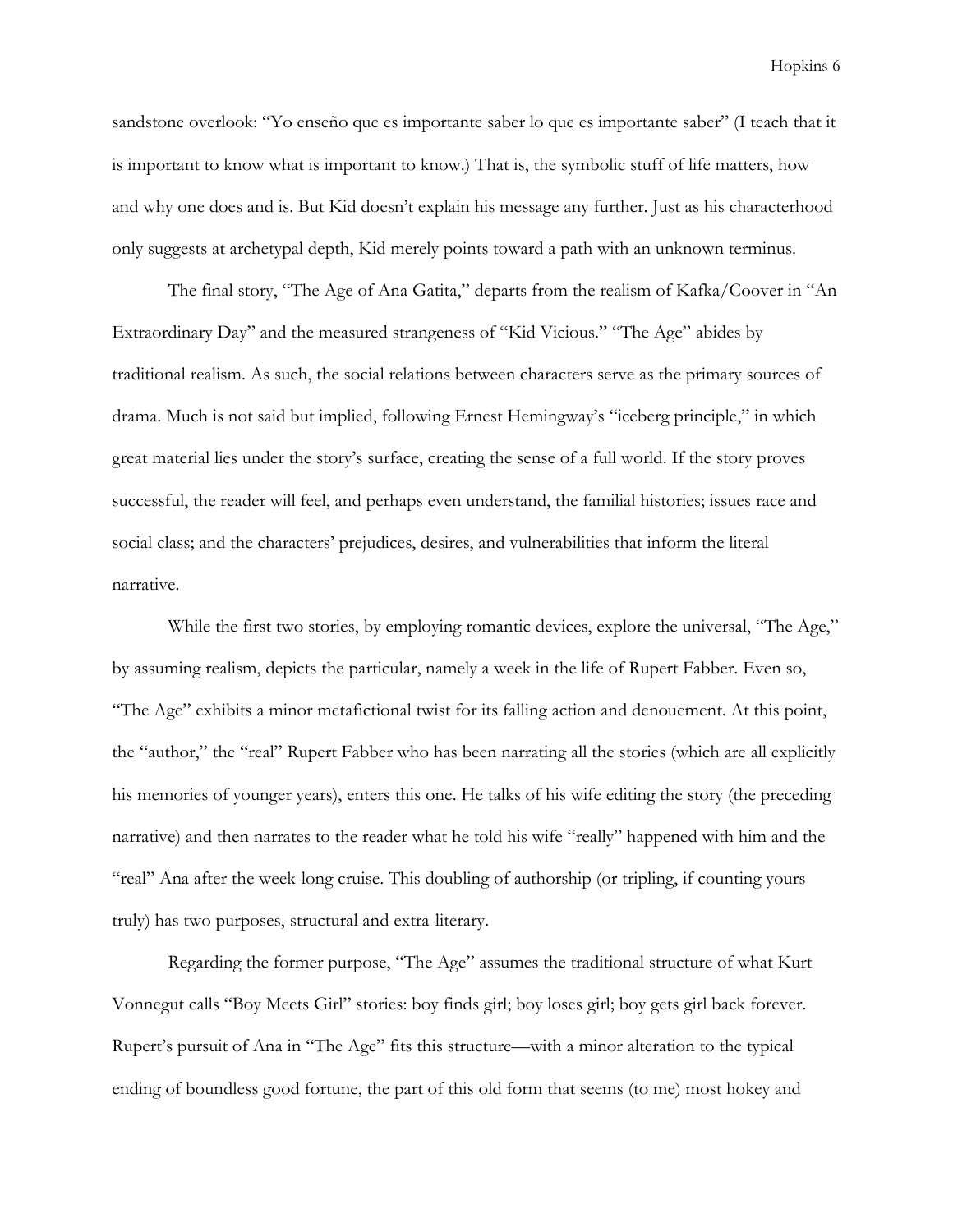saccharine. Instead of Rupert achieving immediate happiness, he fails with Ana. However, the metafictional twist lets the reader know that, in the indefinite future, Rupert marries and, given the brief glimpse provided, seems to finds contentment. This structural deviance, then, allows to the "The Age" to bypass a contemporary reader's aversion to cliché and leave the reader with the fullfillment of "Boy Meets Girl" stories. In "The Age," boy meets girl, and boy ends up happy—in the future, with some other girl.

 The extra-literary purpose of the metafictional twist involves my predilection to view art as not needing to be mimetic but rather as establishing itself as an aesthetic object. With the latter stance assumed, one can deploy what John Barth calls "ontological mirror tricks" (Further 145)—e.g. "The Age"'s holographic authorship—since an aesthetic object, no longer required to hold a burnished mirror to the world, abides by its own rules of being.<sup>1</sup> William H. Gass writes of the possibilities of such abstract fiction: "dream remains a dream because now language is the land—in fiction…there is no out-of-doors in the world where language is the land" (World 316-17). The landscape of fiction is, after all, only linguistic, a fact which gives rise to Modernist literary innovations and beyond. Many varieties of these abstract innovations exist and continue to be published, each with its own theoretical and dramatic purport.

 Yet all abstract art, by in some way highlighting its own aesthetic objecthood, "give[s] us the clues for its own interpretation," as Gass writes (World 328). He continues that "it is by means of the interpretation that the fictional world arises above the page" (*World* 328). An ontological statement, then, becomes an epistemological one; art's comment upon itself becomes a call for the reader's service. As Wolfgang Iser writes in The Act of Reading, "it is in the reader that the text comes to life"

 $\overline{a}$ 

<sup>&</sup>lt;sup>1</sup> The representational and the abstract, it should be noted, exist on a continuum, rather than as opposites. Both, therefore, possess the same ontology, but each seeks a different aim, one no nobler than other.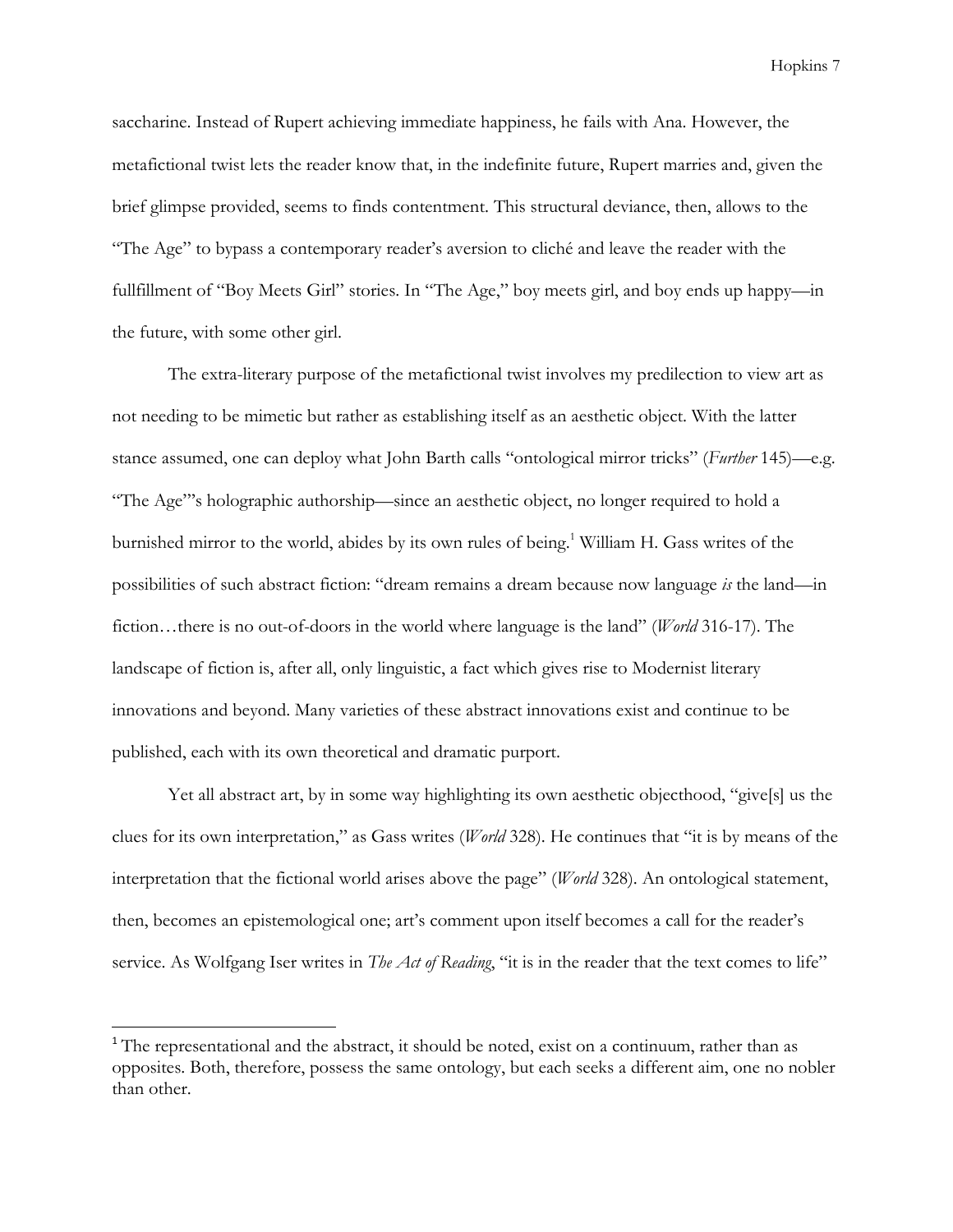(19); "text itself simply offers 'schematized aspects' through which the subject matter of the work can be produced, while the actual production takes place through an act of concretization," i.e., the act of reading (21). The being *and* doing of the text itself thus move to the fore in abstract art. For this reason, such art is not inherently aristocratic and exclusionary—a criticism one often hears (more on this point later).

 Abstract art gazes upon the world from a different hill than representational art—but both see the same world. Donald Barthelme, considering art after Modernism, writes of the importance of perspective: "What is important is that he [the artist] has placed himself in a position to gain access to a range of meanings previously inaccessible to his art" (6). There are as many different authorial positions as there are texts, but the one I find myself most drawn too is that of play. "Play," writes Barthelme, "is one of the greatest possibilities in art" (10). One can interpret my proclivity for play in all sorts of ways, but in truth, I find myself, at the moment, unable to work well (or at all) in any other mode. Moreover, I prefer art that plays (although not disliking the serious or tragic) and simply wish to align myself in that tradition.

 Well, as for the theory, that's that. I should note in closing that notions of genre are dubious terms that, if examined closely, feature aspects of its assumed opposite. And as aforementioned, I take for granted that all texts (and works of art) are aesthetic objects, that both abstract and representational art play by the same rules of aesthetic objecthood—the former simply foregrounds, ironizes, and/or questions these rules. Further, John Barth notes that, from the perspective of an artist at his writing desk, "[t]he particular work ought always to take primacy over [cultural] contexts and [critical] categories" (*Friday* 200). That is, my ultimate aim is to aptly place word after word, sentence after sentence, paragraph after paragraph—which is all I *can* do, really. There is no other option.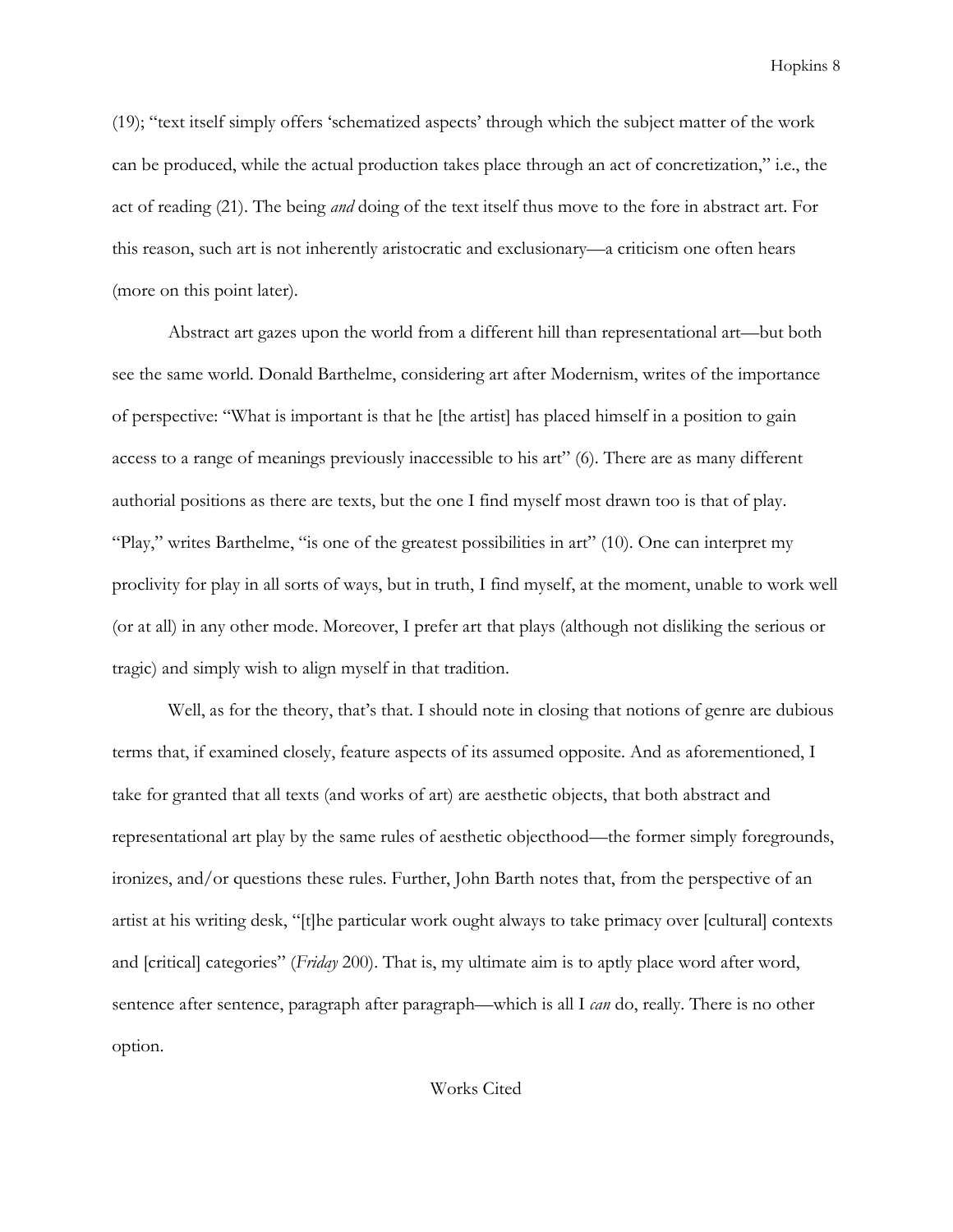- Barth, John. Further Fridays: Essays, Lectures, and Other Nonfiction. New York: Little, Brown and Co., 1995. Print.
- - -. The Friday Book: Essays and Other Non-Fiction. London: John Hopkins UP, 1984. Massey University. Web.
- Barthelme, Donald. Not-Knowing: The Essays and Interviews of Donald Barthelme. New York: Random House, 1997. Web.
- Frye, Northrop. Anatomy of Criticism. Princeton: Princeton UP, 1957. Print.
- Gass, William H. World Within Word. New York: Knopf, 1976. Print.
- Hudson, Gabe. "Notes on Craft: Some Instructions for Readers and Writers of American Fiction: An Interview With Robert Coover." McSweeney's. McSweeney's Publishing, n.d. Web.
- Iser, Wolfgang. The Act of Reading: A Theory of Aesthetic Response. Baltimore: Johns Hopkins UP, 1978. Print.
- Kunzru, Hari. "Robert Coover: A Life in Writing." The Guardian. Guardian News and Media Limited, 27 June 2011. Web.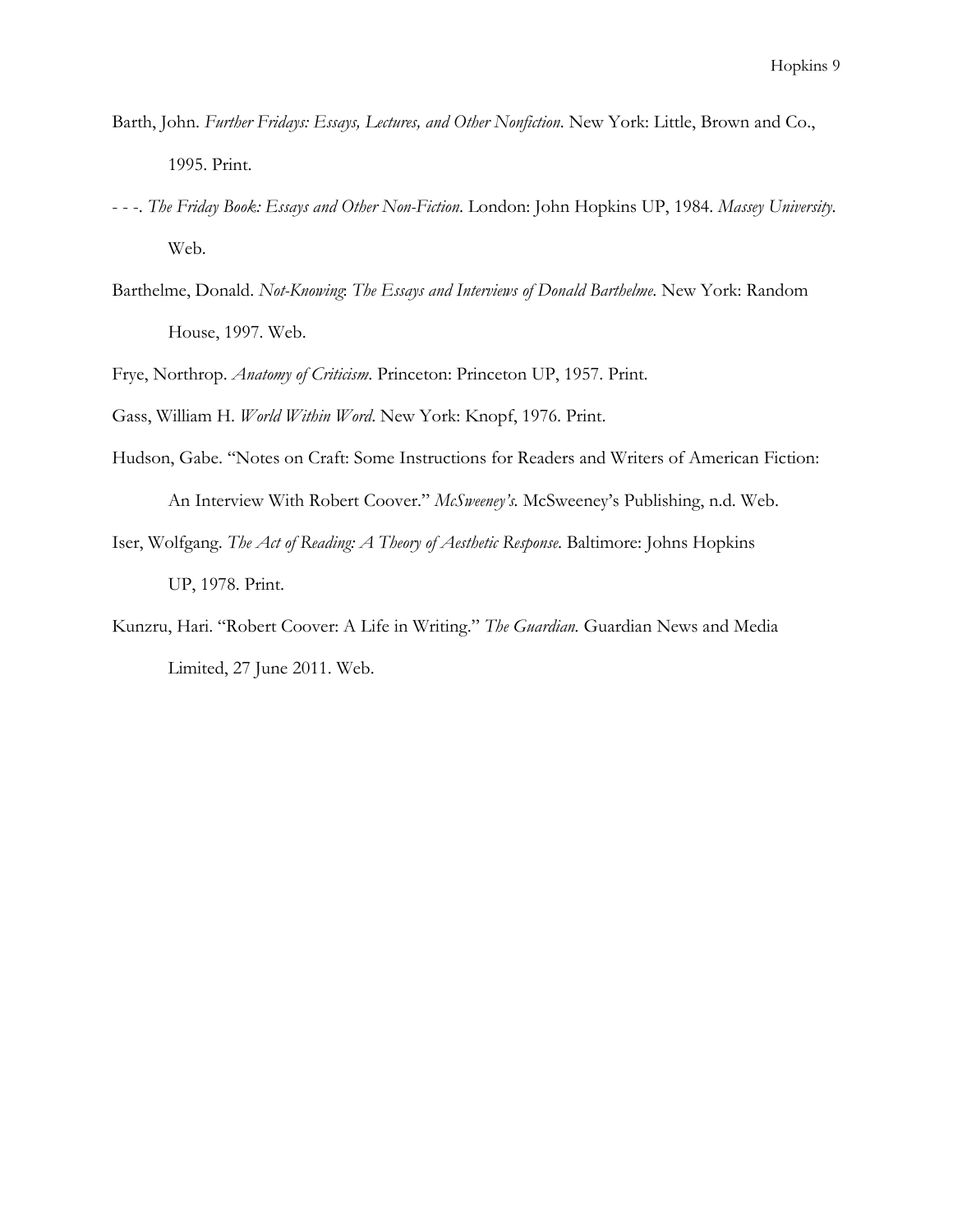## LEAVES RIPPED FROM WET BRANCHES

By Edward Hopkins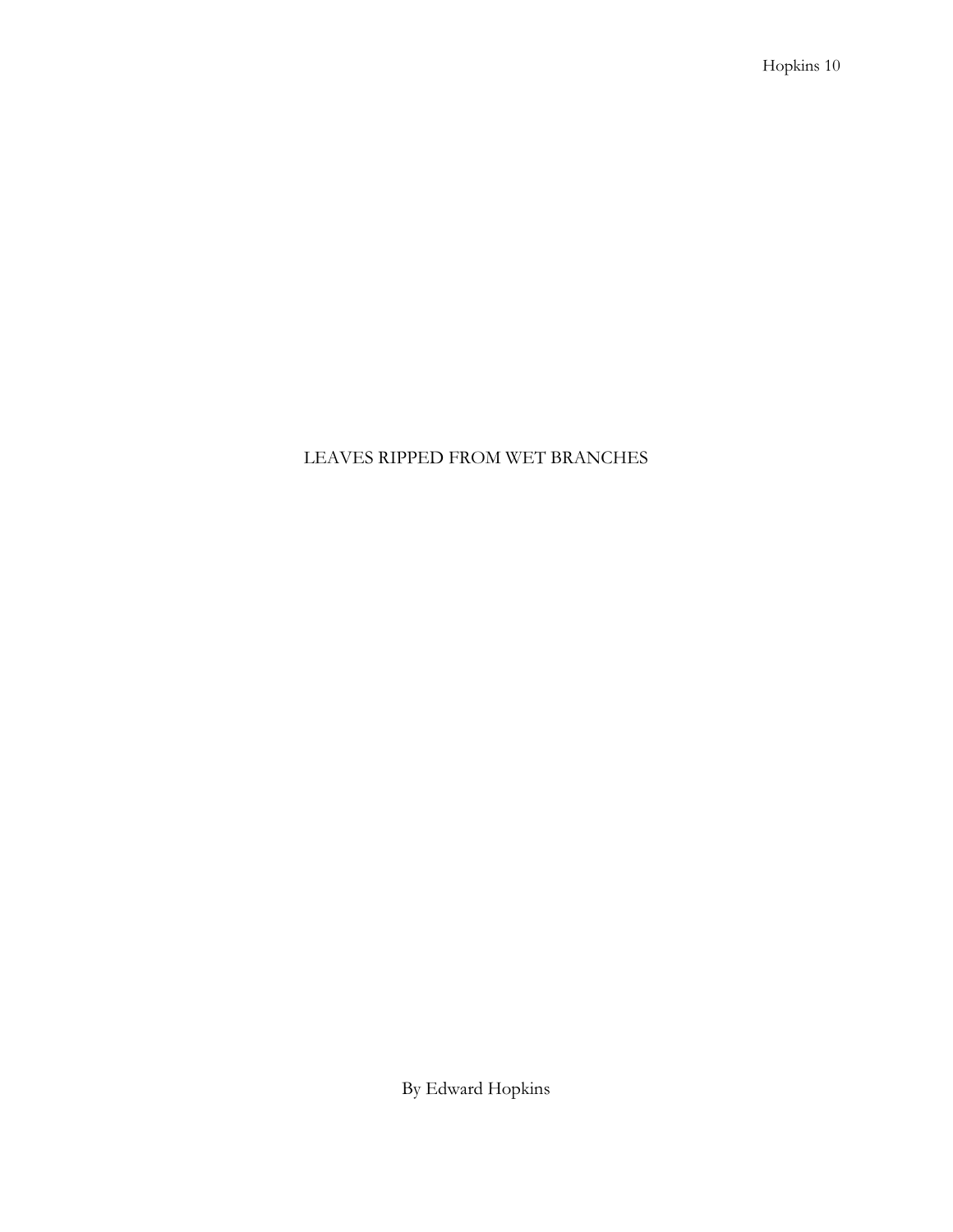Whose curved hand controls,

Francesco, the turning seasons and the thoughts

That peel off and fly away at breathless speeds

Like the last stuborn leaves ripped

From wet branches?

—John Ashbery, "Self Portrait in a Convex Mirror"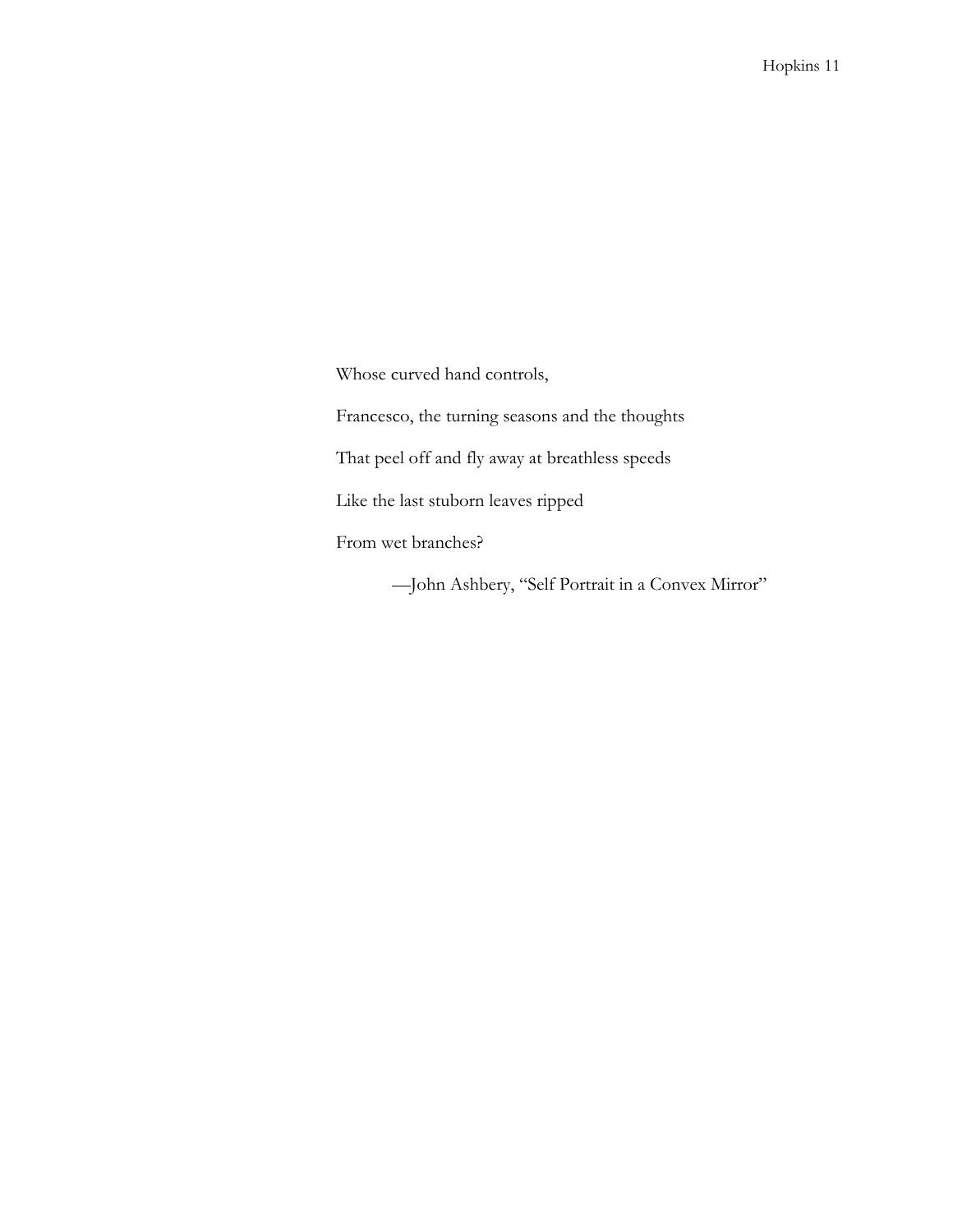An Extraordinary Day at Lyle P. Porter's Elementary School for the Gifted

Because my friend Jimmy Potlucker forgot to do his homework, the teacher brought forth the barber's razor, unfolded and handed it to Barbara Lee to begin Jimmy's punishment. Jimmy began to sob, clutching his strawberry-blonde hair, tears rolling over the soft hills of his sanguine cheeks. Hands down now, James, Ms. Turtle said.

Barbara Lee smiled at the blade and then made hissing noises and slice-and-diced the air above Jimmy's head. She passed the razor to me and I scratched a few scraggly hairs off the back of Jimmy's neck, neating him up kindly.

And so it went, everyone getting a chance to be part of Jimmy's penance. Jimmy lost a few unimportant strands of hair. The rules, Ms. Turtle had said on the very first day of class, in the thick August heat, With the rules I will not be lenient. You're in fourth grade and must act like it. When she said this, I remember how the fiat gravitated her face toward its center: her eyes narrowed, her nose scrunched, her lips pursed. At these times she was especially beautiful.

But now, Ms. Turtle, depositing the razor back in the top drawer of her gunmetal steel desk, in which she also kept a pair of shears, a two-man saw, and a vintage Colt 1911, said, We're going to learn about rocks today. And as she wrote HOW ROCKS ARE ESSENTIAL TO CIVILIZATION on the Smartboard, Jimmy, who had made peace with himself and stopped sobbing, slipped me a note across the aisle. Thanks for the trim  $\mathcal{O}$ . Rumor: Burritos for lunch.

Ms. Turtle turned and eyed the whole class, fifteen of us in total, before I could ask Jimmy what kind of burritos. Jimmy, my best friend since first grade, was quite husky, so such particulars didn't matter to him. I prayed hard for beef.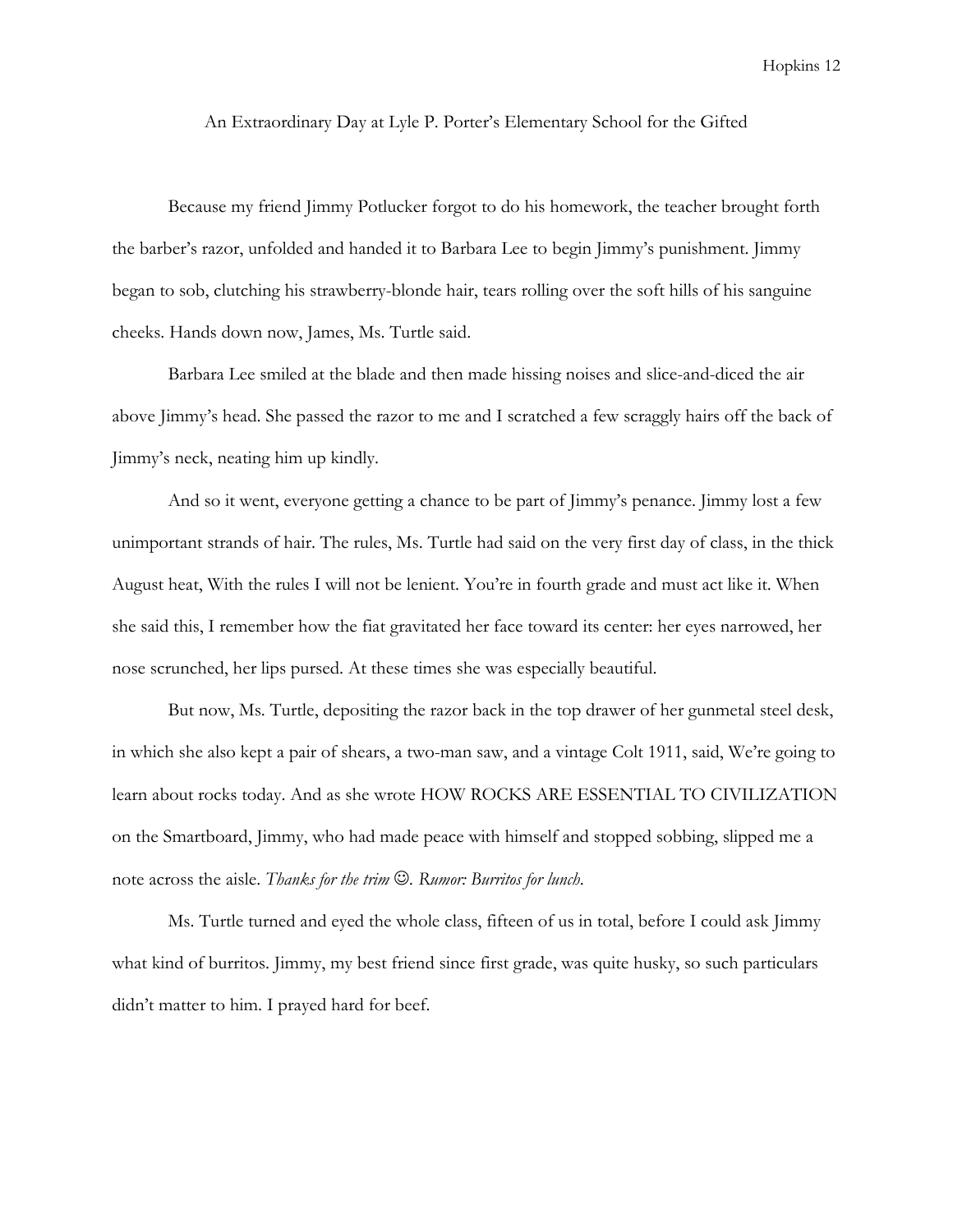Rocks, said Ms. Turtle, deftly pulling her long, deep brown hair into a tight ponytail with one hand and snapping a pink band into place with the other as she strutted to the front of her desk, Rocks exist up to 1,700 miles below us. Below that there's no rocks.

We clicked away on our laptops, taking notes. Ms. Turtle sat on the lip of her desk and crossed her legs, her wine-dark skirt hanging just below the knee, her muscular calves smooshed together and bulging.

The lesson went on, but I, never an apt learner, daydreamed about the adventures Ms. Turtle and I would have together on my dad's two-man kayak, sailing down the river that ran behind my house...Eventually, the roars of lions boomed from the loudspeaker, signaling lunch time.

In the cafeteria, Jimmy and I purchased our burritos and sugar cookies and decided to eat outside under the cherry tree. Jimmy and I were friends the way two people whom no one else will be friends with are friends. That is, today Jimmy ranted about how the *Glories of War V* videogame he received for his birthday last week was just a disappointing reboot of *Glories IV*. I listened to his critique while also attending to my schoolmates, observing.

 Most of Lyle P. Porter's Elementary School for the Gifted's fourth grade class, about seventy of us in total, plus the other grades as well, were eating outside. All sat in groups entirely boy or girl, except for a mixed cluster of fourth graders and another of fifth graders, both occupying the basketball court, each at opposite ends under a hoop. The boys, either having started to like girls or become aware that heedlessly pursuing them was something they must do, had one day decided to plop down next to the girls and made a habit of it since. I knew better, I told myself, fashioning disinterest under the just-bloomed cherry tree atop the minor hill that overlooked both the soccer and baseball fields and the basketball court, demurring from the other boys' silly game alongside Jimmy Potlucker.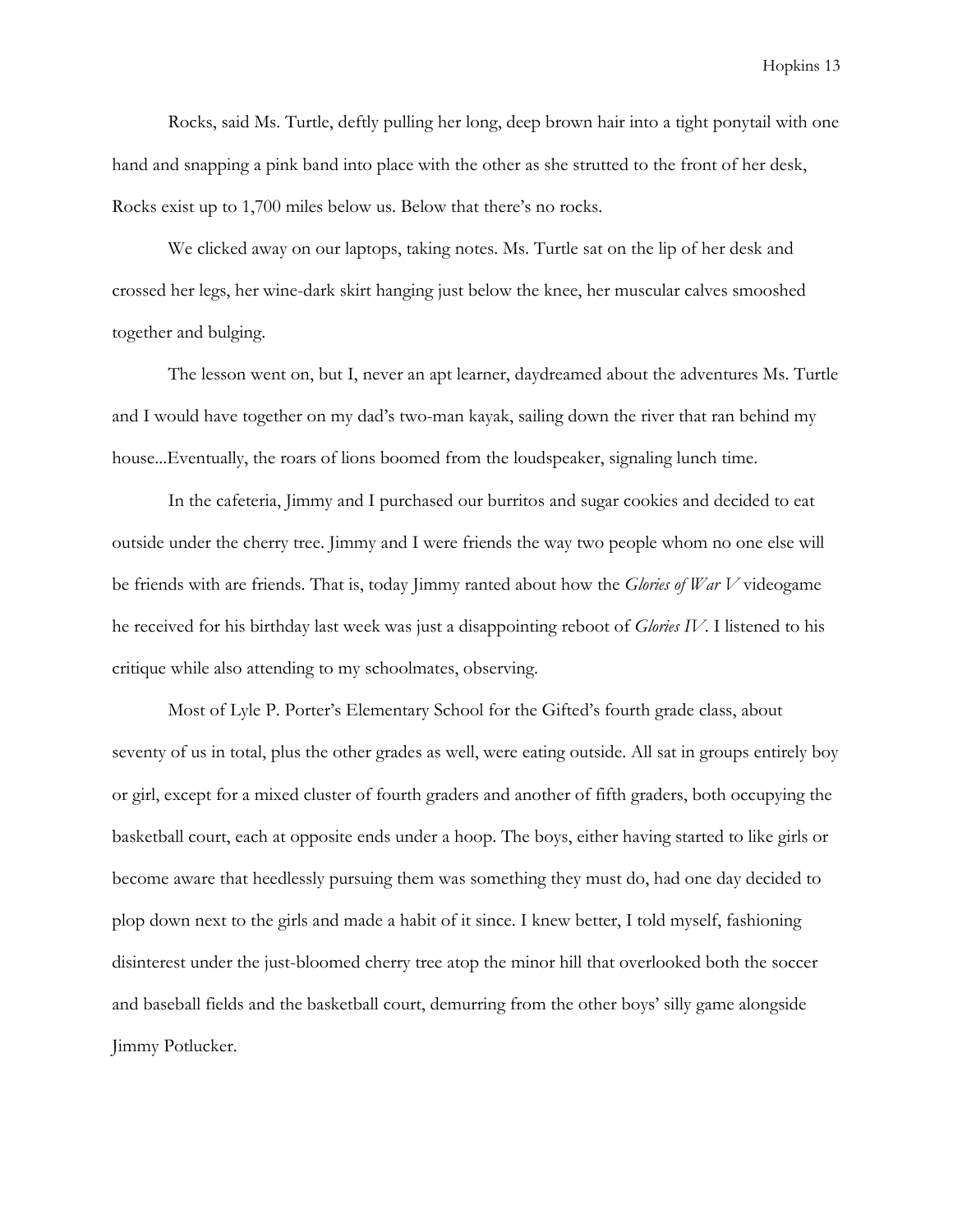With lunch and recess over, we reentered Ms. Turtle's class. Immediately, she withdrew the 1911 from her desk. That meant we were having an assembly, although what it was about I hadn't heard from Jimmy or anyone else. Line up, she said.

 The class did so, Ms. Turtle going down the line and pressing the pistol against the head of each student who stood askew until the line was perfectly straight. Proceed, she said, tucking the pistol into the waist of her skirt and signaling to Lupe Gatita, the class leader, to start walking. No talking in the halls.

 The whole school gathered in the gym and sat crossed legged in neat rows. Ms. Turtle went over to chat with Mr. Ruminoid, the fifth grade physics teacher who had an SPAS-12 shotgun slung over his shoulder. Jimmy claimed to have once witnessed Ms. Turtle fornicating with Mr. Ruminoid when he, Jimmy, walked by the science lab after comic book club. I knew Jimmy had no idea what fornication looked like, so I didn't believe him. He now nudged me and pointed to the two teachers conversing. Ms. Turtle ran a coy finger down the barrel of Mr. Ruminoid's shotgun. Jimmy said, See, I told you. They're in love.

 Principal McFerrin then took to the stage, its mauve curtains still closed, and fired off a whole cylinder's worth of blanks from his chrome .44 Magnum. Everyone became silent; someone nearby passed foul-smelling gas, and Principal McFerrin tapped the microphone. We have a very special educational performance for you all today, he said. Help me give a hearty Lyle P. Porter welcome to the Gravel Gang! He clapped his meaty hands together and the school clapped with him as he hustled off the stage.

 The stage curtains flew open, revealing the backdrop, a pixelated image of silver-specked, mineral-rich dirt. Two tall men and a short woman in big, gray round rock costumes skipped onto the stage. We're the Earth's crust! the woman announced.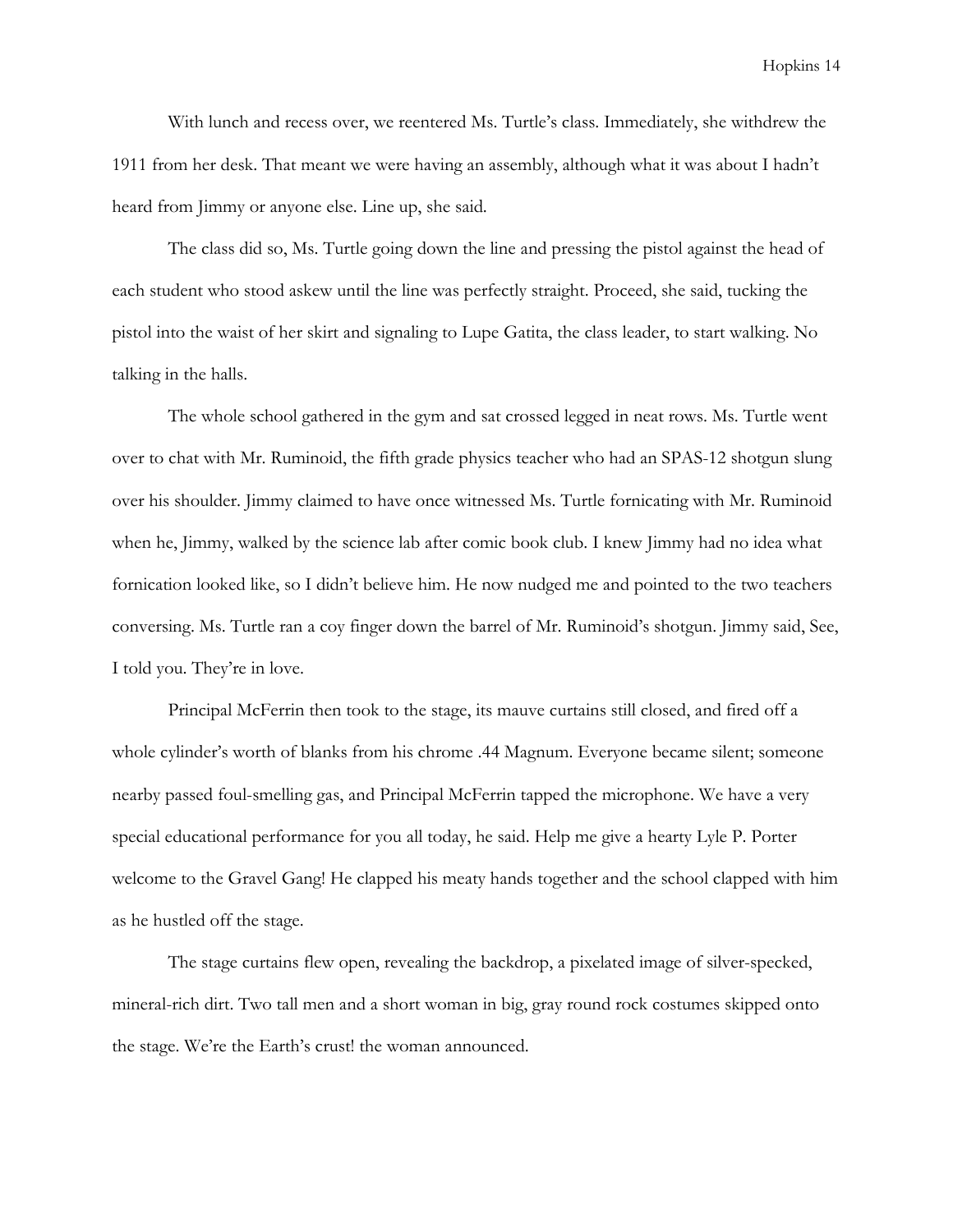The day was all starting to make sense. The actors sang a ditty. I'm igneous! You're ignorant, Jenny? No, silly! And so on it went. The younger grades were highly amused by the whole thing, whereas me and the rest of grades four and five only laughed at the physical humor, like when the male rocks belly-bumped each other and fell on their backs and flailed like overturned beetles.

The first act went on until all that could be said about the Earth's crust was said, and then the troupe bowed and received their applause. The curtains closed and soon re-opened for the second act. The same three thespians emerged from stage left, dressed now in spherical costumes that matched the new backdrop, an animated screen of wavy iron ore with thin flames running through it.

What's below the crust, Tommy? Cheese and tomatoes? No, silly! The mantle! Man, I'll tell you, Jenny...And so on.

About half way through this second act I glanced up at the clock on the rear wall. Almost 1:45 p.m., which meant that the third act—I was assuming, of course, that there were three acts—would probably carry on til the end of the day and we wouldn't have to go back to real class. My chest loosened with relief, and I tapped Jimmy and informed him of the good news. As he pumped a fist in celebration, Ms. Turtle saw us chatting and stomped down our row. She knelt next to us, the air filling with her vanilla spice perfume. You're already dancing on glass with me today, Jimmy. If I have to come over here again I'll embarrass you both.

I smiled and we nodded and Ms. Turtle shimmed back down the row. I nudged Jimmy and we both eyed the backside of her tight skirt. When she returned to the aisle Mr. Ruminoid came up behind her, his face expressionless, and whispered something into her ear. Then he pointed down the row at me and Jimmy.

Damn, I said to Jimmy. Ruminoid saw us ogling his lady.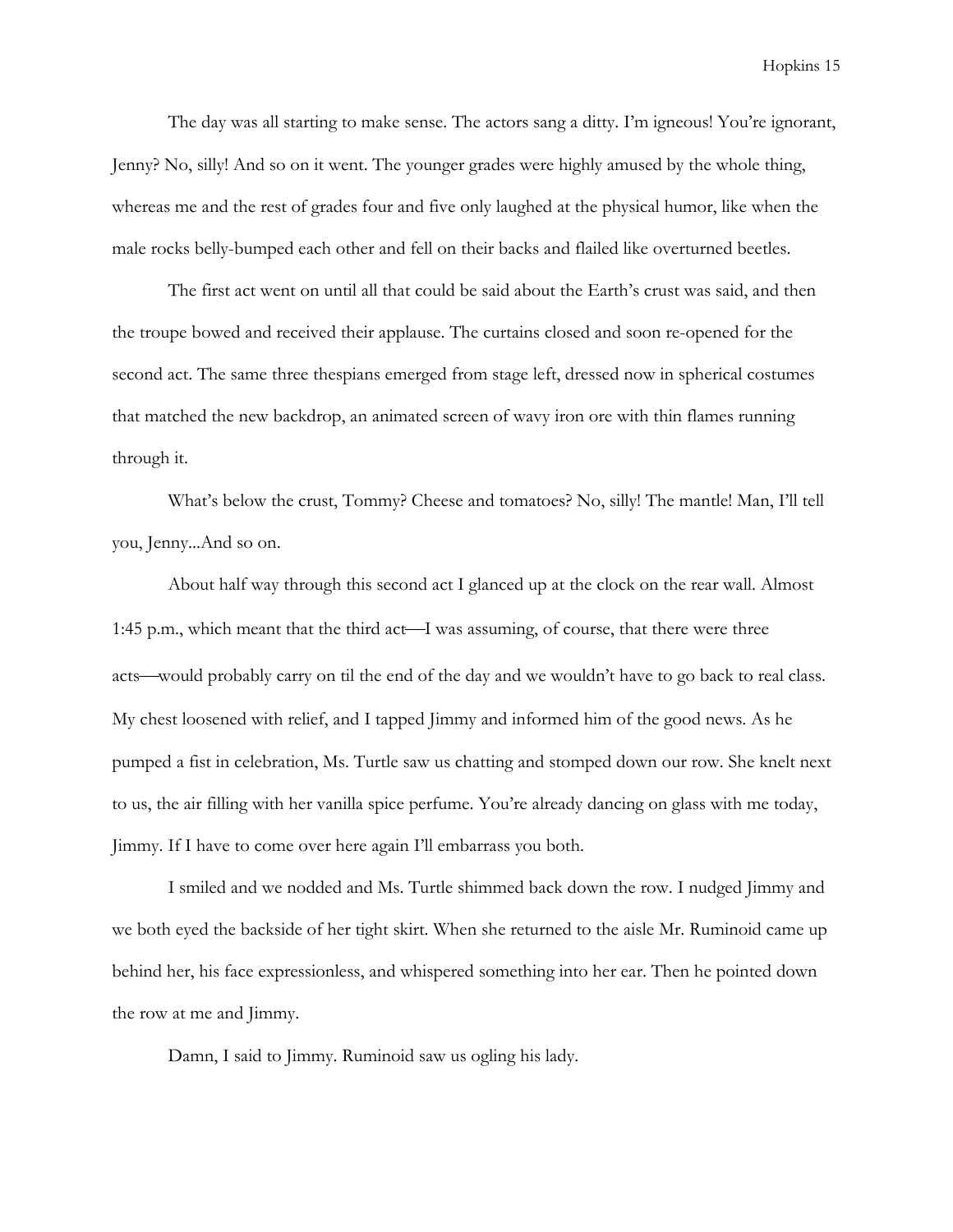Jimmy winced, and Ms. Turtle gestured with a finger for both of us to come hither. Oh man, Jimmy said, I'm gonna get the saw treatment again. Don't worry, I said, whispering with great calmness as we climbed over our classmates' legs, Just deny whatever they say.

Boys, Mr. Ruminoid said when we got to the isle, I'm told that the Gravel Gang wants you to volunteer for the final act. Us? said Jimmy. Mr. Ruminoid rolled his eyes emphatically, leaning back and slapping his hips and grabbing his shotgun. Who else could I be talking to?

We'll happily participate, I said, upon which the troupe concluded the second act with a three-way hug that had something to do with the mantle's density.

Come on, Mr. Ruminoid said, leading us all the way down the aisle toward the stage. Go up the steps and behind the curtain.

Jimmy and I did so. The next backdrop, warm holographic flames, was already in place. The woman of the three-person troupe, having removed her mantle costume and wearing now just a gray body suit, skipped over.

Hi there! she said, and hugged me and then Jimmy. My name is Jenny Blitzer. That's Tommy and Jimmy Chong.

My name is Jimmy too! Jimmy exclaimed.

I know! Jenny said. She pointed to me. And you're Rupert! I'm told you two boys have the highest grades in your science class. So you've been chosen to be our

Assistants! said the Chong brothers in unison. They were identical twins, I could see now as they made their way across the stage. One handed Jimmy and me black bodysuits without a word and then disappeared off stage right; the other slung an arm around Jenny's shoulder, and she looped her fingers through his.

Go ahead and try these on, Jenny said. Jimmy began to take off his shirt. No, silly! Over your clothes!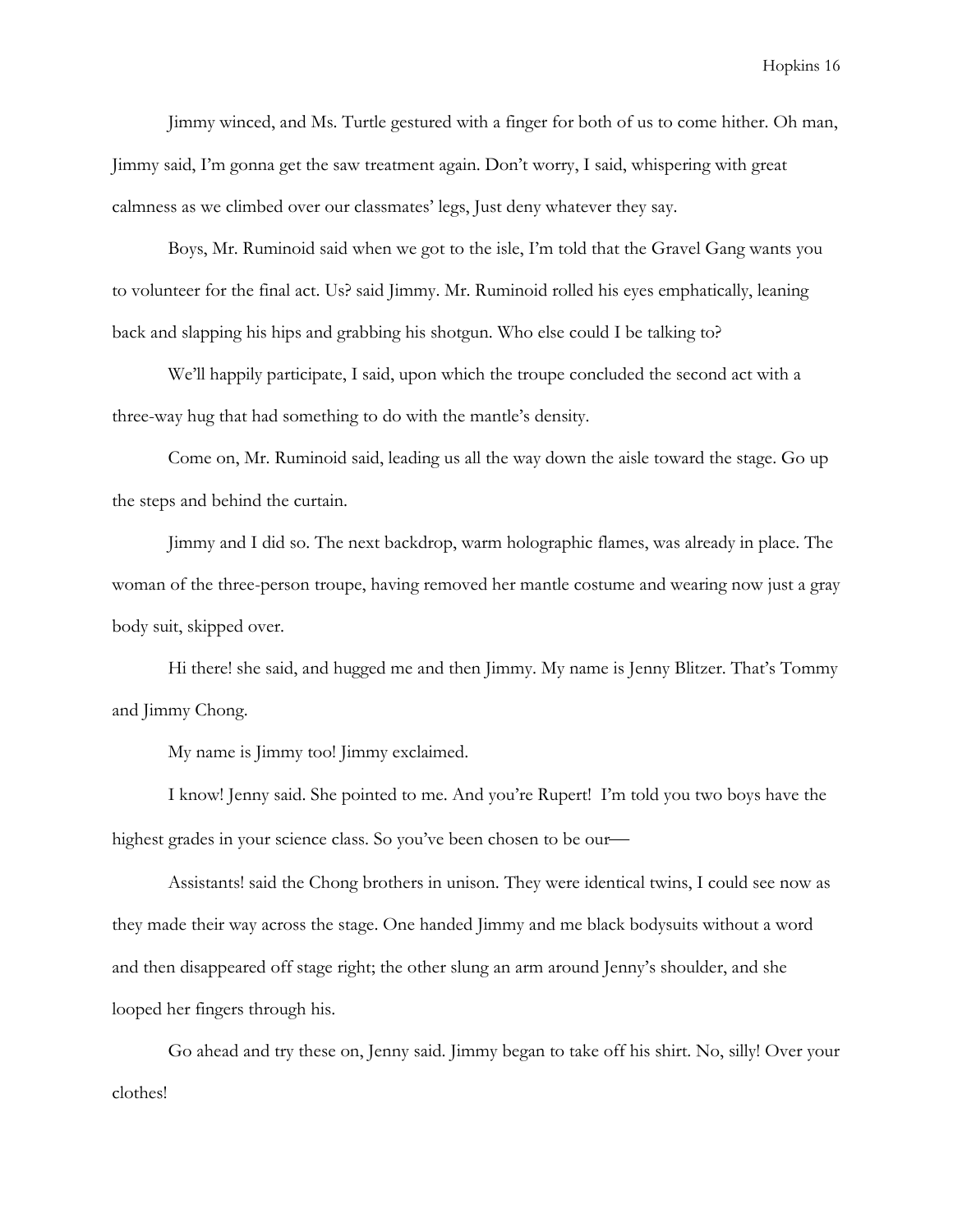Oh, Jimmy said, his face filling red. Then, without warning, a metal contraption descended from the ceiling like a giant iron spider dangling from a pole, its spindley legs limp.

 The MIA Chong brother came back onstage. He pointed to the apparatus, which, I saw now, were two oddly rigged harnesses. A piece of cardboard, attached to the central pole, had INNER CORE written on it in white paint. It's like, you know, one of those lie-down-on-yourbelly-tilt-a-whirl rides, he said.

 Jimmy knew exactly what he was talking about. He slipped on his body suit, on the chest of which was emblazoned a white question mark, and slid into the harness like a pro. A Chong brother clicked the harness closed. Jimmy now hovered a few feet above stage and extended his arms and legs like Superman. Strap on, dude! he said to me.

What will we have to do once the thing starts spinning? I asked Jenny. Just enjoy the ride! she said. We'll do all the talking. You're just like a demo piece, one of the Chongs added. Don't worry 'bout nothing.

 So I gladly put on the body suit and had a Chong brother lock me into the harness. Jenny winked at me. I hope you boys didn't have a big lunch!

 The troupe then donned their costumes, fire red orbs that glowed from within. A Chong brother disappeared off stage momentarily and activated the contraption. Jimmy and I rose up about halfway to the ceiling and began to spin, still hidden from the audience.

Wow, he said. Man, I'm so glad we study!

Me too, I agreed, my heart racing from the ride's increasing speed.

With everything in place, the curtains opened. The audience cackled riotously at me and Jimmy, holding their stomachs and pounding on the hardwood floor. Jimmy, with a fist on his hip and another straight forward, struck a noble superhero pose. What the hell, I thought, and proudly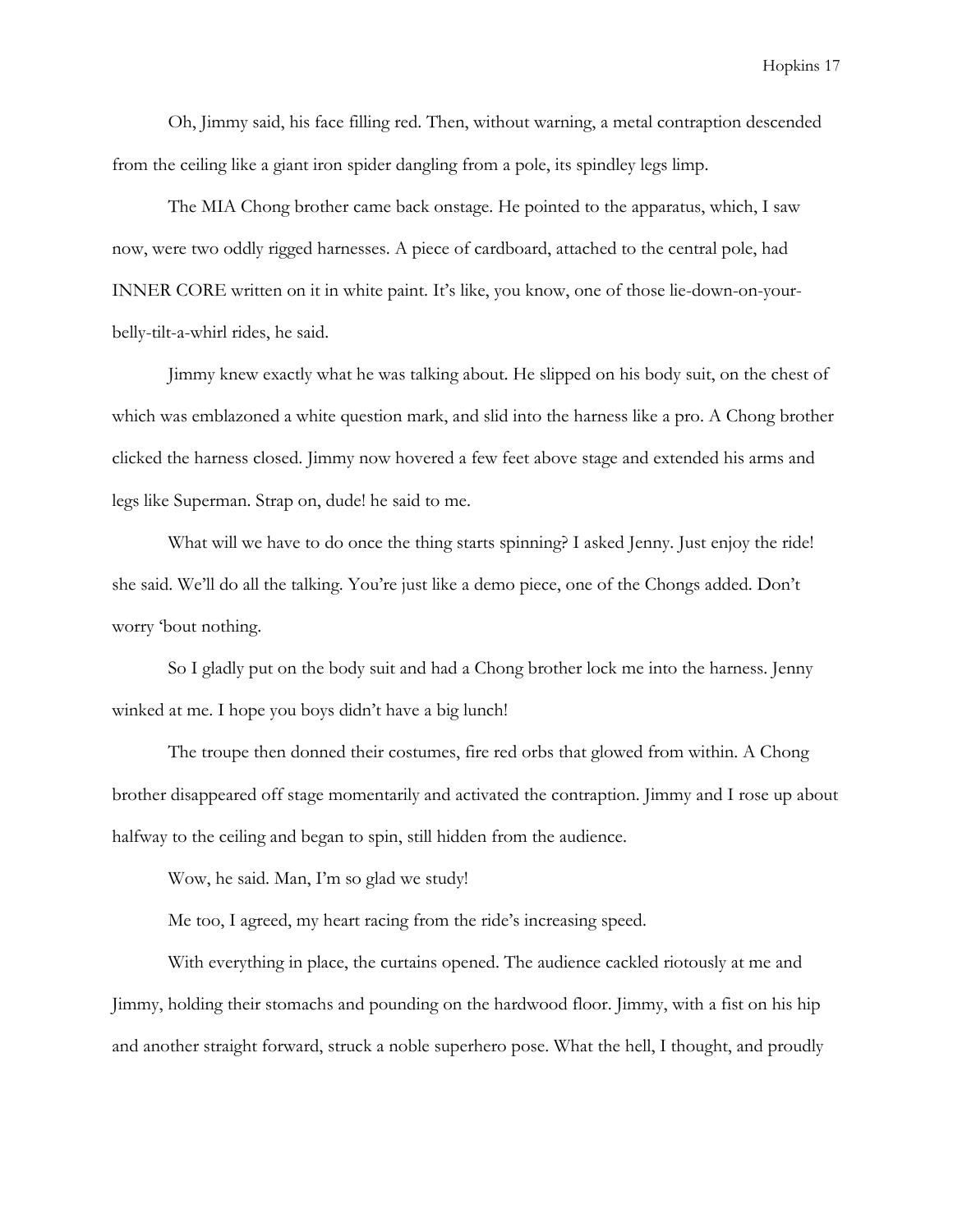assumed the position too, which increased the kids' spasmodic laughter so much that the teachers shushed them into silence. Then Jenny sidled out, front and center.

I'm the outer core! I'm what creates the Earth's magnetic fields! And do you know what magnets do, kids?

High-pitched screams emanated from the audience. Teachers aimed hushes at the loudest.

Did I hear someone say *attract*? Jenny said, and at once the Chong brothers sprinted out from opposite sides of the stage toward Jenny. As they were about to sandwich her, she stepped back and the brothers collided, belly-bumping and reeling back stunned. My schoolmates' laughter boomed. That's when I saw a man open the back doors of the gymnasium. He pushed the doors open so hard that they the cracked off the cement wall and made everyone turn to look.

This is when the day became extraordinary.

The ride had reached top speed, and I could only see the audience for about a third of the spin, so everything was blurred and assembled piecemeal. The man who had entered brandished two AK-47s with drum mags from under his beige trenchcoat and menaced them generally at the students. Jenny and the Chongs froze on stage. The teachers didn't move.

How long before the intruder noticed that each teacher had a gun too, that the teachers lined both aisles, flanking him? Fearstriken by the teacher's display of arms, he may have chosen not to shoot, unaware that all their guns were really loaded with Hollywood blanks. Or maybe 350 children's mouths agape and eyes agog evoked empathy for the lives he was about to extinguish, and the weight of guilt stopped his hand. Or maybe he did indeed squeeze both triggers at once, to mow down us all with the weapons that, as the media reported that night, he'd stolen from his disasterprepping brother-in-law, but, not knowing the guns' safeties were still switched on, jammed his fingers down to no avail.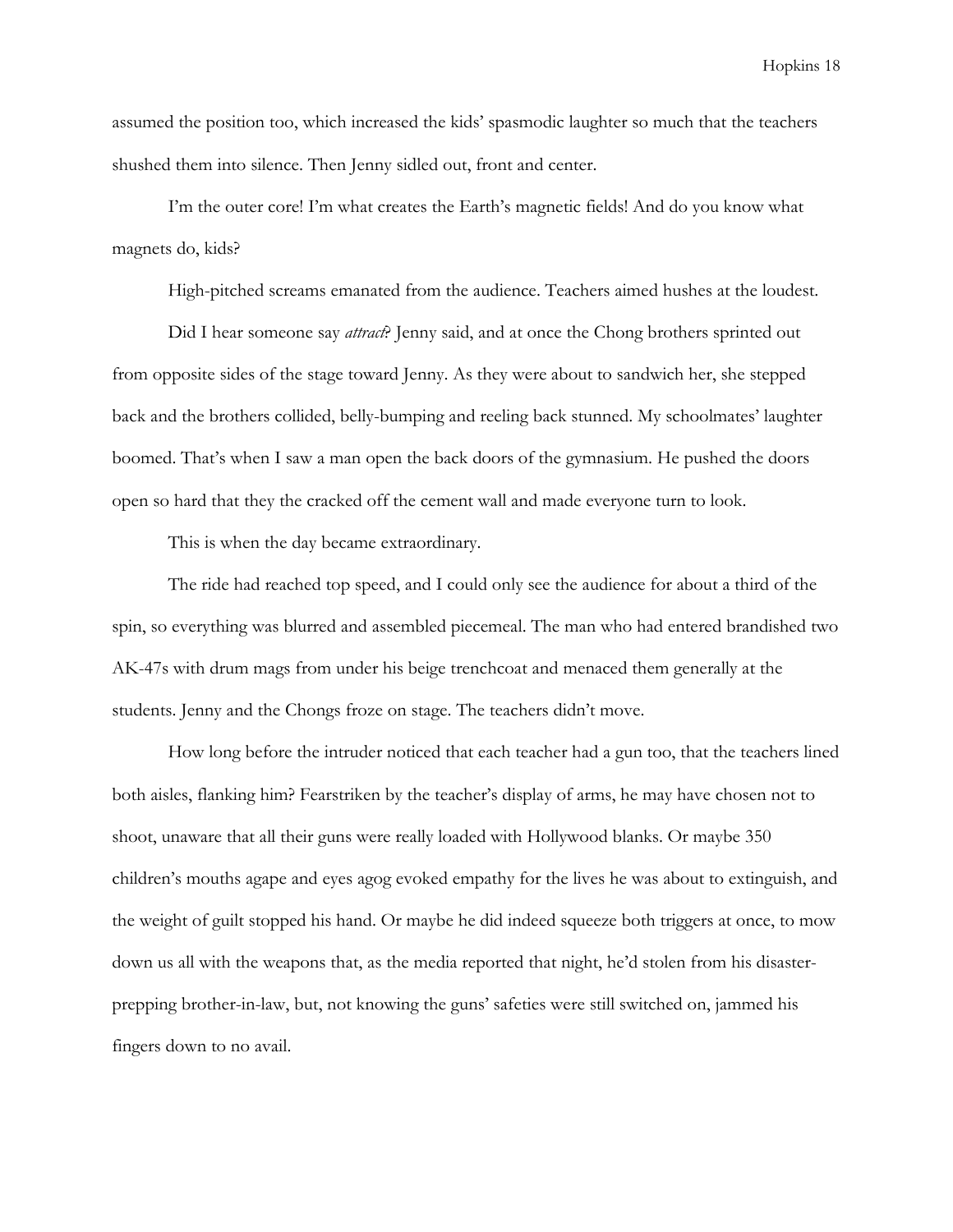But I do not believe that any of those explain it. I believe in another case, one that embodies the heart of my experience at Lyle P. Porter's. It is just as likely that I saw the man smile at me and Jimmy, or maybe just at Jimmy, so petrified that he held his superhero pose all this time as we twirled above stage. And that the man realized, for the first time in his life, that he, forever the receiver of meanness and hate and failed kindness, found the courage to endure, decided he wanted to live, that it was possible to affirm each moment, again and again. That he didn't have to shoot, that even a wretch like him could plop down and crisscross his legs and learn about the onion-like layers of the Earth.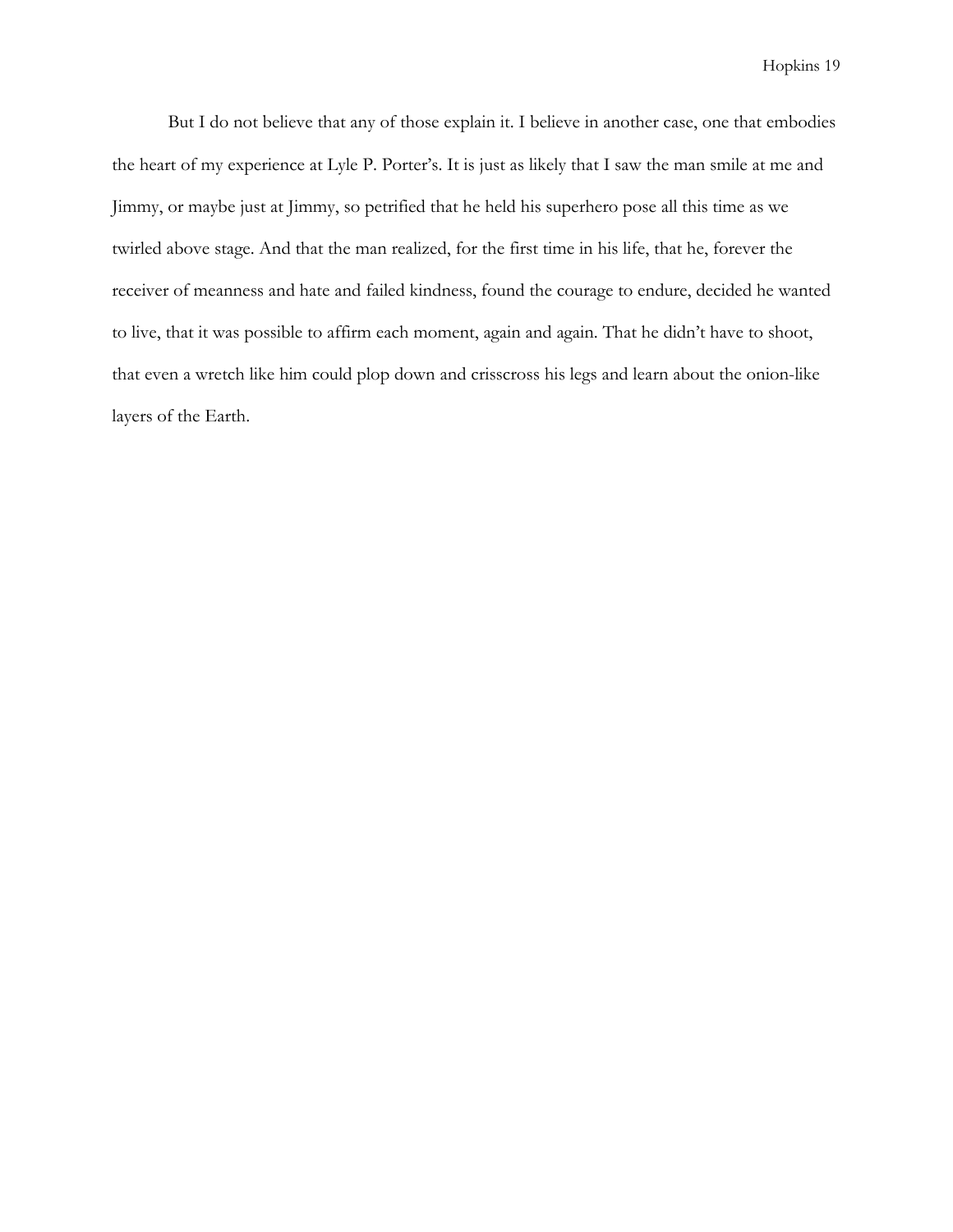#### Kid Vicious's Camp for Ungrateful Children

From the parking lot where we said *adios* to our mommies, all fifteen of us walked three miles into the woods with Kid. The trails were well worn but full of rocks, so you had to watch your feet each step. Kid didn't tell us not to talk; he said nothing, in fact. Still, we felt—or at least I did that Kid was listening hard to the chirps and rustles of the trees and underbrush. What I'd heard about Kid from my older brother Red and his friends was that you didn't want to disrupt whatever flows Kid could get himself into, walking the trails or otherwise.

 A clearing in the woods indicated the camp grounds: one large cabin, a mess hall, a halfbasketball and tether ball court and a swing set. Along the path to the cabin, a sign, a sheet of ply painted green with butterscotch-yellow letters, read SI NO CREES UNA PROBLEMA, NO ESTARÉ UNA PROBLEMA—If you do not create a problem, it will not be a problem. A few campers asked Kid what this meant, and Kid repeated the sign's words in Spanish. It soon became clear that a rule of camp was that Kid, although understanding English, would answer us only in his native tongue.

 Kid stood outside the cabin as we campers chose bunks. The other dudes, all my age, twelve or thirteen, taller and broader than me, would have trouble fitting comfortably in the short, narrow beds. I reserved the bottom bunk in the corner nearest the cabin's only bathroom, as my brother had advised. No one selected the bed above me; the fourteen others all had bunkmates with whom they dapped and performed those complex hand shakes and back-slap combinations that I never could learn.

 The chatter become so loud that I, chilling alone on my bed, could not discern one conversation from another. Then Kid entered. No one seemed to notice. He threw his backpack on the bed above mine.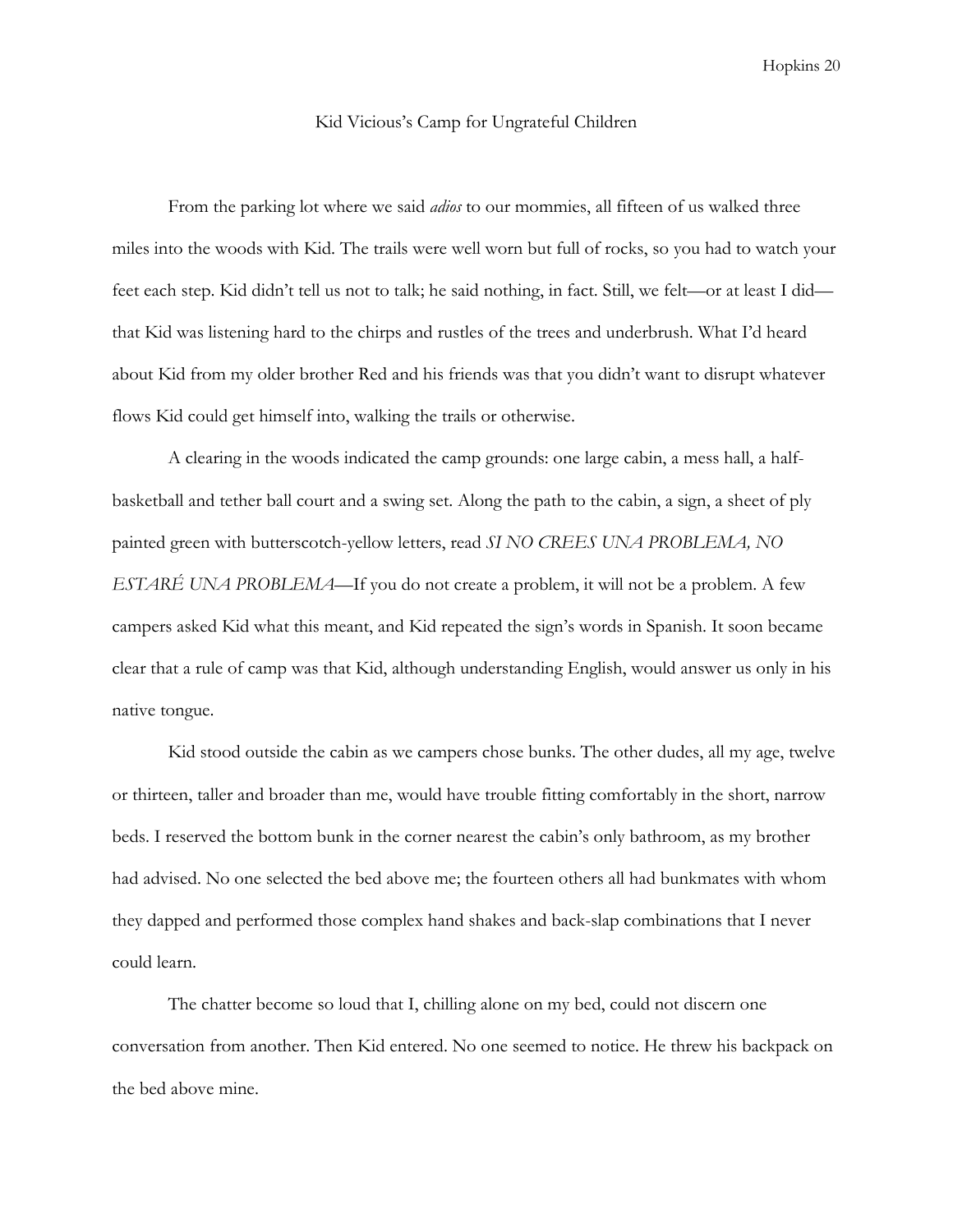My brother had set me up.

 Kid scanned me up and down. You are the brother of Red, no? he asked in Spanish. The nose and the mouth.

Yes, I said. Sí.

Only a week, I told myself, just five days.

The other campers suddenly sensed Kid's presence and hid their smartphones, numero uno on the camp brochure's contraband list. Kid made no indication of noticing, although surely he did, and went into the bathroom for what seemed like a gratituously long time. When he emerged everyone became silent again. Let us go, Kid said, and walked outside.

We all followed and gathered on the porch. Kid, heavily muscled and no taller than 5'2", stood below us. His long, apeish arms hung loosely from his shoulders, his thick neck untensed. He was the only counselor.

 I will teach you how to live with gratitude during the five days of the camp, he said. I am strict but fair.

 The other kids muttered in confusion. But I understood, Spanish being the only subject I'd gotten higher than a B+ in since Ms. Turtle's science class in fourth grade.

 Now you all are permitted to introduce yourselves. Your name and favorite animal. Start, he said, pointing to me.

Rupert Fabber. Snow leopard…And so it went.

 I call myself Muchacho Vicioso, Kid said once everyone had gone. My favorite animal is the raccoon. El mapache. He made little circles by connecting his pointer fingers and thumbs and held them over his eyes. The raccoon is a survivor. He can adapt. It is necessary that you all adapt here in the forest too. He gestured with both arms palm-up and looked over each shoudler, signifying the entire woods. Are we in agreement?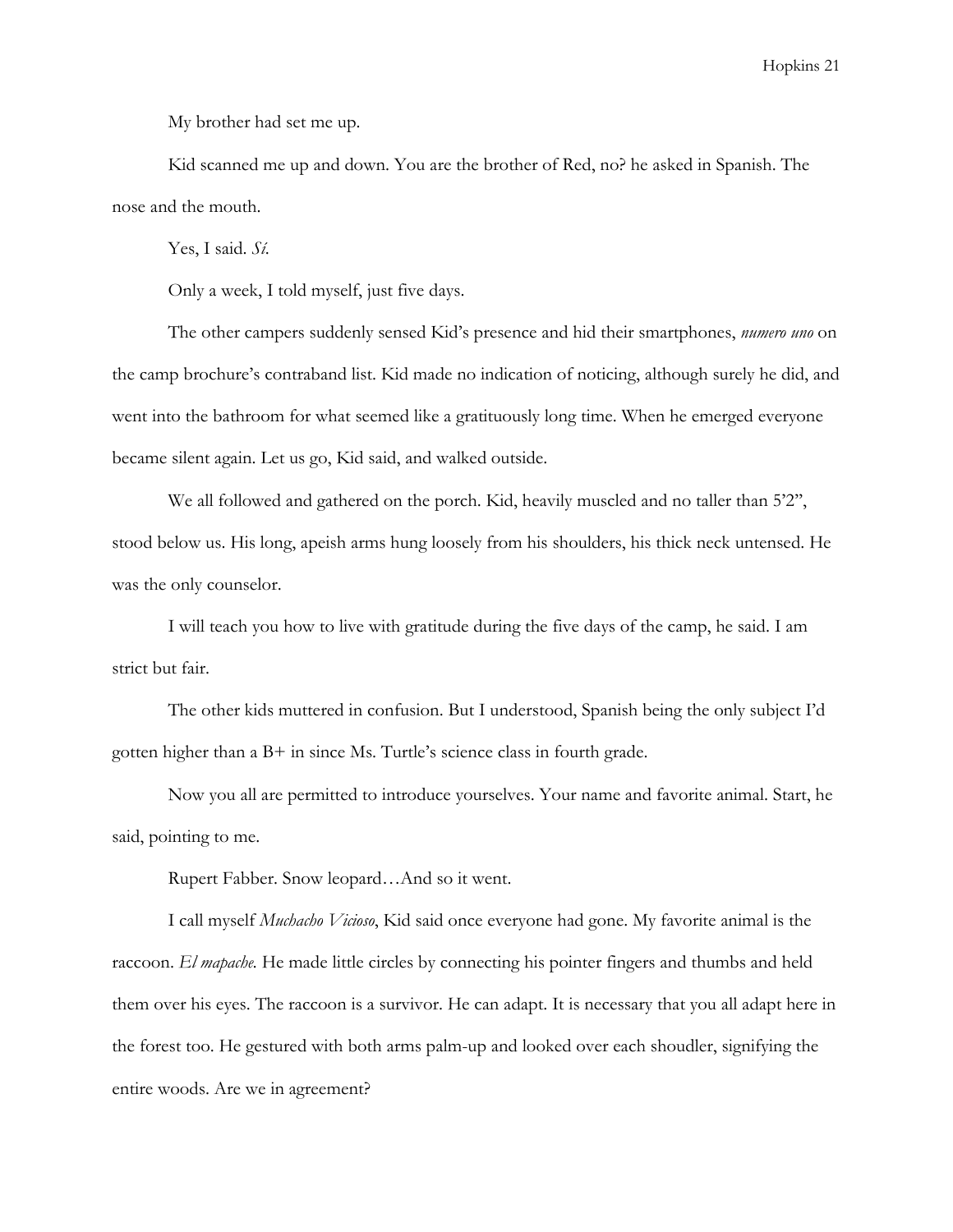Kid nodded as if we were supposed to too, and we did.

 We eat at seven. See you all later. Kid then left for the mess hall, leaving all fifteen of us alone on the porch.

 For me, Kid's camp was preventative, my mother had said, prehabilitation for the vissicitudes of adolescence. Immediately I knew that this was not the case for my fellow campers, who quickly decided they'd pass the time till dinner with a sumo wrestling tournament. One camper, Billy Luncheon, drew up a bracket on his iPhone. I was to wrestle to Rob Botz, the second biggest camper, but sneakily lighted out into the woods as the others debated the size and roundness of the sumo circle being drawn in the dirt. I roamed around the camp's environs until dinner.

 In the mess hall I sat at the end of the long single bench. The other campers, all scuzzed up, smelt sharply from the tournament. I overhead that Rob had won and felt clever for ducking out.

 One thing my brother didn't lie about was that Kid fed you good. Kid served us aguas frescas and hearty bowls of *chile colorado*. He sat at the end of the long bench opposite of me as we ate. He let the kids' talking reach a loudness that would apoplex any cafeteria monitor. He did not shush us. Then he went back into the kitchen to finish preparing the dulce del leche we'd be having for dessert.

 This was when Rob Botz snuck behind me and dumped a full glass of milk on my head. What's your name? he said, standing over me. I turned in my seat, my legs trapped in the bench, blinking the milk from my eyes, and told him. I know it is, he said. Why'd you cut out before? Because I didn't want to wrestle you, I said. I know that too, he said. Because you're a pussy. You know why you're a pussy?

 Suddenly a tan hand reached around Rob's face and slapped a big round sticker onto his forehead. It was Kid. Rob stumbled backwards. Like what the hell? Rob said.

 Kid just went back to kitchen. And no dessert too, he said over his shoulder. The sticker read: SI NO CREES UNA PROBLEMA, NO ESTARÉ UNA PROBLEMA.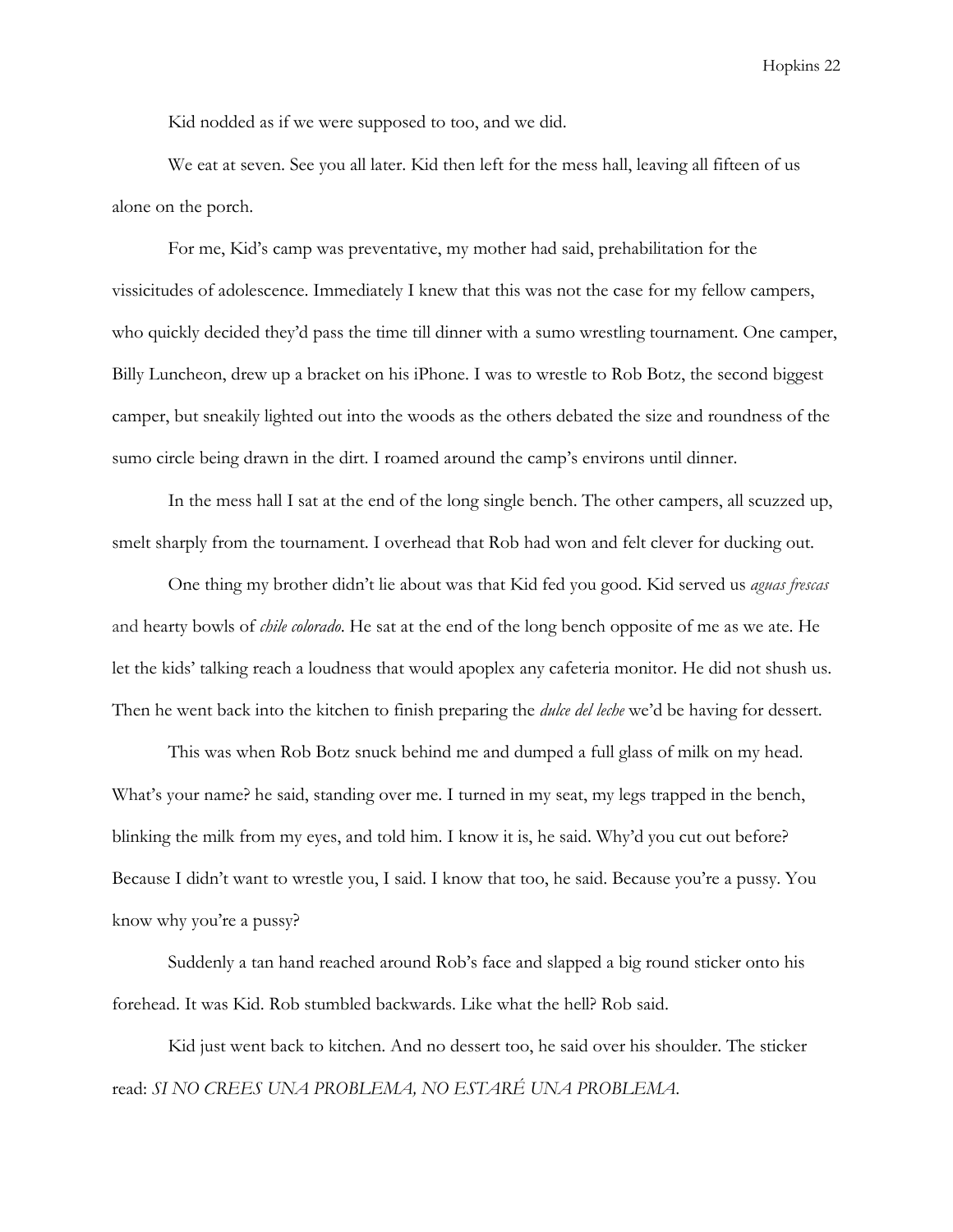What the fuck does this mean? Rob said, not so loud that Kid might hear him, not so quiet that the others might think he was afraid. I translated for Rob. He stared at me with incomprehension and anger and sat back down.

Rob didn't bother me after that, but I don't think Kid had much to do with it. Rather, since the beginning of middle school two years prior, I'd developed the ability to blend into social groups, adopting their humor and patterns of speech, learning, if you will, the rules of their game. As a chameleon I avoided meaness and exclusion, what I was most scared of. But I also precluded the true affection of anyone that mattered, male or female, a fact I'd realize many years later after much time alone.

Still, I was glad the next day to be welcomed to the three-on-three games on the halfbasketball court—sought after, in fact, basketball being the one sport that, despite my height, I was not unskilled at. My team, Mel Standard and Salt Smith and I, had a deep understanding of pick-androll and backdoor-cut dynamics and ran riot on the others all afternoon.

That night, after a sumptuous dinner of sopa de tortilla and carne asada jinetes, Kid gathered us around the fire circle. He showed us how to arrange the wood *como una pirámide* and ignited the stack with lighter fluid. Do you know how to start the fire with like two sticks and a rock or rope or whatever? I asked him. Yes, Kid said. Can you show us, another asked. No, Kid said. Sit, children, please. And we all sat on the surrounding logs.

Look, Kid said—in Spanish, as always. He grabbed a headless, wooden shaft of a shovel from the ground and drew two circles in the dirt. Then a larger circle around those, then two triangles on top of that bigger circle. Finally he added a tiny inverted triangle below the two small circles and a line that was a mouth. This is the raccoon. Yes? Are you all familiar with the raccoon?

Si, I said, the only one.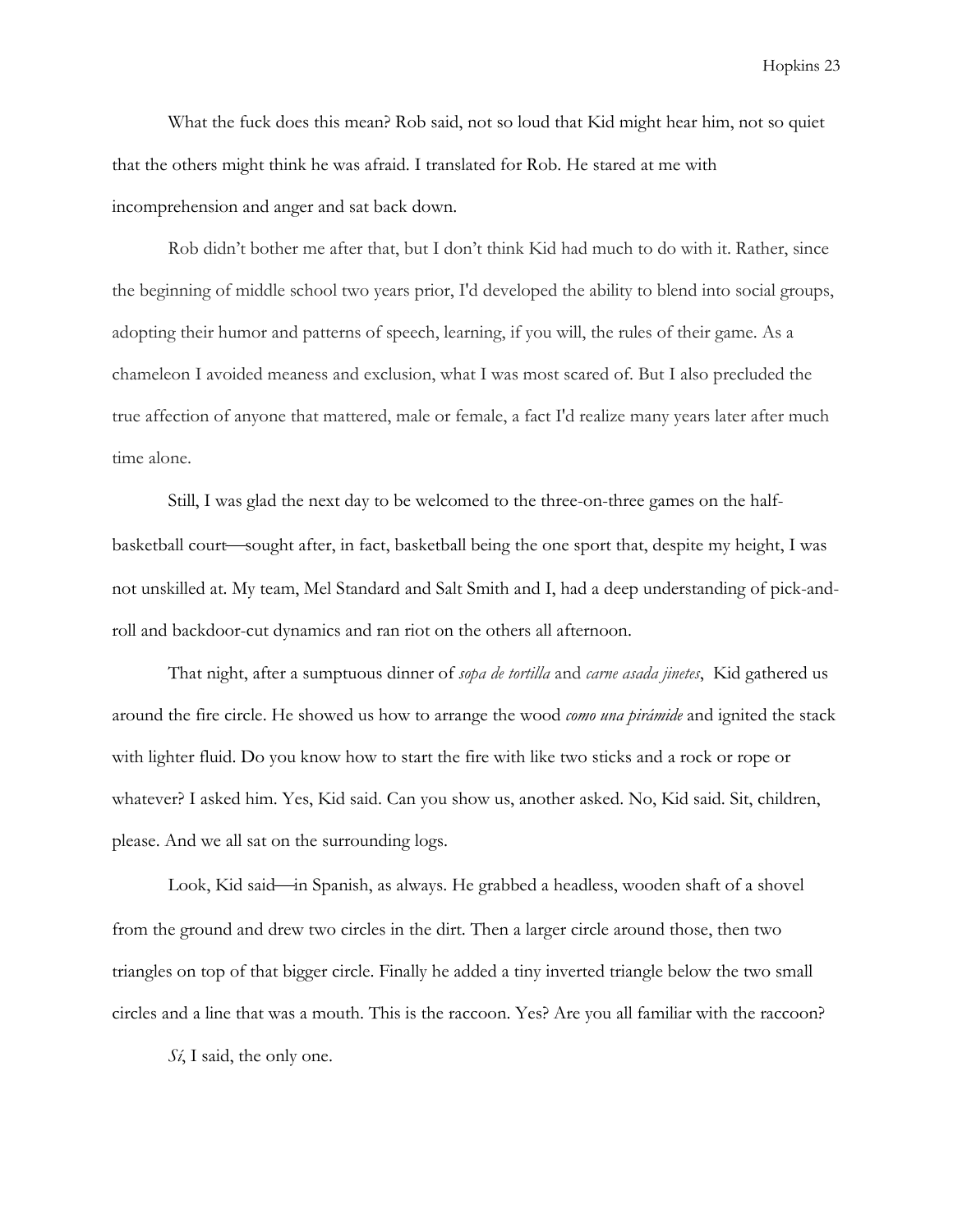Have you all seen the raccoon in the forest since you all have arrived? He looked at me. No, I said, Raccoons are nocturnal. My dad told me that if you see them during the day it means they have rabies.

Kid laughed and shook his head. Los gringos and the rabies. What is rabies? How a raccoon has rabies?

 I was embarassed and shrugged. The raccoon can obtain his food during the day, he said, Or in the darkness. He does not prefer. The raccoon is the bandit of the forest, the suburbs, and the cities.

He poked the shaft into the fire, rearranging the blackened logs, sending sparks skyward. There is a war occurring in the forest between the raccoon and humankind. But humankind knows not that it is a war. It thinks it is a game. For this reason the raccoon will win.

Was this suppose to teach us about gratitude? I understood Kid's words perfectly, but they didn't aggregate into any real message. What about being grateful? That we did not live as raccoons, scavanging day and night, mistaken for rabid and avoided like lepers, forced to exist in the cold dark woods? Plus, as far as I knew, no one else spoke Spanish. The other campers understood only the vague meaning of cognates and gestures. So could the lesson have been, impossibly, just for me? I thought these things that night as I drifted into sleep, Kid snoring above me, the others texting and masterbaiting under the cover of their bedsheets.

 The next day we all peed on Gunther Chop. Gunther slept in the lower bunk in the corner opposing me. The first time I had really noticed Gunther was a few hours earlier at breakfast when he literally slipped on a banana peel thrown into the aisle by Rob. Kid didn't see it and Gunther didn't squeal. Gunther was shorter and much skinnier than even me and wore rec specs, despite never playing sports. He wielded branches like swords and struck a tree again and again at the edge of the camp grounds during free play.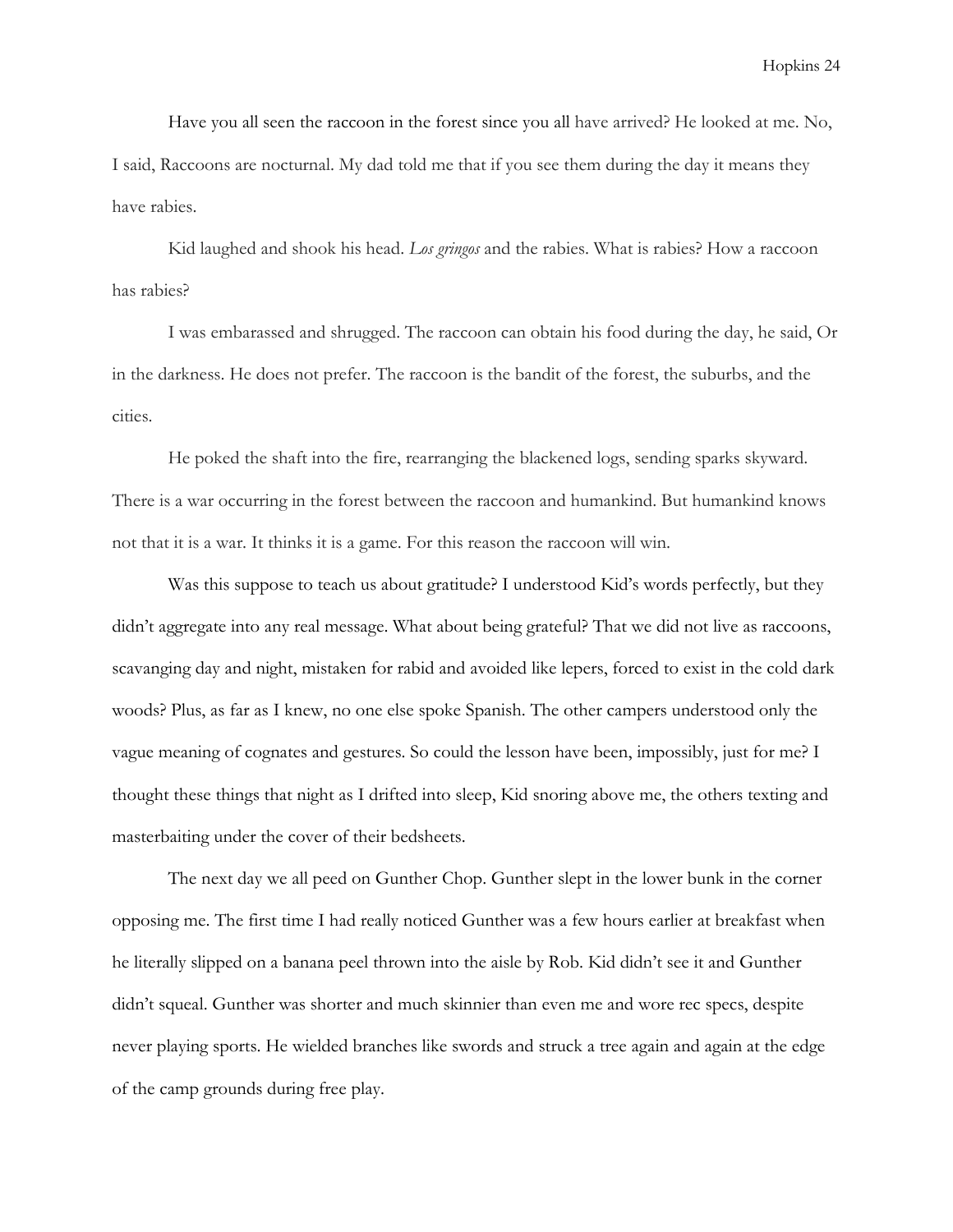At lunch Rob had spiked his Gatorade and those of his three or four main coherts with the liquor he smuggled in shampoo bottles. He schemed that all fourteen of us pee on Gunther when Gunther had gone back to the cabin to nap off a cold instead of staying outside for free play. Kid would be occupied in the kitchen, neating up the mess hall and preparing his elaborate dinner.

 We all filed into the cabin and Rob ordered Jimmy Socks and Rocco White to trap Gunther by pulling tight on each side of his bedsheet. Like a gay sausage in plastic wrap, was how Rob put it.

 They did so, and at first Gunther groaned sleepily and laughed and said Haha, guys. But then Rob stood on the bed and straddled Gunther bodily pulled out his wang and urinated onto the lump in the bedsheet that was Gunther's head. Gunther squirmed and yelled Hey-What-Come-On!, but Jimmy and Rocco yanked harder on the sheets until Rob ran dry.

 And so it went, all of us getting a chance. I went second to last, by which time Gunther had stopped struggling and maybe started sobbing. My penis size, meager then and now, received no comments from the other boys. I aimed for his chest.

It would be easy to say I only took part in the peeing incident so that Rob and the others would not target me again, that I had been wholly conscious of my fakery amongst these boys and would later apologize to Gunther and conduct due penance. But the unweighted mind with which I assumed the basketball court afterwards and then dined on cochinita pibil did not support that explanation. Nor did my laughter when I saw Gunter sneaking from the cabin to the dumpster behind the mess hall to throw out his wet sheets so that, presumably, Kid wouldn't know.

 But Kid did know, somehow. That night, after the camp fire singing of folk tunes, back in cabin while everyone brushed his teeth and prepared for bed, I was fishing through my suitcase for pajama pants when Kid stood before me with a yellow legal pad.

Rupert, he said.  $S_i$ , Kid? He scribbled something and handed me the pad: It was the outline of a weiner from which an arc signifying urine splattered onto the head of a stick figure. My throat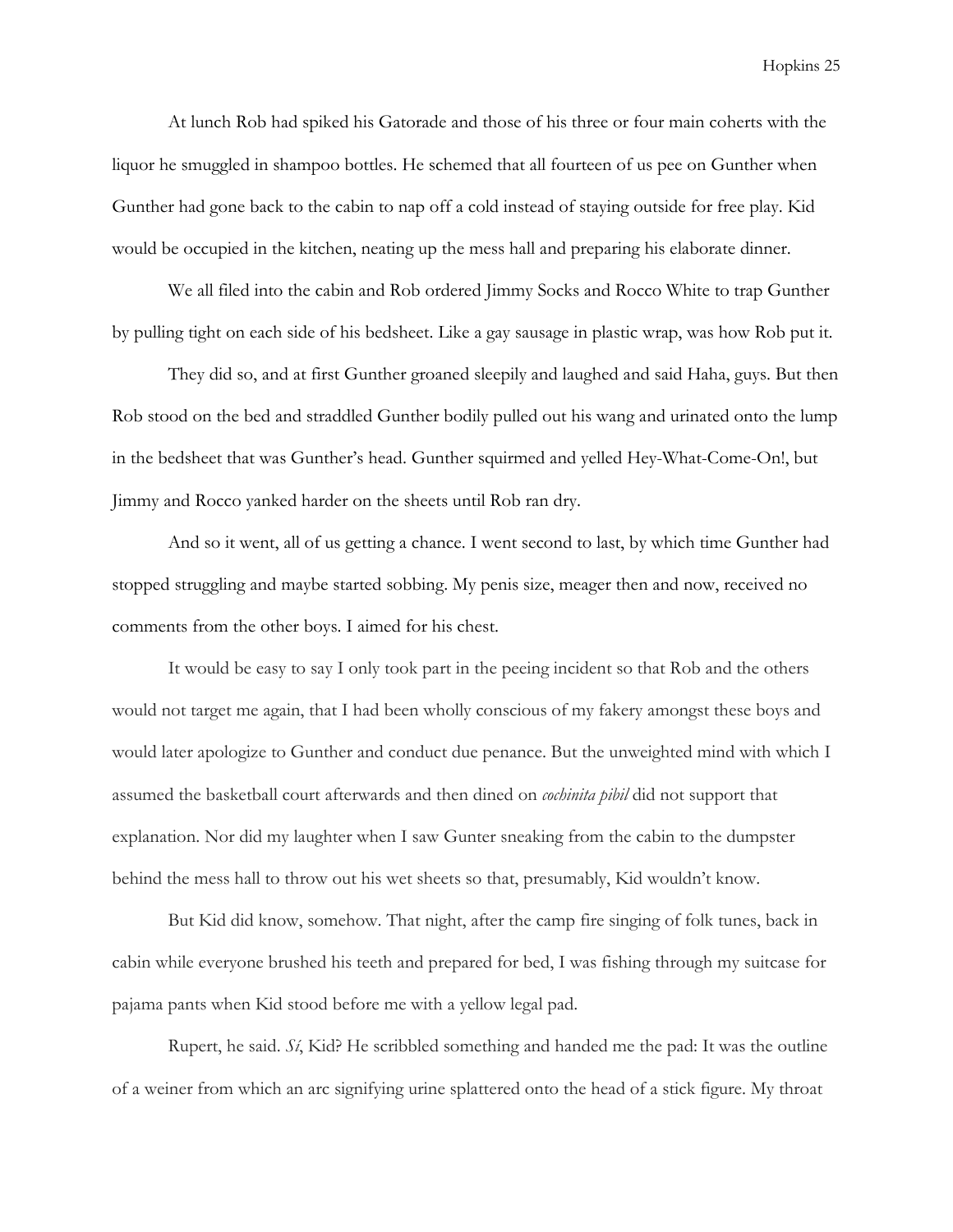occluded with remorse. I now realized, finally, that I'd done wrong. I nodded sullenly and handed him back the pad.

 You were drunk too? No, I said, I swear I wasn't. You think that your urination on Gunther was an act of gratitude? No, I said. Your brother Red taught you nothing of the way of the raccoon? I guess not, I said. He just told me what bed to pick and to be the first one in the bathroom every morning.

 At this Kid laughed. His face lightened. Good. But we have a problem, yes? What should I do now? What can I do with this information? I don't know, I shrugged. I don't know too, he said, tapping his pad. But tomorrow, I will know. And then he leaped onto his bunk and began snoring before lights-out.

 Instead of our usual morning free play, on the fourth day Kid took us hiking through the woods. He brought us past the little waterfall, *la casacadita*, through the old mill ruins along the brook, and to the abadoned copper mine, explaining the history of each as we went. On the way back from the mine Kid said, Now you all will see the life of the raccoon. He smiled. His face, smooth and lean and tanned ochre, caught the sun and gleamed. Kid could have been 30 or 60; I never knew which. Sometimes, like when effortlessly bounding over a stream that half us youngins would fall into, Kid seemed to be, well, a kid. And other times, like when he wrote in his pad, the thick pencil gyrating in his leathery fingers reminded me of my dead grandpa.

 We stopped on the trail by a stone building, bathrooms whose doors and windows had been boarded up with sheets of iron long ago, now covered in neon graffitti. Do the raccoons live in there? I said. No, Kid said. He started off the trail and into the woods past the building. Let us go, children.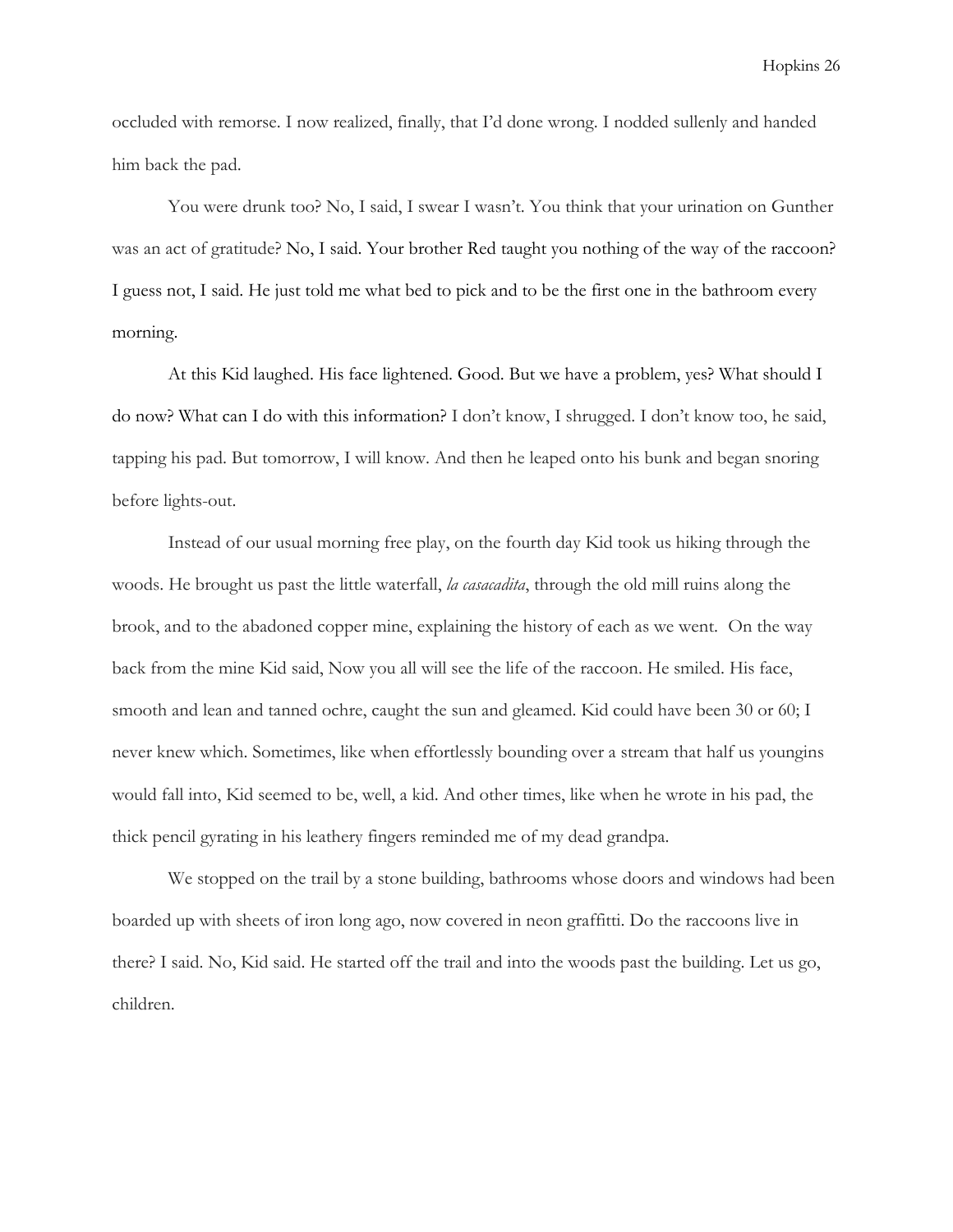We followed until he stopped about a hundred feet in. Look, he said, pointing to the girthy birch tree in front of us. I wended through the other curious campers and saw, inside a knot, balls of fuzzy gray fur expanding and contracting rhythmically.

 Are they hibernating? I said. Kid laughed. It is the summer, Rupert. And the raccoon hibernates not. They are sleeping now. That's a mother and her pups? asked Billy Luncheon. Yes, Kid said.

 Kid stepped closer to the knot. Back up and sit, children, he said, waving us back with his hand and running a finger along his lips, as if zipping them shut. We all understood and backed up silently.

Kid slid his hand into the knot. He turned to us with a sleeping pup balled in his palm. Without waking the pup he gently pulled one of its arms away from its body and moved it as if the pup were waving at us. Look, he whispered, The hand of the raccoon. See the fingers, tiny and black. One, two, three, four, five. Then he kissed the pup and returned it to the knot.

Kid sat down on a nearby log and gestured for us to gather around. We campers sat crosslegged on the forest floor. Kid held out his hand, extended and counted off each finger, just the same. The hands of the raccoon are like the hands of humankind, yes? But unlike humankind, the raccoon uses them not to construct his house. He lives in the trees, like that, he said.

 Now, children, Kid said, Answer me this. How the raccoon uses his hands? The campers, who'd by this time figured out that I was the only one who understood Kid, all looked to me for an answer. I don't know, I said in Spanish. I mean, for food maybe? To eat?

Correct, said Kid. But humankind uses its hands for eating too, no? How is the raccoon different? I don't know, I said. The difference, said Kid, Is that the raccoon always washes his hands before he eats.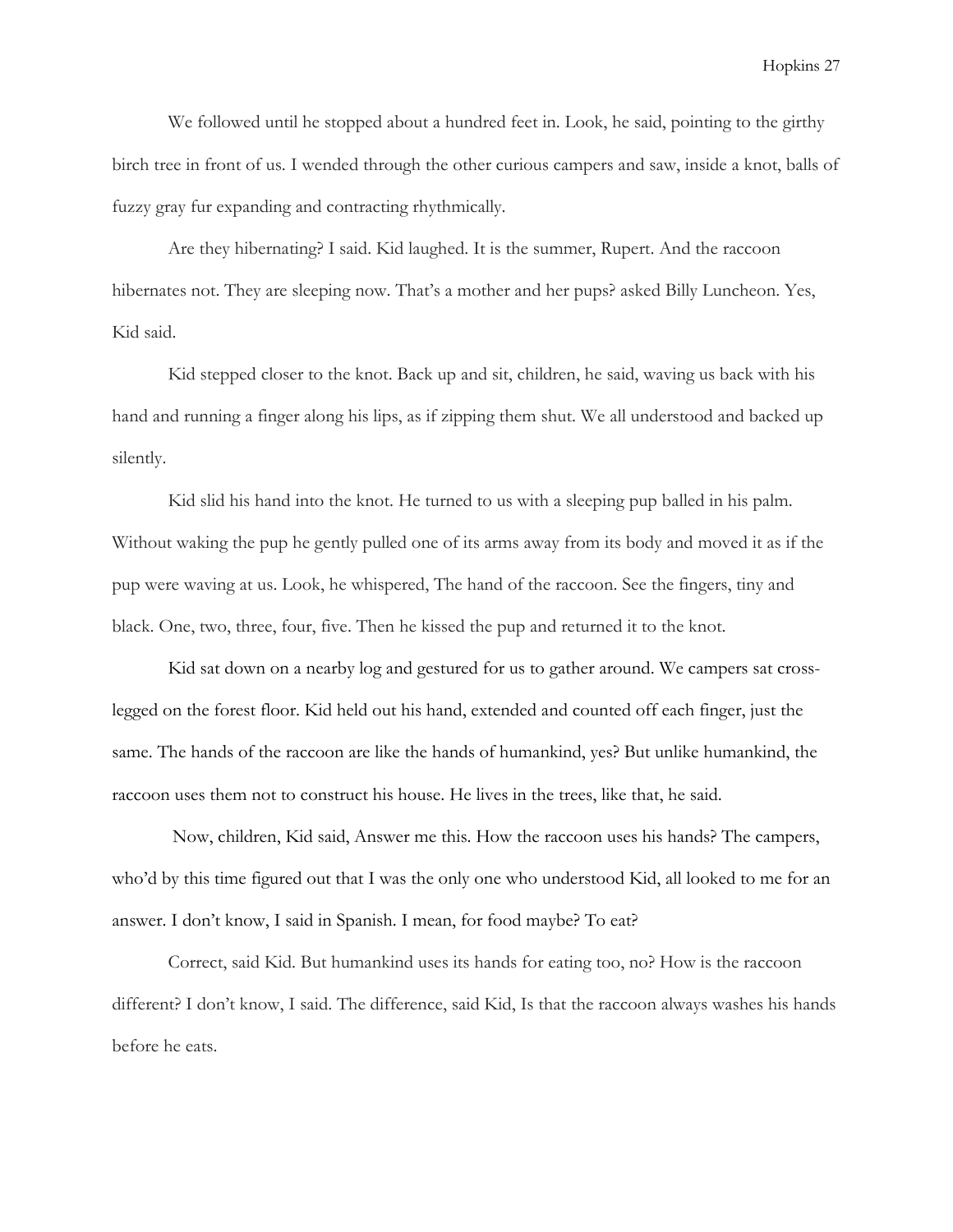And with that Kid stood up and led us back to camp. We dined on the *burritos con puerco machaca, huevos, y patatas* that Kid had prepared in advance. For the camp fire activity afterwards we made smores with high-cocao chocolate de Ecuador.

That night Kid approached me again as everyone was showering and prepping for bed. I thought he was going to ask me how the grateful lesson in the woods had gone. Still unsure how much of Kid's message the other had campers understood, I would not have been able to articulate a good answer and probably would have lied to appease him.

 But instead Kid said, You want to hike, Rupert? Now? I said. I rubbed my sore feet. Yes, he said. The moon is bright this night. Ok, I said, Since the moon is brilliant. He laughed and I slipped on my shoes and we left.

 When we passed the sign, I read its motto and remembered the camp brochure stated that the camp had existed since 1962, originally as Lester Grimspoon's Camp for the Uncouth. Kid, who was referred in the brochure as Tomás Basura, his real name, had inherited the camp in 1992 from Lester after having been Lester's "most successful camper and assistant counselor," whatever that meant, and renamed the camp at that time. The towns and boroughs neighboring the wooded reservation have been entrusing their maladjusted youth to Kid's summertime care ever since.

We walked in silence to the nighttime melody of the forest and soon reached a sandstone overlook. Below us we could see the camp ground, an oblong clearing in the woods. A dumpster lid echoed. Raccoons, I said to him in Spanish. Mapaches. It could be, said Kid.

Kid and I sat. He rubbed his hands on the sandstone until his palms were coated with orange dust. This is my place for thinking, Kid said.

The air was cool and the trees below shook in the wind. Kid, I said, Can I ask you something? What do you think you're really teaching us?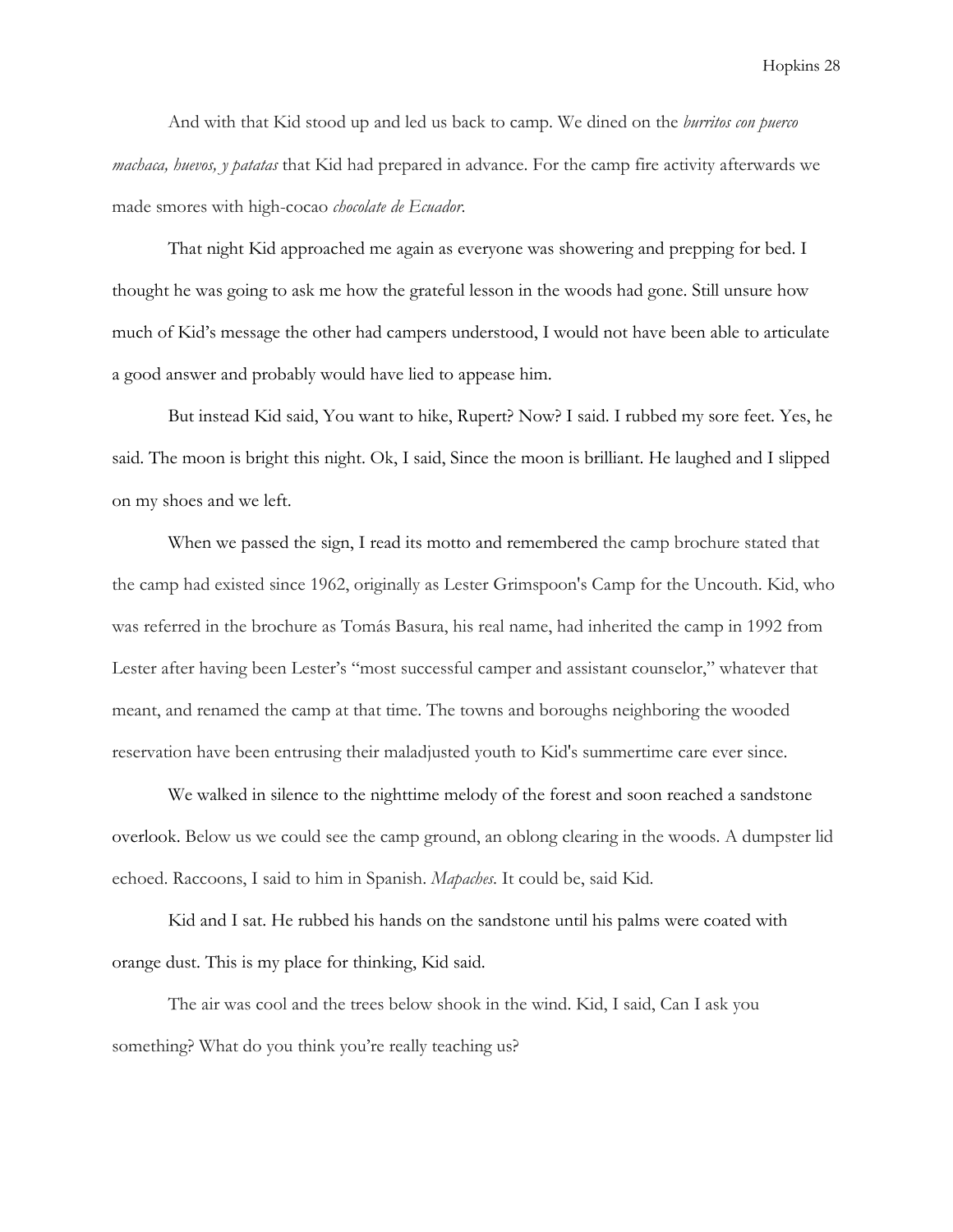Ask your brother, he said, his voice uncommonly piqued. He was a good camper. I'm asking you, Kid, I said. He slid his palms together, feeling the rock's chalky residue. What you want to learn? Mathematics? History? The rules of American football? What is there to learn, Rupert?

That last one is a question with no answer, Kid.

 Rupert, he said, gazing now at treetops waving below, speaking in a measured tone. I teach not what is important. I teach that it is important to know what is important to know. Understand me?

 Yes, Kid, I said, although I didn't, his meaning bouncing off me like light on glass. But why don't you speak in English? It might help you teach the other campers.

Kid laughed. I speak English. Lester taught me. I just have preferences for Spanish, he said in English. Can you see why that, Rupert? I nodded, but again I did not understand.

 You have many questions this night, Rupert, Kid said. His accent, not interfering with pronounciation, magicked his words with music. Well I'm here, I said. I'm here and no one else is. Why me, Kid?

Kid laughed. Another question. Yes, I said. Another question.

 Kid was silent for a while. I recalled then, watching the dim moonlight flitter along the lush treetops giving to the wind, my brother's return from Kid's camp three years ago. How he stopped coming home reeking of pot and cigarettes, how he hung a raccoon poster above his bed. How he and his friends would say como el mapache—like the raccoon—anytime one of them would hold the door for a lady, take out the trash, recycle, or the like. I would not be the same.

Do you ever leave here, Kid? I asked. Don't you want friends, girls, more than these trees and rocks? Sure, Kid said, resuming in Spanish. I leave here. And then I return.

 And that was that. We returned to camp soon after. Surprisingly, the lights were off and everyone was asleep. Kid tapped my shoulder and whispered, See?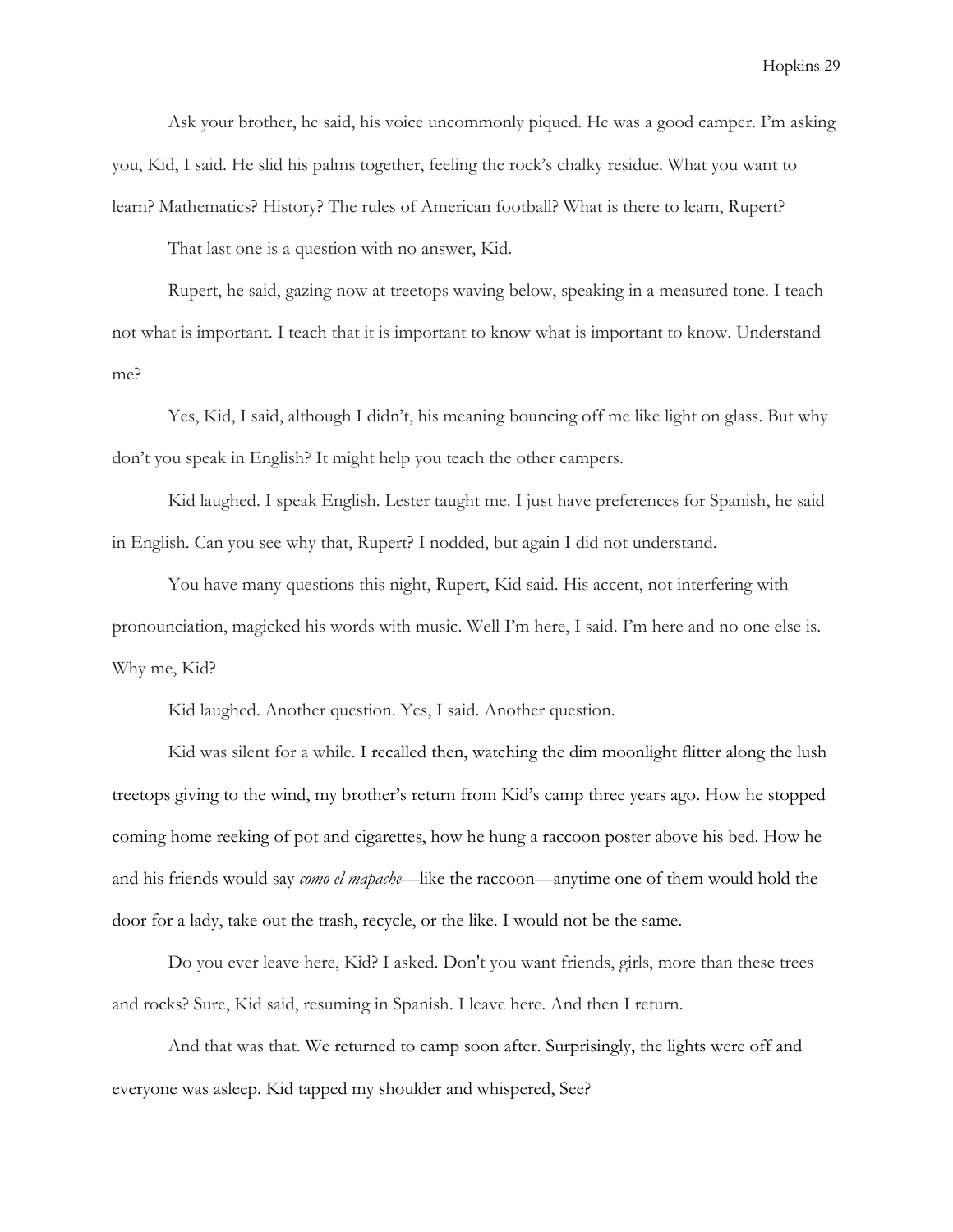No one cared to say anything about my absence the next day, the last day of camp. Mel and Salt and I dominated the court; Gunther battled the tree with his branch; Kid cleaned and prepped the mess hall. Rob twisted an ankle over a tree root and cried a little but no one made fun of him.

We had mole poblano over arroz con pollo for dinner and buñuelos y miel for dessert, still one of the best meals I've ever had. Joking, I told Kid he should sell the camp and become a chef. Sure, Kid said. I will be rich and I will buy proper houses with big beds for all the raccoons.

 For the campfire that night Kid sat on a rock and told me to tell everyone to stack one log each in the fire circle, arranging the wood in the pyramidal fashion that he showed us. I set down a large rectangular piece as part of the pyramid's base and then sat on the ground next to Kid.

Kid, I said, looking up at him, Why do they call you *Muchacho Vicioso*? You're not, well, vicious. Rupert, Kid said, pinching his face in seriousness, When I was an adolescent, I discovered my girlfriend making love to another man. I killed the two with a knife and put their bodies in the river. I was then sent to the camp of Lester for uncouth children.

 Jesus, Kid, I said. He laughed and clapped. I am joking! He laughed some more and slapped me on the back.

With all the logs in place, Kid grabbed a cluster of bushy pine branches and stuffed them into the pyramid's center. He poured lighter fluid on the wood stack and more onto the pine and tossed in a lit match. The pine branches caught fast and spread. They burned a thick heat hotter than wood and soon there was only the stack.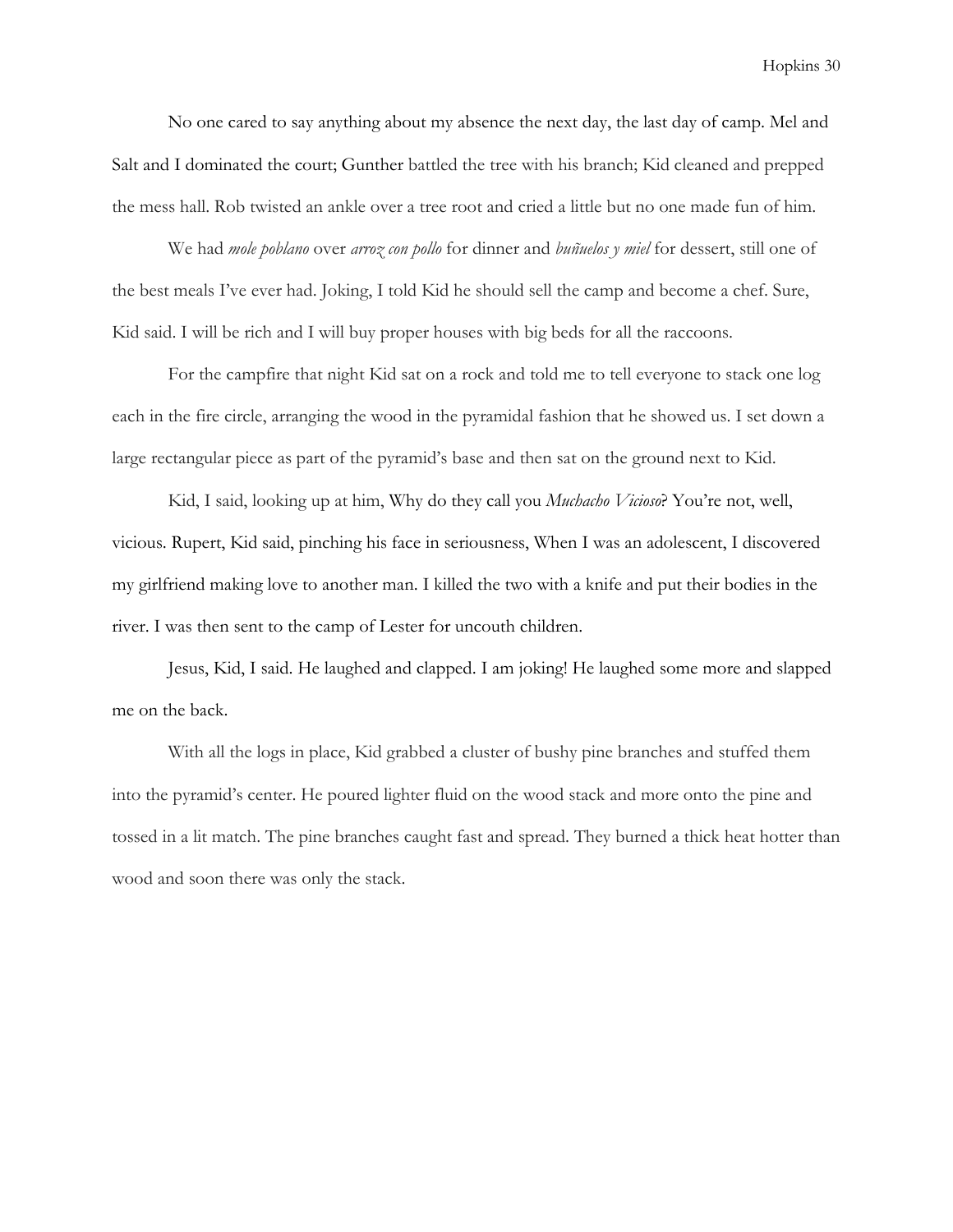#### The Age of Ana Gatita

 I was very drunk when I first saw her, and her twirling amongst the gyrating streaks of neon light made her seem holographic. Her ass shook like firm jello and the decision was made that I wanted her. Those on the dance floor had formed into a loose circle, and I stood from my chair and grabbed my brother Red and told him, Let's go.

 We joined the circle next to her. Someone would jump into its center, bust a few moves as the others cheered, rejoin the perimeter; another would go, and so on, in no apparent order. Soon she hopped into the circle's center and erupted all at once, as if a rainstorm, sudden and ruinous to those unprepared. Her black hair flashed across her face like a silk handkerchief, concealing and showing in play. The words *raw* and *total* and *latina* blipped behind my eyes. At this moment I was surely clapping.

 Suddenly she slid back into the circle's edge, took my wrist, and slung me forward. I should have expected it but was too drunk to care. I moved epileptically with closed fists for only as long as wouldn't seem cowardly and then retreated back into the line.

 That was great! she said. The obvious nicety registered, so I placed a hand on her hip and got close to her ear, as if to whisper, although with the music I had to shout. Can I talk to you? I said. What? What's your name? I said. Ana. She held her hand out professionally. I'm Rupert. Hi, Rupert! Do you want to sit over there, I said, pointing to the seats behind us, So we can talk? Sure! she said.

 We went over, my brother following. I introduced Ana to Red, who smiled and immediately resumed with his drink.

 You dance wonderfully, I said. Thank you! So do you. Don't start lying to me, I said. She laughed. Where are you from, Rupert?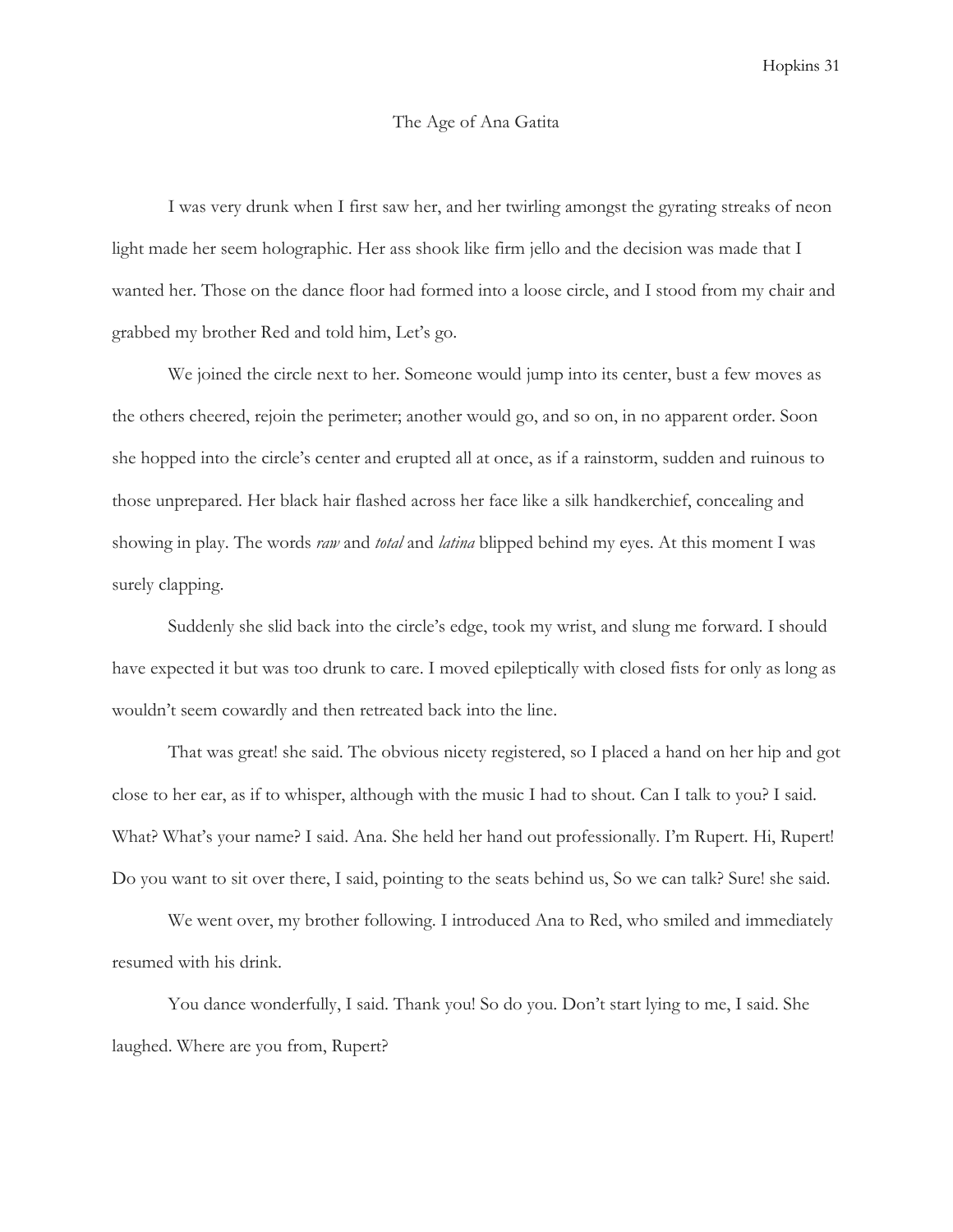-----, I said. Your face indicates that you have no clue where that is. That's right, she said. It's North Jersey. She nodded. I sipped my drink and she eyed the amber liquid. You?

 Union, she said. Ah, I said, I lived there till I was ten! What? The music had become louder. I repeated myself and she still didn't hear me. So I stood up and she did too. I got close to her again. Let's go to the lobby, so we don't have to shout. Ok, she said. I told Red we'd be back and took Ana's hand and left.

 In the lobby without strobe lights I realized how drunk I truly was: The room spun and sights blurred, but the liquor had kindly left my mind fluid and my movements unstuttered. Ana and I sat on the lip of what I think was an inactive radiator. The lobby was no more than empty space and two bathroom doors and us.

 Ana smiled invitingly. Are you in school? she asked. You look like you're in school. I just graduated, I said, From -----. English major and journalism minor. Me too! she said. English major I mean. I felt in my belly that this was good. I have a year left, though, she said. I go to Kean.

 The conversation then lulled and I leaned too close to her. Behave yourself, Rupert, she joked. To not indulge her I said, Did you know the port we left from today opened for cruise ships in 2004? Before that there were only a few cruises from Hoboken. No, she said. I didn't. Did you know that in 2006 this very ship arrived in Alaska with a humpback whale dead on its bow? No, she said. That's horrific. And in 2010 a guy fell overboard and swam nineteen miles to shore, I said. Isn't that incredible? Well, she said. I guess so. I can't swim. She laughed. You're just full of facts, Rupert.

 She stood up. Come on, she said. We have to go back in. I'm traveling with my friend and her family and I can't duck out for too long or they'll think crazy things. Ok, I said. Just before we reentered Club Silencio it dawned on me to ask her to breakfast tomorrow. Meet me in the library on the eighth floor at 8:30, I said. Ok, she said, and walked away, and although I did not watch her go I felt her measured footfalls shake the floor.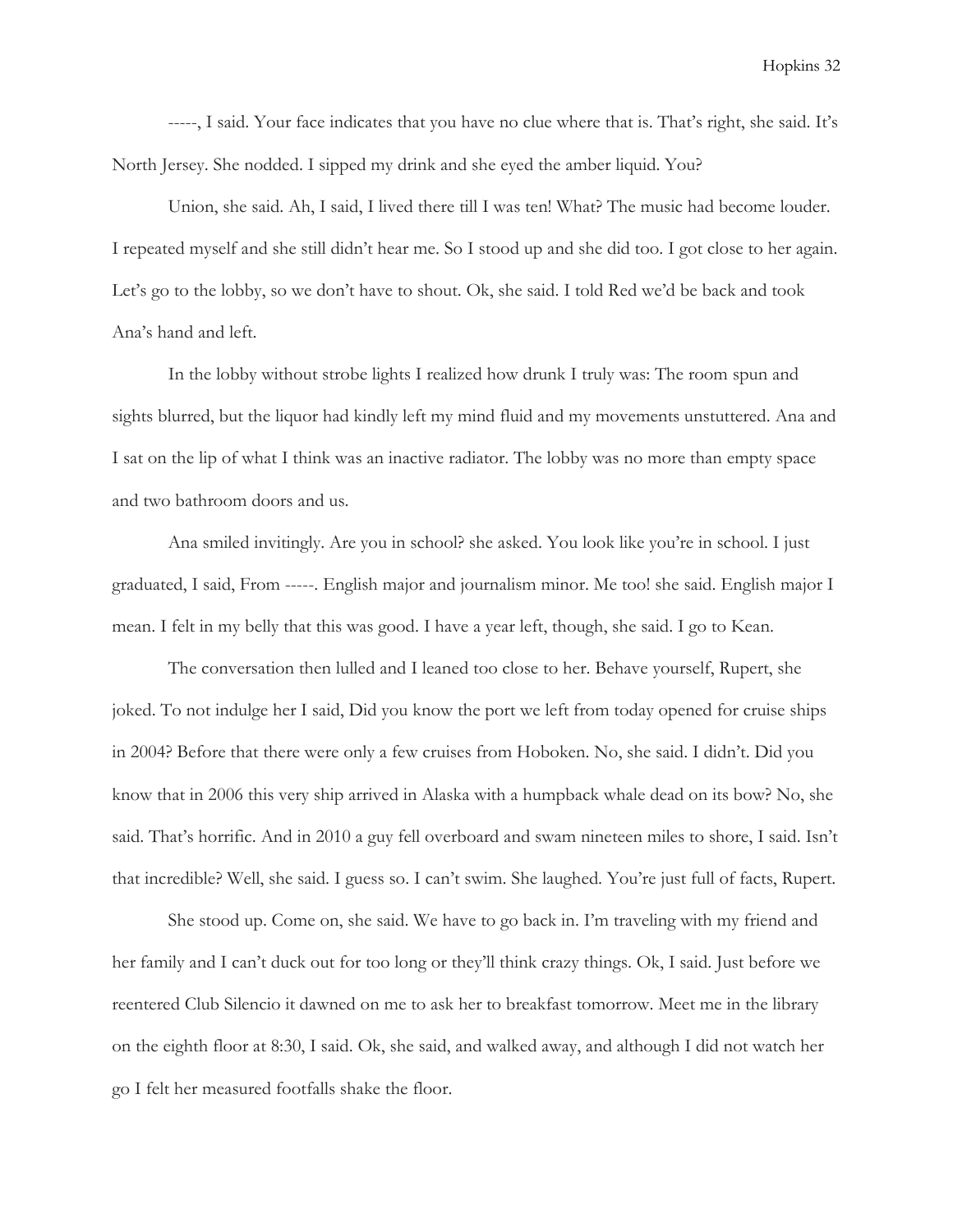I was still drunk when I awoke the next morning. I called room service for coffee and quickly showered. A carafe on a silver tray was on my bed when I finished. Red was still asleep. I slipped on a collared tee and shorts and drank two cups of the strong coffee and poured myself a third and brought it with me.

 The small, rectangular library had glass walls for two sides of the room and half-filled bookcases for the other two. The leather chairs were uncomfortable, the seats too long, but the room's mahogany features, warm colors, and dim light lent a pensive vibe. It went two levels with a metal spiral staircase in the corner. I was on the lower floor.

 Ana entered through the glass door just as the caffeine switched on and my nausea receded. She wore a green hoodie from her school and the same sort of tights as the night before and, now, had on glasses with large, speckled, angular frames. I like your glasses, I said honestly. Thanks, she said. She had her hands clasped in front of her and I knew she was nervous.

 I stood up and made toward the door, leaving the coffee behind me. Let's eat, I said. I'd love that, she said, patting her stomach.

 Anything good in there? she said, referring to the library as we went up one floor in the elevator. I saw a really thick biography on Barthelme, I said. Who? Donald Barthelme. He's the exceptional kind of writer whose life wouldn't inform his work, really, or at least you wouldn't think so. The elevator doors opened. Maybe it does, she said. There's the book, after all.

 We went into the massive cafeteria-style breakfast room. It was very crowded but we easily found a seat. Suddenly I was worried that my parents would be here too, and if I had been wholly sober the worry would have stuck instead of swiftly passing.

 We made our plates and met back at the table. I took only eggs and bacon, never a heavy breakfaster; she had much fruit and two biscuits and a scone. No fruit? she asked. No, I said.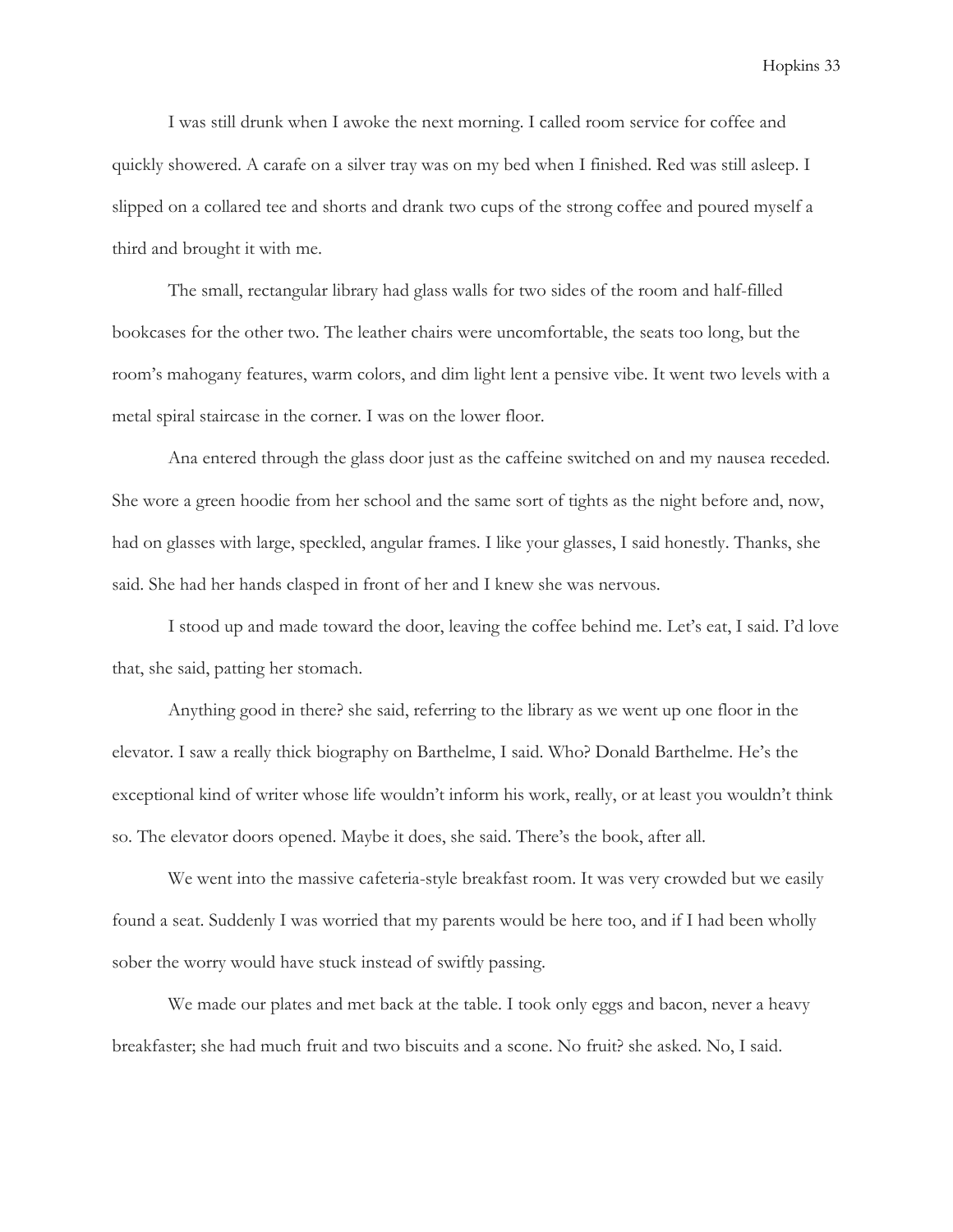Allergic. Oh wow, she said. You'd have a tough time being a vegan. This indicated that she was one. I nodded and didn't know what to say, so I told her I forgot coffee.

 At the big Bunn brewer I remembered she lived in my old town. I summoned memories of it but could not recall the town's specific streets and corners, my childhood hideaways: I saw only my dead grandfather cracking bell peppers with his giant leathery hands and my dead cats lazing on the sundrenched porch and me noshing on burritos with Jimmy Potlucker and my brother and I playing ice hockey at Warinanco Park and Michael Strutmaster smashing my face into a chainlink fence and my father with shoes on at the shore and me spinning around in circles to dizzy myself just before going to bed each night.

 Back at the table I brought up the ice hockey. Warinanco is the Indian word for peace, I said. More facts, she smiled. The rink's still there, right? Yes, she said. But today people just sell drugs in the park. I would have laughed and said How are their prices, but her tone was too serious.

 The eggs started to calm my stomach and clear my mind. You said you're traveling with friends? Yes, she said. My best friend Minca and her stepbrother and mom and stepdad. That's fun, I said. It's alright, she said. They just want to hang around and drink and relax, and I like, you know, want to do things! I admire your passion, I said genuinely. I marked her eyes, deep hazel, and the two tiny freckles just left of her round nose. Sitting around is boring, she said, exclaiming with her arms, a knife and fork in hand.

 I nodded and then realized that all I had left on my plate was the bacon, thick and fatty. Don't worry, she said, reading my face. I don't mind. Ok, I said, not believing her but eating the bacon anyway. Why'd you make the decision to, you know, veganize? Well, she said, I watched a few documentaries and thought how awful for the animals, and I couldn't eat meat anymore after that. Just cheese is all I'll have. You must have to take a lot of vitamins, I said stupidly, as if defending myself. I do, she said. Her eyes peaked. It's expensive.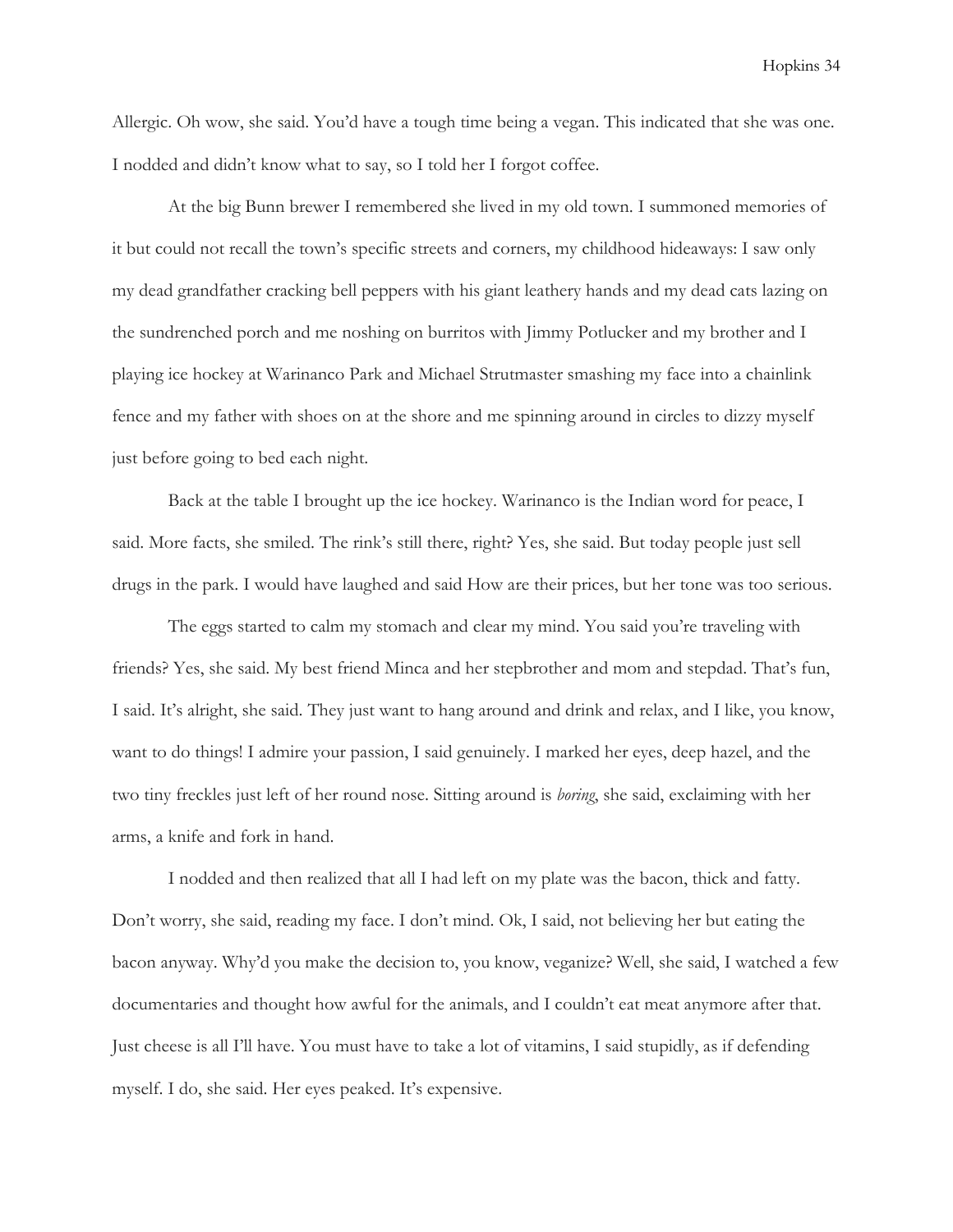But it's very empathetic of you to think that way about animals, I corrected. You know I once saw a man hold and kiss a sleeping raccoon without waking it. You're lying, she said. I'm not. It was a baby. A pup. Why? she asked. Why what? Why'd he kiss it? I don't know, I said. The pup was fuzzy and very cute. She considered this. That's a good reason.

 I had finished my food before her and waited while she ate. I drank more coffee and we chatted about her English interests, how she works in the writing center at her school but does not want a career in academia, how she'd die alone on a hill defending the Oxford comma, how she wishes her community was more accepting of literary studies, how she feels too anxious reading only one book at a time and brought both Antigone and Slaughterhouse-Five with her, how she loves Greek drama as a whole, how she forgot to bring a pad to write in, and other things that I do not remember.

I have an extra notepad if you'd like, I said. Really? I brought several, I said, which was true.

 We looked for where to deposit our empty dishes but could not find the spot. We asked a staff member who said in a heavy but unplaceable accent to just leave the plates on any table. We did so and left and took the elevator up to her floor, deck eleven.

 Let's meet tomorrow so I can give you the notepad, I said when we arrived in front of her room. Same time and place? Ok, she said. She handed me a piece of paper from her pocket with her number and email address and full name already on it. Thanks, I said, But so you know I didn't bring my phone with me. She smiled so I kissed her on the cheek. She reddened, the corners of her wide mouth rising like a happy cat. See you then, I said. And that was that.

 Ana Gatita, although in memory the primary force of the vacation, occupied little of my real time during the cruise. I spent the rest of that first full day at sea with my parents and Red, at the pool or sundrenched lounge or in the café. Dinner was served in the ornate dining room with a large chandelier and massive bay window through which the waves of the Atlantic Ocean rolled. At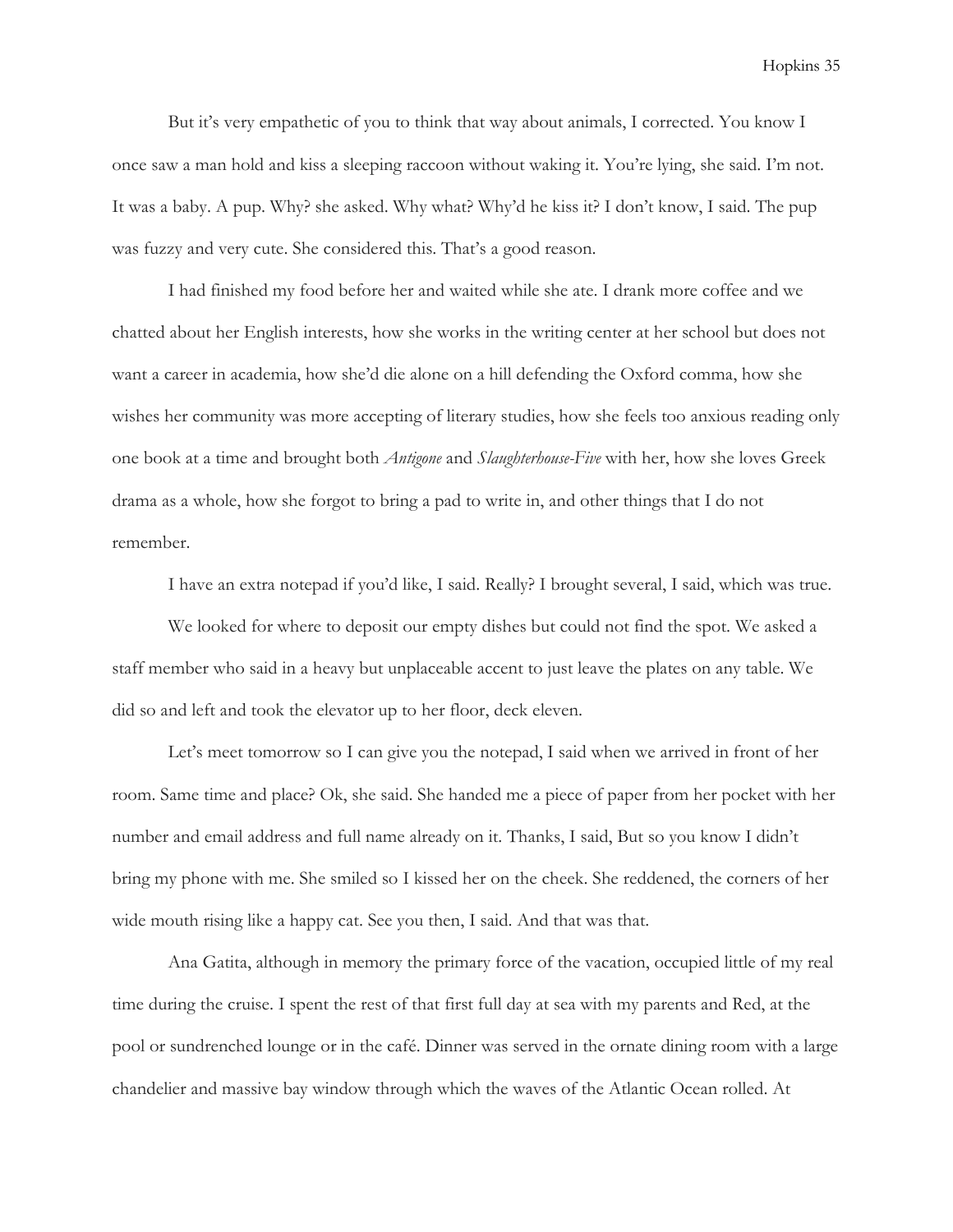intervals the boat rocked and my mother felt unbalanced and lightheaded even in her chair, and my father gently suggested that tomorrow she could wear a second anti-nausea patch and that would help.

 That night, after a hokey musical performance in the ship's theater, Red and I attended Club Silencio again. We both had a quick double and ordered another. Fewer people were there than last night: Over half the seats in the club were empty and the only other patrons my age were a squad of sorority girls who drank from tall glasses with straws. The deejay ran the same playlist of terrible pop and trap as before.

 After two doubles and still not seeing Ana I became agitated. Red sensed this and said, Maybe she's not coming tonight. Maybe, I said. I'm getting tired and I don't want to wait here forever, he said. What he meant was that he wanted to leave and smoke the pot he'd smuggled aboard in tiny mason jar stuffed inside a tube sock. Go if you want to go, I said. The waiter walked by and I ordered myself another drink.

 Soon Red kept yawning obviously and reminding me of the time, almost 1 a.m. She ain't coming, man, he said. He was right and I became angry at him. It was not his fault and I knew this but didn't care. I shot down my drink and stood and said Let's go and led us back to our room.

 Our room was in the center of the ship and instead of windows had a mirror for the entire rear wall. I ate a piece of the complimentary dark chocolate from my nightstand and undressed and did not talk to Red. He did seem very tired and did not take out his stash. He went to go into the single bathroom, but I had to piss and told him so. So? he said, walking in anyway. I grabbed the back of his ribbed shirt and yanked him out and he tripped and smacked his head on the closet door. You're a dick, he said, standing and turning away and going toward his bed. Yes, I said, and urinated with the door open. Then I set a wake-up call for 8 a.m. and that ended the night.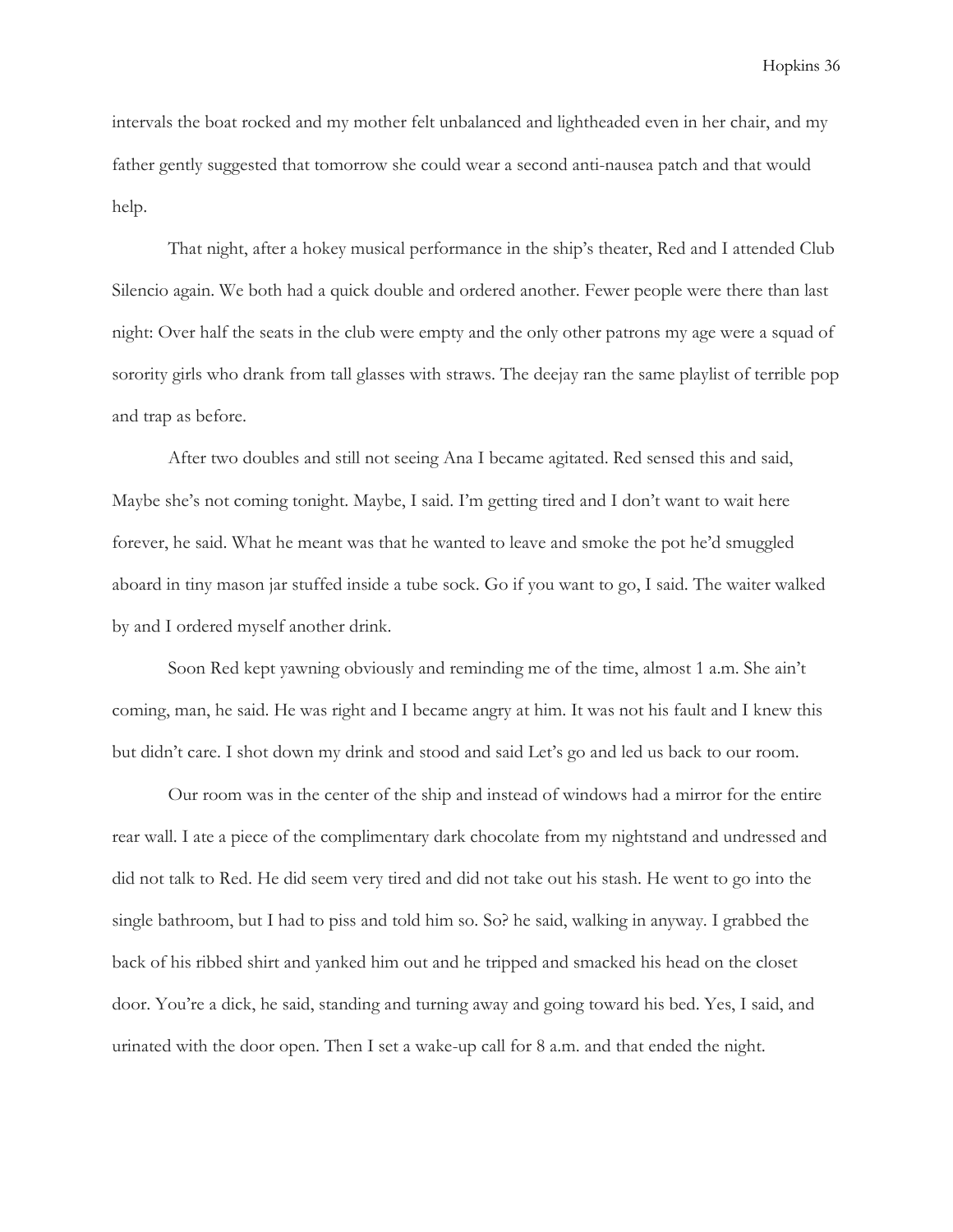I readied myself the next morning in the same fashion and waited in the library for Ana. She did not arrive by 8:50, so I gave up and woke Red and told him. I apologized for last night. He accepted and said that my parents called the room to see if we had eaten yet. We all met in their room, a nice big room with a balcony, and had breakfast ordered there.

 We spent the day the same as the last, swimming and reading and eating and watching buzzed adults do the planned on-deck activities like karaoke and line dancing in the subtropic sun. I'd have one glass of white wine at lunch with my mother but nothing else until dinner and after.

 That night was the first formal dinner, which meant serious dresses for the ladies and a suit for me and tuxedos for the rich passengers. In front of the big bay window we had our picture taken, which I still have. About two months later, if I'd seen that dining room's looming chandelier or any other, I'd start to wonder, for strange unnamable reasons, whether it'd hold my weight. The chandelier was unlit that night.

We had cedar plank-grilled black salmon for dinner and crème brûlée for dessert. We were served by the same waiter, Paul, who was my brother's age and from the Philippines and very kind and competent. He spent only two months a year with his wife and newborn girl, he said, because of work. Our prepaid fee included the gratuity but my father tipped him extra in cash anyway.

 Red did not want to go to the club later but I convinced him that we'd only have one or two drinks and leave. We sat in the chairs nearest the dance floor. Eventually someone tapped my shoulder from behind. It was Ana. I hadn't seen her walk in. Can I talk to you? she said. Sure, I said.

 We went into the lobby. She wore a thin red dress that had prints of warm-colored flowers and gathered at her waist, showing off her hips. She was not wearing her glasses but had on purplish-silver eye makeup—the first time, I noted, I'd seen her with any. I like your tie, she said. It was just a thin black one I borrowed from Red. Thanks, I said.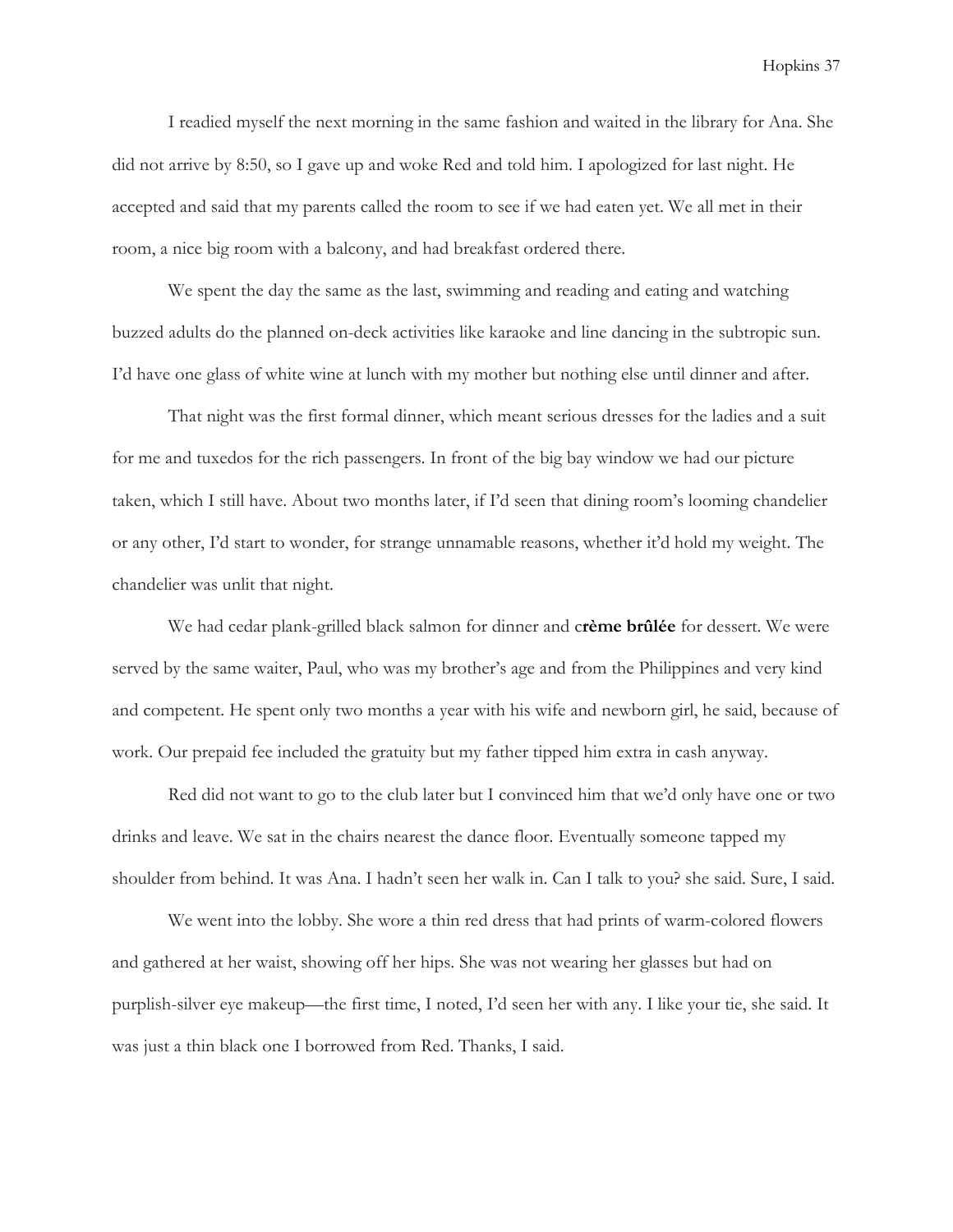During the day it hadn't irked me much that Ana skipped on breakfast, but now, with her starlike valence pulling me toward her, I felt wronged. She sensed this and said, I'm really sorry I didn't make breakfast this morning. Minca and her family, they cause all this drama and give me shit for just wanting to do things on my own. Not just with you, Rupert, she said, pronouncing my name with an affection that surprised me, But just activities in general. And it's supposed to be vacation! She threw her arms up in emphasis. I remembered how she did this at breakfast too and laughed.

 Okay, I said. So you see, she said, I tried to leave them to meet you this morning but it was about to cause problems, and they think they should be looking after me on this trip, which I appreciate and all, but, it's just, you know? It sounds frustrating, I said. But I'm sure they'll loosen up. Don't let them get you down. I know, she said, tousling her hair. So I can't promise to meet you at breakfast anymore because they'll expect that. How about we meet at the beach party tomorrow?

 I didn't know what party she meant but said okay. But, I said, if you don't come this time I'll never talk to you again. She was hurt and stood back. That's extreme, she said. It was, so I pulled her in and kissed her. She felt soft and relaxed against me. Then I let her go and took her hands. I like your dress, I said. She laughed. Okay! she said. I'll see you tomorrow.

 We reentered the club and she went over to her group and I sat down next to Red and slapped him on the knee and smiled. Good? he said. Very, I said. He had ordered drinks for both of us while I was gone. Thanks, I said. Let's finish these and go.

 As we did so Ana and her group assumed to the dance floor. Her friend Minca was railthin and tall and seemed uncomfortable to be in public. Minca's mom and stepdad looked young, early 40s. The mom was short and also thin, and the stepdad was very rotund but smiled and laughed and danced well. Minca's stepbrother, whose name was Alejo or Alex and about my age, looked like her stepdad with his thick jowls and lazy beard and big eyes and pug nose. They all danced together like cogs rotating perfectly into one another, as if all speaking a language of soundless words. Ana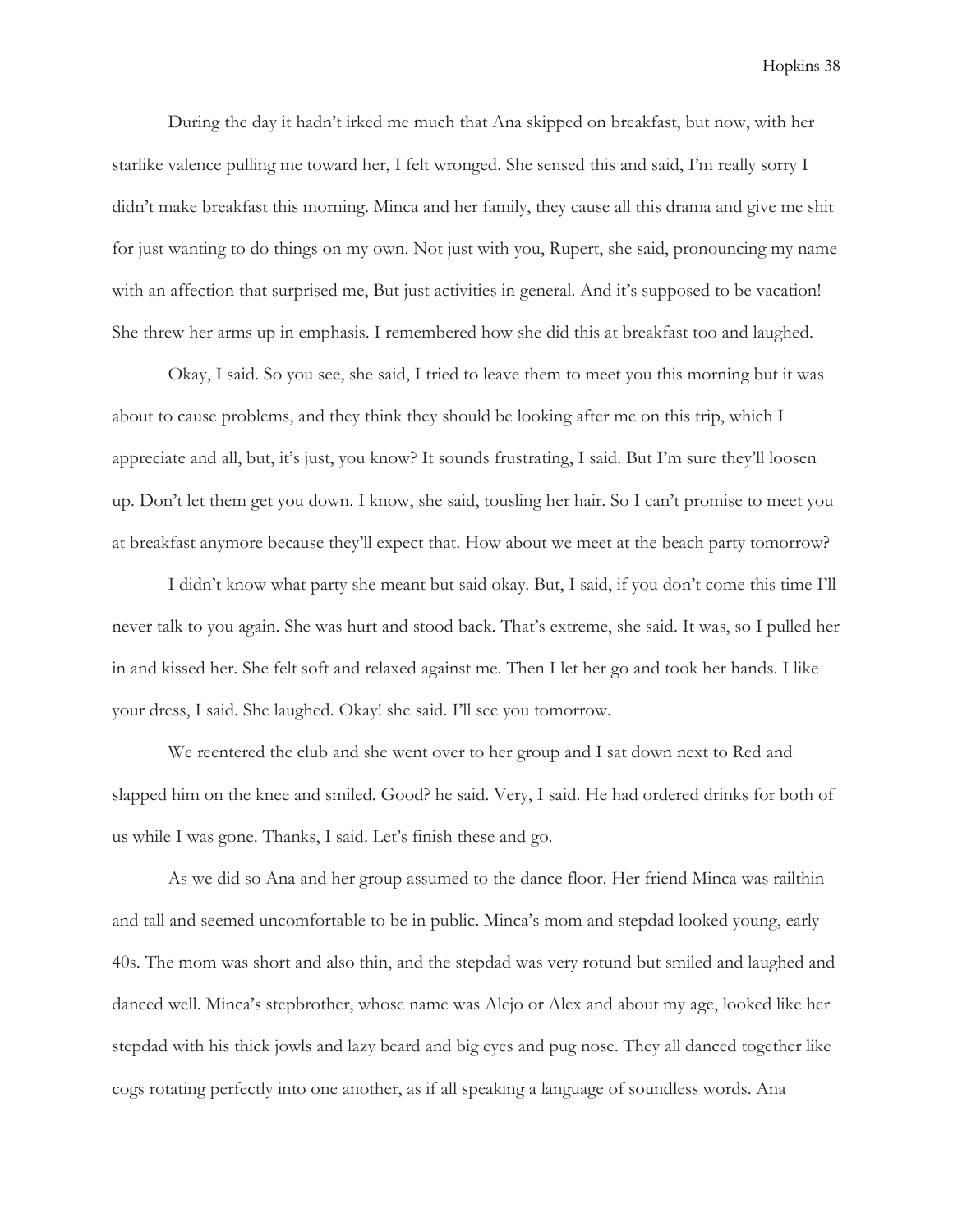danced mostly with the stepbrother, but I felt no jealousy because he was unhandsome and wore a white t-shirt through which his pudgy breasts and stomach shook. He danced very well, though, and I was pissed to be outdone by him even in this regard.

 Those Hispanics sure can groove, my brother said. Yes, I said. Let's stick to what our people are good at. I clinked my glass to his and we finished our drinks and left.

 By morning we had docked at King's Wharf, Bermuda. Red and I met with my parents for breakfast. Through the porthole window we saw the wharf's white stone rectangular buildings and white sidewalks and white cars and white ships and the rest of the island obscured by distance across the cerulean sea. Eat a lot, my mother said, I don't know when we'll be stopping for food.

We left the ship and crossed the long hookshaped dock to the ferry station on the other side. My father secured the tickets and we soon boarded. My mother's walker skipped on an unlabeled drop in the floor, and a deck attendant immediately apologized and then stood close to warn the rest of the boarding passengers.

We sat by a window and I removed my sunglasses. It was warm but not humid and few clouds crossed the bright blue sky. The wind pulled mildly. I wonder how anyone ever gets work done here, I told my father. He laughed and said, Because the food isn't free.

 Soon the ferry left for Hamilton. Many passengers wore the same unfashionable collared shirts and strawbrimmed hats as my father did. I pointed this out to him. Posers, he said.

 My mother struck a conversation with a crew member. He was the oldest, perhaps the head deckhand, with tanned mahogany skin. He mistook us for Canadians. You are all so slim! he joked. He told us all about Bermuda: its colonial history and tightly knit familial structure; the price of a house and an iPad; the manner by which Bermudians buy goods in America and lie on their Customs reports to pay fewer taxes; the good government jobs, such as the ones he and the rest of the crew had; how to spot a British business man by his Bermuda shorts, boat shoes, and high socks;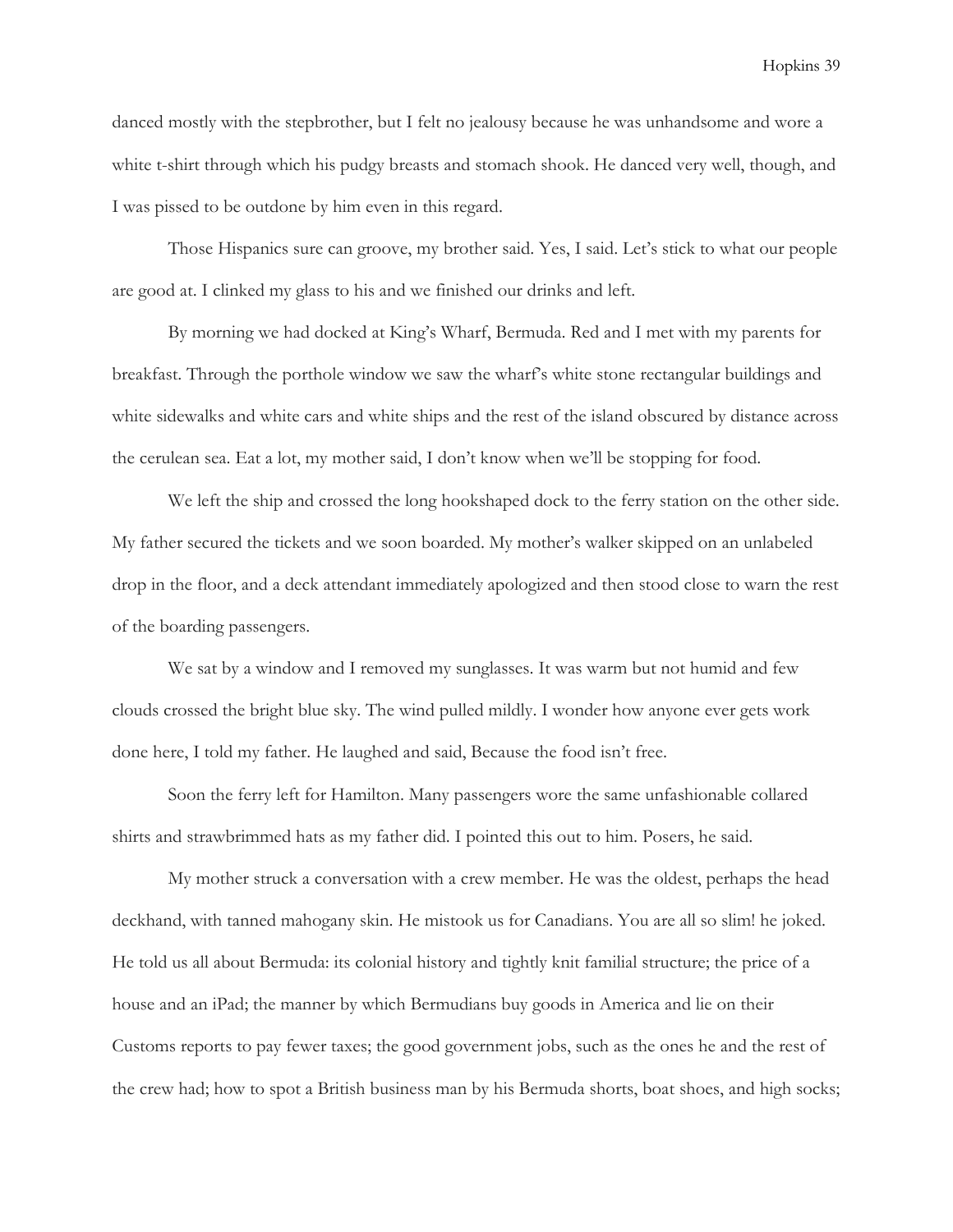how proud he was of his great-great-great-etc. grandfather, a successful and locally famous privateer; the problematic influx of meth and heroine on the island; how Bermudians in the service industry speak patois to their friends but proper King's to the tourists; why there's no crime on the island; the annoyances of Hurricane season; what beaches to check out; and so on. When we docked in the harbor he wished us a good day and said that he looked forward to seeing us on the return voyage.

 In the territory's capital the first shop was something like a big wooden second-hand store. Here I bought my only souvenir of the trip, a three-inch tall brass penguin that still sits on my desk and bears no green rust. Red and I then went one way and my parent's another along Front Street, a row of pastel-colored shops. Red and I scoped out a book store and found the novel that I was currently reading with an alternate cover. Red bought a pocket-sized version of the Tao Te Ching. My mother, when we met up, complained that it cost three times what it would online at home. Had to do it, he said, slipping the book into her purse.

 We then waited at the bus stop. Here many dark-skinned Bermudans wore old, dirty clothes and had bad teeth but did not emit any latent hostility, none of that sharktank feeling like in the city at home. The bus itself was crowded but pleasant, a mix of tourists and locals but none of the whites who instead rode mopeds too fast through the streets. Red and I had to stand but this was no problem.

 Outside Hamilton was residential and uncrowded, almost desolate. The driver navigated the narrow streets expertly. He and oncoming buses and cars honked cheerfully at one another. We alighted at a bus stop that, unlike those in Hamilton proper, was made entirely of cement and featured an unadorned wooden bench.

 There were few street signs, so we had trouble finding our way. Eventually we saw a wooden sign with an arrow and the words "Elbow Beach" and followed the street. It was steep decline and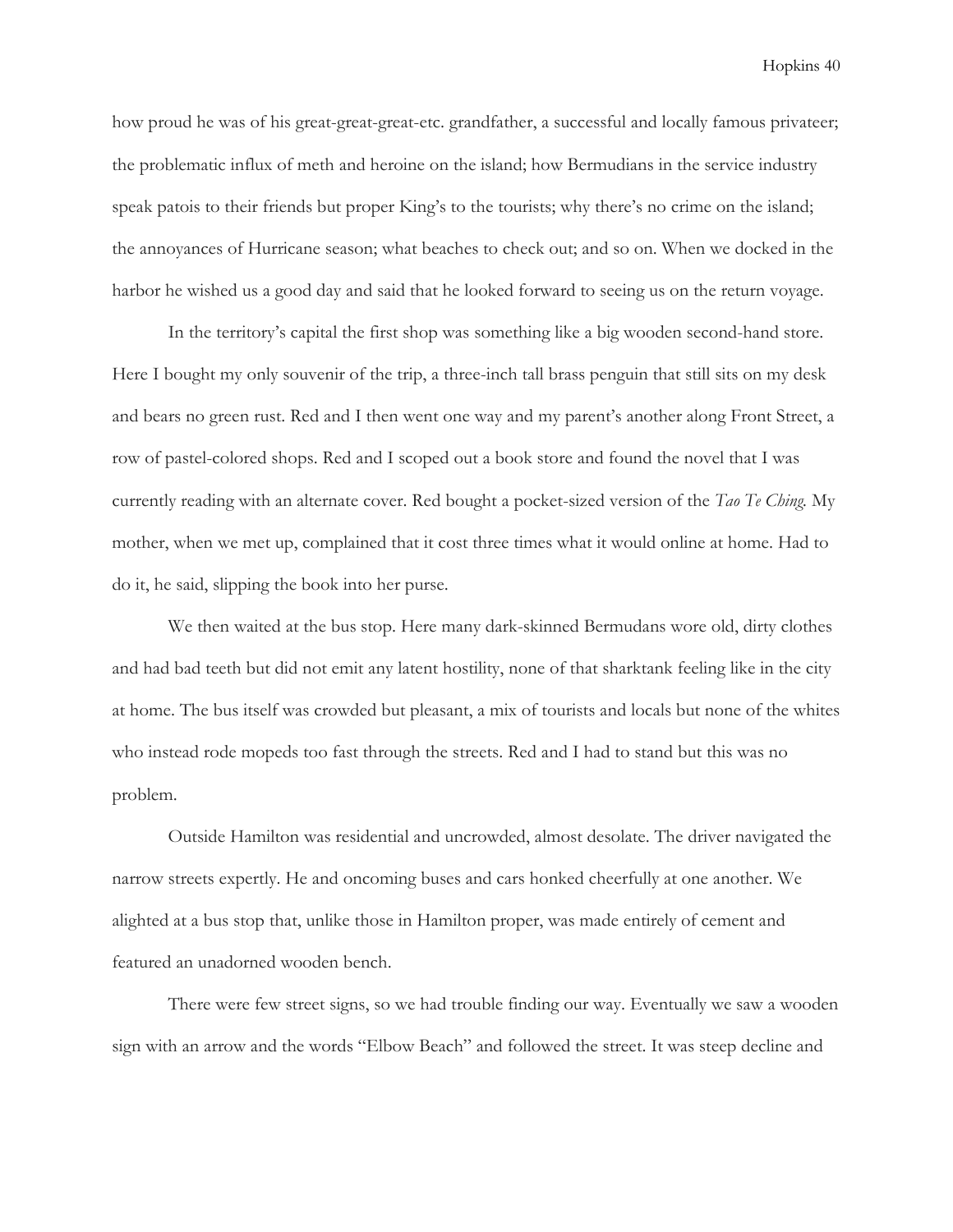the road was cobbled and rough, but we soon saw the beach's white sand marbled through a high row of wholesome green juniper trees.

 We made it down. On the whole stretch there were only three other people and I could not believe this, especially with the magnificent Easter-yellow hotel jutting out from the hill of verdant flora to our left. I ever get rich I'll stay there, I said to my mother. I kicked off my flips flops and helped carry our things nearer to the water.

 We laid down two towels. My parents sat, and I pulled off my shirt and Red and I went toward the Sargasso Sea. Red stood at the edge and I waded in up to my waist and received a not unpleasant shock. Come on, I said. Too cold, Red said, testing the water with his foot. The water was indeed frigid—it was only late May—but I didn't care and swam out to the boulders that pebbled the shoreline, from boulder to boulder, resting atop one when needed and then diving off. Be careful! I could hear my mother shout. But with the water so clear and the bottom deep there was no need to worry.

 I swam until the sun lightened and my father called me in. My mother was getting too hot and he and Red were hungry. I left fatigued but satisfied and ready to eat. Going back up the steep hill was difficult for my mother; she had to take several breaks, but eventually we made it to the bus stop and from there to the dock at Hamilton.

 On the ferry ride back we saw the same old deckhand. My mom thanked him for suggesting the beach and Red asked him why all the buses and cars honk at each other. The man laughed. Because everyone knows everyone! That's why no one gets in trouble. All your friend's moms or grandmoms are your aunts or cousins or friends of your parents, and if they see you acting wild they smack your head and keep you good.

 We said goodbye to the man when we returned to King's Wharf and wished each other well. Walking back to the ship I saw a poster for the parties on the beach that night and the next. The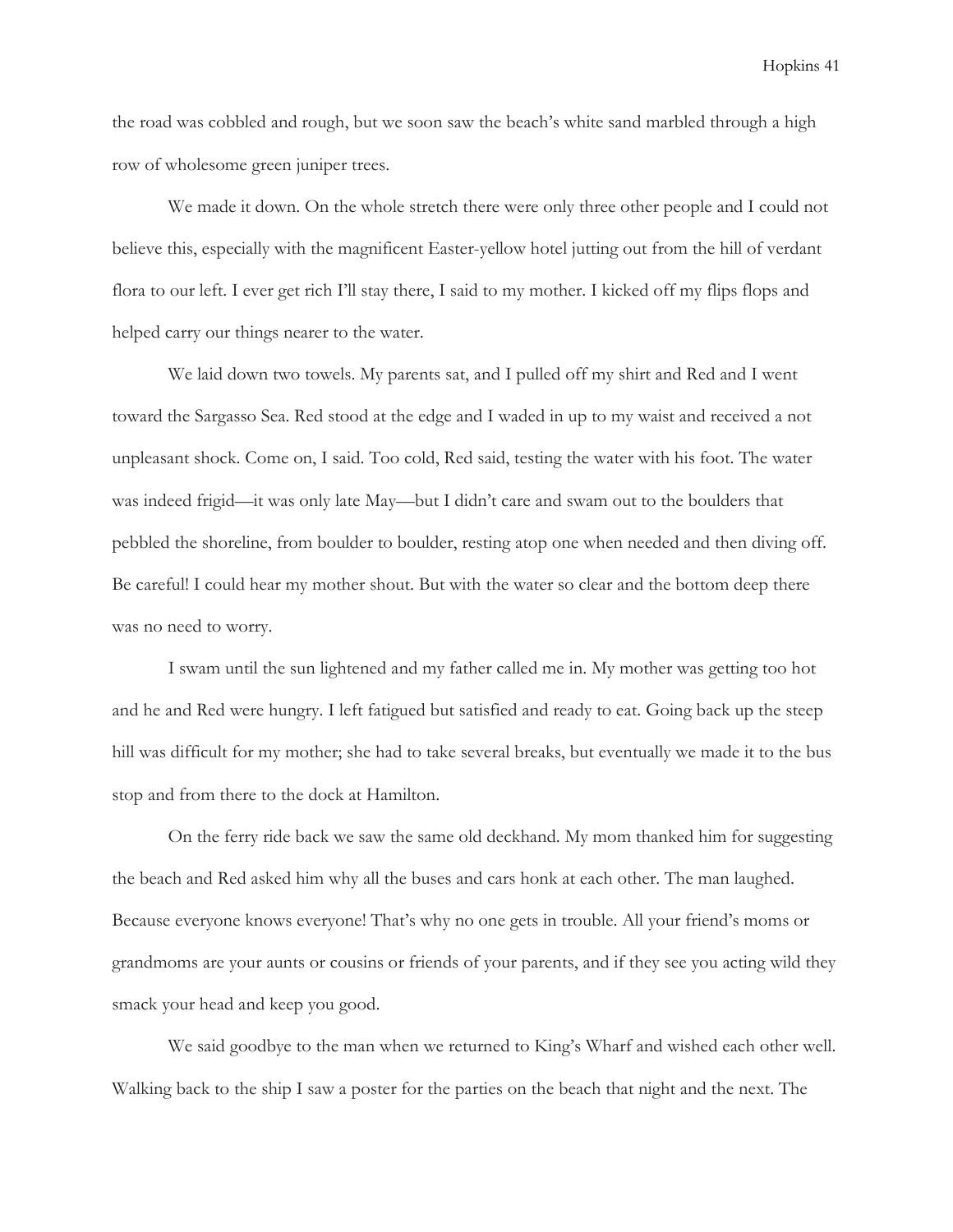cover was \$15 and there was a special on festive drinks. I pointed this out to Red. We're going, I said. I have plans to meet Ana there. You can go, he said. I don't want to go out again tonight.

 I knew Red was going to be difficult. I tried again at dinner, offering that we'd never get the chance for such an event again, but he complained that he was tired and hadn't sleep much the past two nights. My mother intruded and said that she didn't want one of us going off the boat if the other didn't go. I was twenty-two and this was ridiculous and told her so, but she was adamant. I looked to my father and he shrugged, unwilling to argue on vacation. I dropped the issue and would bring it up again later.

We both napped for an hour after dinner. Better? I asked when we woke. I'm still not going, he said. You can bring a joint to the beach, I said. Imagine the view and the music on the beach. That sounds really terrible, he said. Come on, I said. No, he said. You're not going to convince me so stop trying. I knew this was true, and anger zipped through me. It was nearly 9:30 and if I was to go I'd leave by 11.

 I did not mind disobeying my mother, but I did not want to go by myself. I'd seen other passengers, other dudes, at Club Silencio alone, and no matter how they strutted or wound-up their faces they stunk of desperation and embarrassment. I imagined not being able to find Ana or not being able to extradite her from her group and sitting at the bar alone and becoming one of those men. It was a silly but real fear, and when it came time to ready myself I instead left Red in the room and went to one of the minibars strewn throughout the ship where it was okay to sit alone and ordered two shots and a double. I put back both shots and thanked the bartender and took the double with me to deck ten.

 The pools on deck ten were closed by this time, so no one was here. I slid a bright orange beanbag chair up against the glass banister and plopped down without spilling my drink. Ana would forgive me for not meeting her. I would explain to her that Red did not want to go and that I was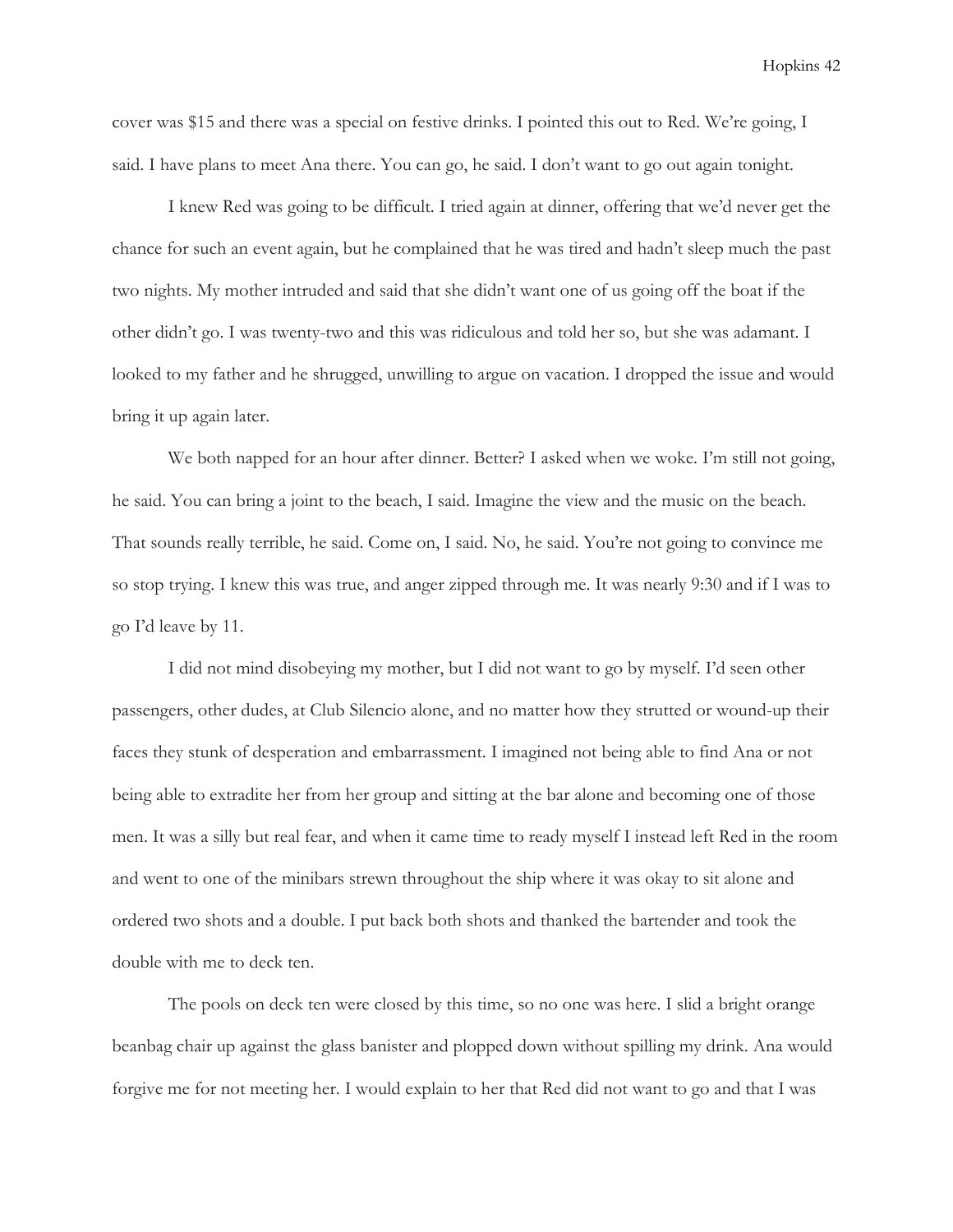very tired from swimming that afternoon. As I thought this I indeed felt the bone-level tiredness that I'd been repressing, and I stood and left my drink untouched on another minibar aside the pool and went back to the room.

 Red was not there but the room reeked of his pot and I knew he'd be back soon. I was asleep when he returned and did not wake until 9 a.m. from my mother knocking on the door. I'd slept ten hours. We had another ferry to catch so I hurried myself and quickly ate the three orders of eggs my mother obtained from room service.

 We made the ferry in time. The weather was as placid as the day before and the ride was a bit longer. It was a different boat, so we did not see the same old deckhand. We arrived in St. George's, a northern region of the territory, by midday.

 It was less crowded than Hamilton, and we checked out the old historical buildings and museums and churches and shops and the little square in which a reggae trio played. I wanted to try some Bermudian cuisine for lunch, but we couldn't find a place run by locals and settled for a restaurant with an American name that served Bermudian fish chowder. We ate outside along the water and everyone was very calm and happy.

 We returned to the ship and sat by the pool until dinner. I began to worry about how to see Ana again. I could probably get Red to the beach party or Club Silencio tonight, but I didn't know which Ana would be at, if she'd even be at either. I felt in my belly that I had to see her tonight or whatever contingent force that drew us would be nulled by time.

 We ate dinner. My mother asked our waiter Paul whether he had some time to relax on the island yet, and he said he did and enjoyed himself a big strawberry ice cream cone on the beach. My father tipped in cash again afterwards.

 We attended an impressive acrobatic performance in the theater, and then my parents departed from me and Red for the night. Red said he'd go to the club for a short while but not to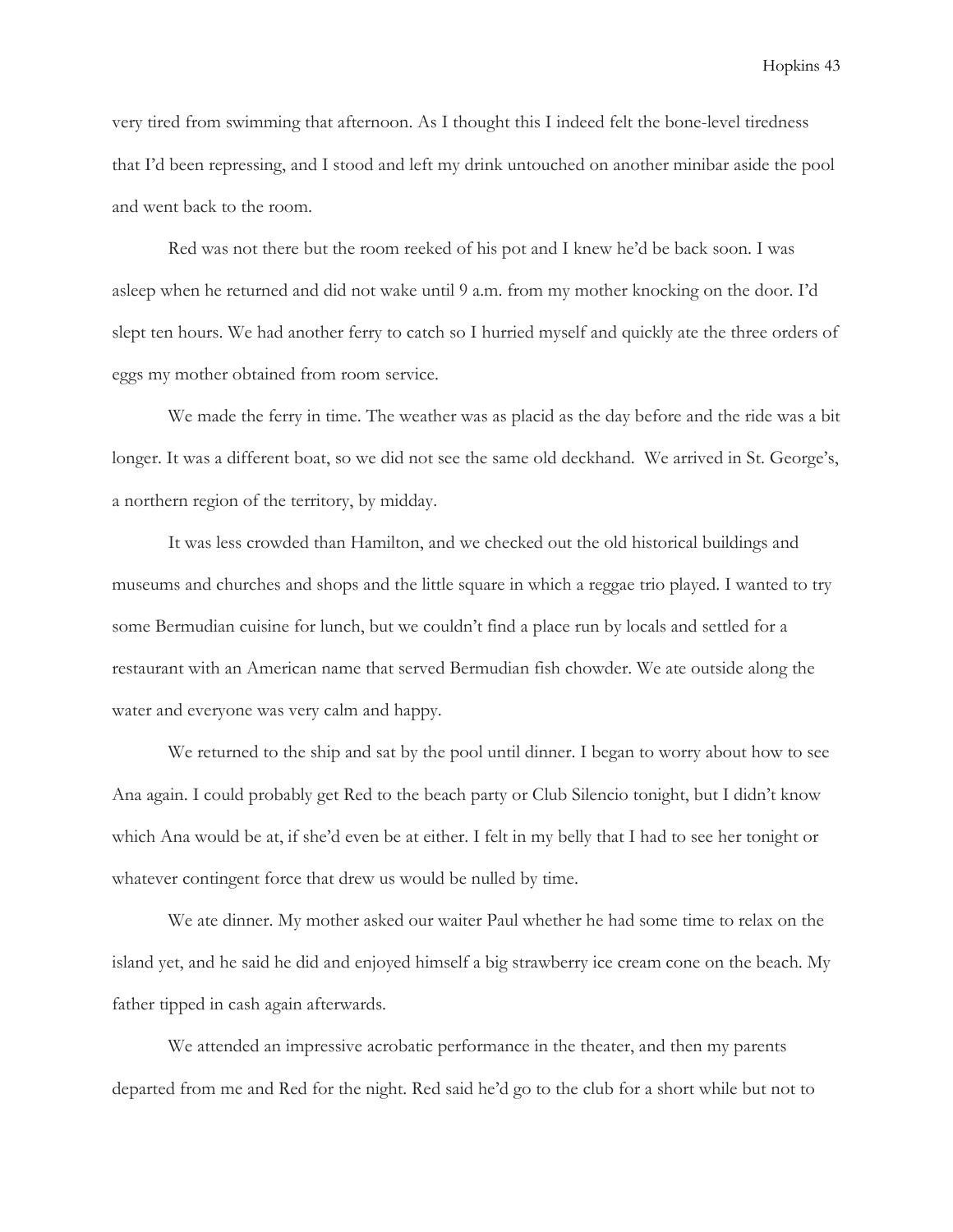the beach party. I acceded, having no other option. When we arrived later there were maybe a dozen people in the club, two of whom were those guys who came here alone. I felt like I was one of them despite being with Red. We drank slowly, and I became increasingly annoyed at the music, the same radio-clean songs that played in the same order every night.

 At midnight, when we were about to leave, Ana and her group walked in. Ana did not see me and went right to the dance floor and started dancing by herself. Minca's stepbrother soon joined her and then Minca and her mother and stepfather. After a few songs they all sat down to order drinks, except Ana, who kept dancing. I stood and made horribly like I was dancing up to her and said, Hi. Rupert! she said. She faced me but kept dancing in place. Her black hair stuck with sweat to her face, redacting its features. I'm sorry I couldn't make it last night, I said. What? She tried shouting over the music. I repeated myself and she grabbed my shoulders and leaned in. I'm really drunk! she said. I've been drinking wine all day. Then she flittered away and kept dancing as if underwater.

 I went back to Red and was pissed, not so much at Ana herself as at my inability to further advance whatever connection we'd had for the past two nights. She's too wasted, I told him. Let's go.

 We returned to the room, and Red pulled out his stash and asked if me I wanted to join him. Pot either made me too anxious or muddied my thoughts, and right now I wanted to think. I told him no thanks and he rolled himself a thin joint and left.

 I undressed and lay in bed and assessed my situation with Ana. I figured that at best I would see her each day in the two days left of the cruise. At worst I would not see her again. Then I recalled that she had given me her number. I checked my bag and found the paper safely stowed away. So at worst I would not see her on the cruise but would call or more likely text her when we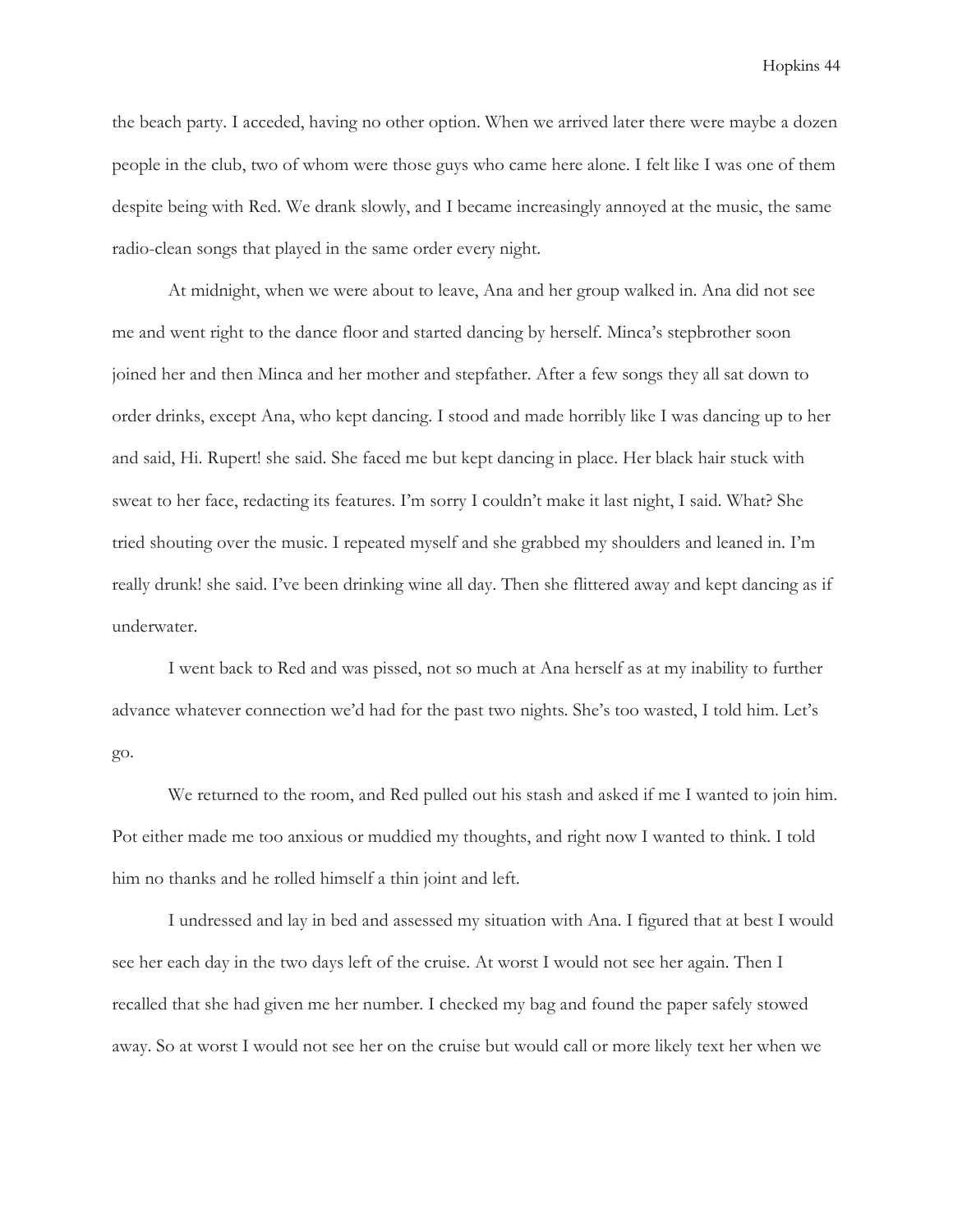returned home, and we would reconvene then. I was at peace with the latter and fell asleep soon after Red returned with pizza from the cafeteria.

 The next day we took a bus to Horseshoe Bay. Another very steep road led down the beach, but for five U.S. dollars you could get a ride in a worn white van back and forth. My father paid the driver and we packed in with others until the van was full.

 The driver welcomed us to Horseshoe Bay, assuming a proper British accent. Bermuda, he said, was first settled by an English ship called the Sea Venture in 1609. The Sea Venture intended to land in Jamestown but was blown off course and found safety here. The storm and passengers' survival were the basis of the William Shakespeare play known as *The Tempest*. On the Sea Venture was John Rolfe, who later married Pocahontas. He then explained to us why the sand is pink and delineated the flora and fauna of the island and wished us a good and happy day.

 The beach was almost as densely peopled as the shore back home was in late July. My father rented two umbrellas and four chairs, and we set them up about thirty feet from the water. My mother suggested I put on sunblock, but I hadn't the day before and only got minorly red so decided that today I'd be okay without it too.

 Huge limestone rock formations protruded from the beach. Many climbed up their grooved sides, a rough and unforgiving surface, and most came down with their feet and ankles bleeding. I noted this and decided to climb myself. I ascended carefully, stable with my hips and torso close to the ground like a snow leopard. I did not get cut and took wonderful pictures of the sea and the beach and the inland from the rocks' peak. I thought I saw Ana below, but I was too high up to be sure.

 I then swam for a while with my father, who swam better than I did, not fighting against the water so much. Red stayed under the umbrellas with my mother. Soon my mother got too hot and a bit anxious, wanting to make sure we'd arrive back at the ship in time before it departed from the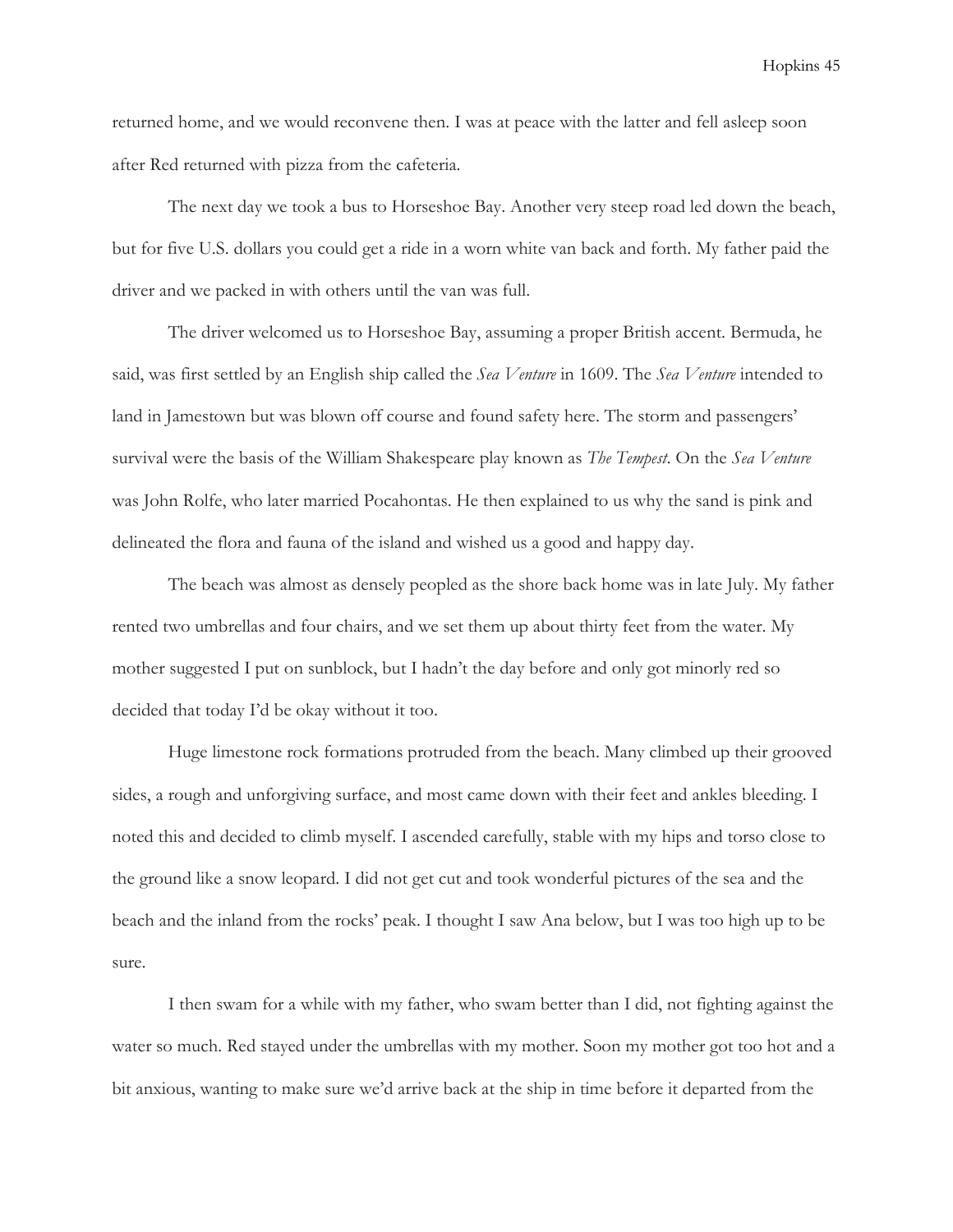island that afternoon. We gathered our things and returned the umbrellas and beach chairs and took the van back to the bus stop.

 My parents and Red and I sat in the front of the bus that was to take us back to the dock. I looked up from the novel I was reading and saw Ana and her friend and friend's family enter. Ana walked past me and said hi. She giggled. I thought it might have been because the book on my lap was a proper tome, almost 1100 pages, and had received incredulous comments from other passengers about its size. I realized back in the room that she had laughed because I'd become lobster pink, having underestimated the subtropic sun.

 At dinner my father told me I'd have to deal without the aloe vera we'd forgotten and my mother reminded me our family's history of skin cancer. The ship had left Bermuda but was not out far enough yet to start rocking and dizzying its passengers. We all ate roasted quail with truffle stuffing, except for Red, who had beef tournedo. It the best meal of the cruise and went well with the white wine my mother had ordered.

 Ana and her friend Minca and Minca's family were already in the club at a booth when Red and I arrived that night. The room was more crowded than ever, although still by persons a generation or two removed from me. Red and I sat in the back, behind the bar and deejay booth, along the thick glass window through which the moonlit ocean rippled far below.

 We ordered drinks from the bar. I hope Ana is not too drunk again, I said to Red. Yea, he said. I'll have to figure out a way to separate her from her group. Ok, he said, staring out the window. But I don't think I can help you with that, man.

 I drank with Red and felt more unsure than yesterday where I stood with Ana. But I remembered that I had her number and so, at least, time did not matter.

 With the bar blocking my view I had to half-stand to see Ana. She sat in a booth on the right side of the club, and neither she nor any of her companions had danced yet.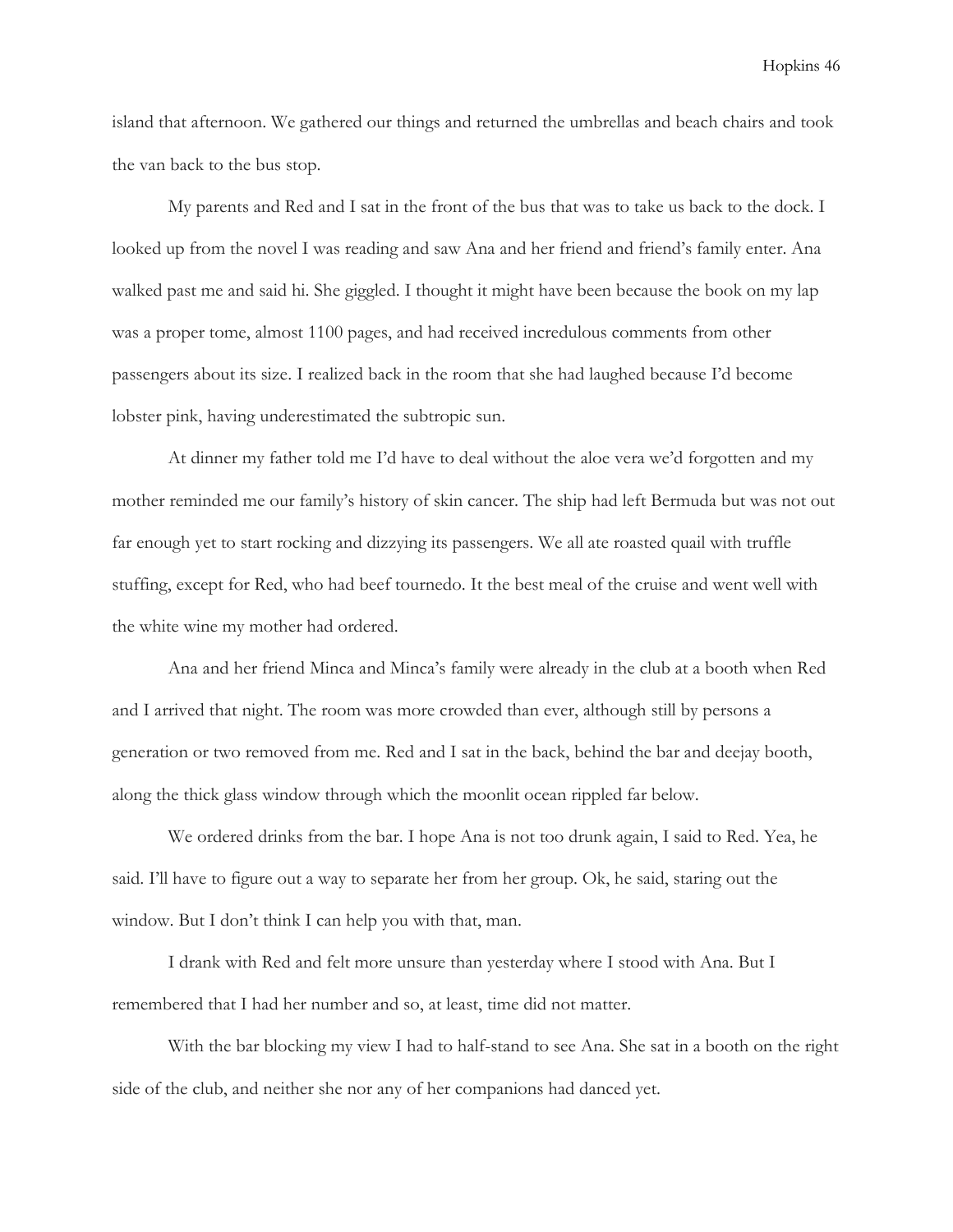Soon she appeared behind the deejay booth. She didn't see me. Minca's brother, Alejo or Alex, trailed close behind her. Ana said something to the deejay, who slid off his bulky headphones to listen. Alejo or Alex then said something too. He placed a hand low on Ana's hip and perhaps squeezed. Oh buddy, said Red, seeing it. Yea, I said. Don't worry, Red said. You can take him, Rupe.

 I was not worried, and Alejo or Alex must have soon felt dumb and went back to his seat while Ana stayed. She had her head pushed forward and gestured wildly with closed fists, yelling, it seemed, with unfeigned anger at the deejay. I stood without thinking and walked quickly over to Ana and did not acknowledge the deejay who was then talking and turned Ana gently towards me. Hello, I said. Woa! she said. You surprised me.

 Her makeup was the same purplish-silver as before but her dress was dark violet and layered like a windblown flag and perfectly matched her green eyes and black hair and deeply tanned skin and light yellow oval earrings all at once. I told her so. That's very sweet, Rupert, she said. I stepped closer to her and she pushed a hand against my chest. Not here, she said. Them. She eyed over my shoulder at her group. I knew they would not be able to see her from my seat behind the bar. Come say hi to Red, I said. He misses you. She smiled. I'll stay for one drink.

 I took her hand and we went over. She ordered red wine, and Red and I reupped our amber drinks. We talked about our experiences of the island. She seemed disappointed in hers. We spent like half a day yesterday on Horseshoe Bay, she said, and a few hours in Hamiltown I think it was called until Minca and her family got bored and wanted to come back to the ship to drink! She gestured with both arms in that exasperated way again. At least the beaches were very pretty, I said. That's true, she said, settling back into her seat. Was that beach party fun? Red asked. Oh my god. She shook her head. People were such a mess. I figured that, Red said. A bunch of people got basically naked, Ana added. She waved a hand in front of her face. I couldn't take it.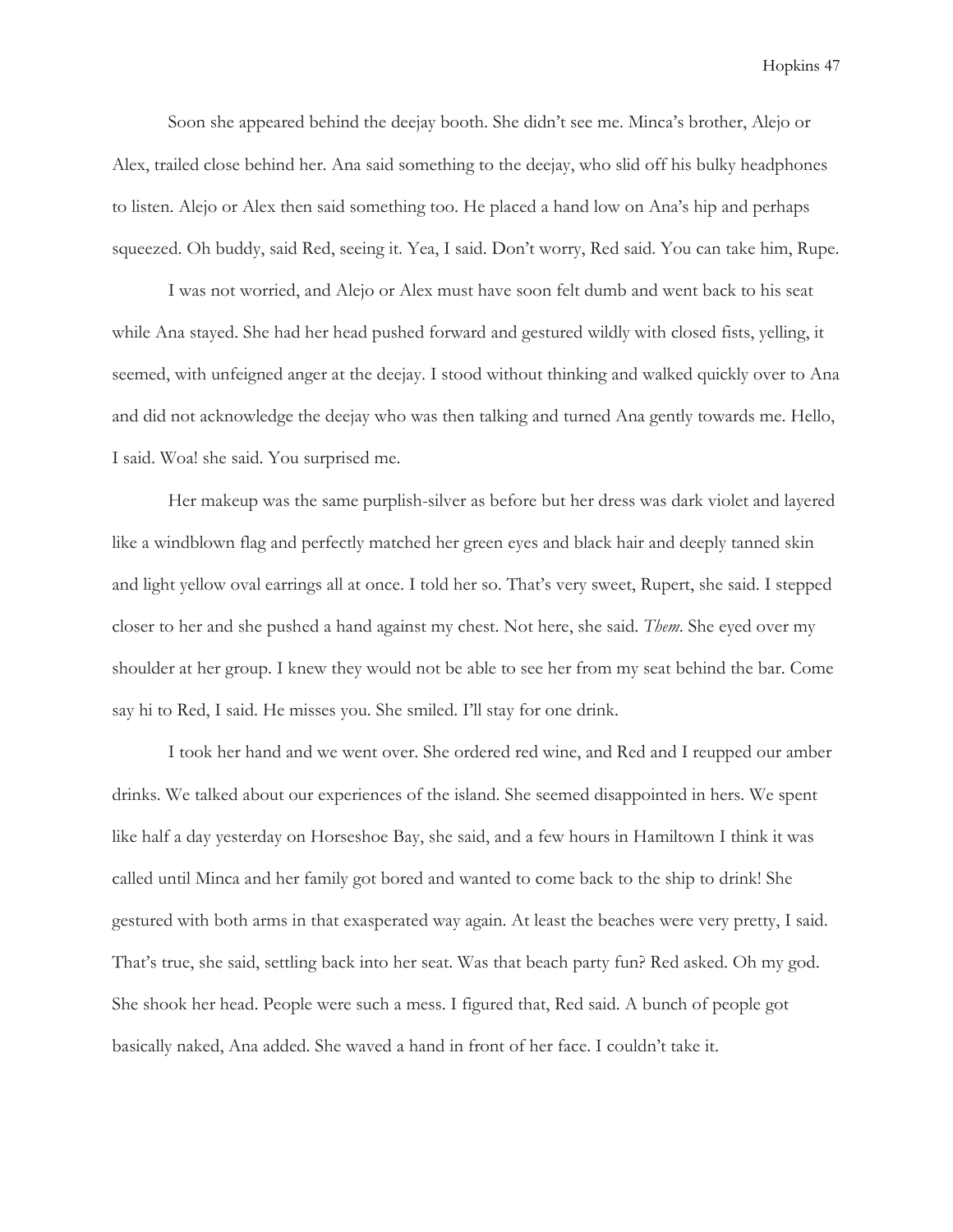I told her about all I'd seen and heard on the island. Red seconded his more general impressions. The stories seemed to cheer her up and bum her out in waves, and she sipped her drink accordingly.

 Red then excused himself and went to the restroom. Ana pointed her empty glass at me like a dagger. One drink, she said. I took the glass and set it down and kissed her. It was more intense than before and I told her we should plan to meet tomorrow. Yes, she said. I was thinking of a plan and I think we should meet at the pool on deck 10 at two. That's definitely where they'll want to go and I can make an excuse and sneak off from there no problem. Ok, I said. I kissed her again and squeezed her thigh and she smiled then stood and left.

 When Red returned he slapped me on the shoulder and sat back down. I saw what you did there! Progress, man, he said. That's right, I said. We stayed for another two drinks. Ana and her group did not dance at all. Red offered several explanations for their inactivity on our way back to the room but I wasn't listening. I had drank just enough and was very happy about Ana and walked as if floating and could not eat anything in the cafeteria when Red had us stop there. It took very long to fall asleep.

 I spent all morning and afternoon with my family the next day. We were situated alongside the indoor pool on deck nine, where it was cooler for my mother and I wouldn't get more burnt, when I lied and said I was going to eat a second lunch. My mother said okay without suspicion. I dried off and slid on my shirt and flipflops and headed to the elevator.

 There were two pools on deck 10 and Ana didn't specify which she'd be at. She was not at the first and I thought about ordering a drink from the minibar before I scoped out the second. Then I saw one of the thirty-something men who went alone to the club. He sat in a pool chair with the recline set way back and leaned up to sip his beer. The white towel over his belly slid down, displaying his full hairy torso. I forsook the drink and went to the second pool.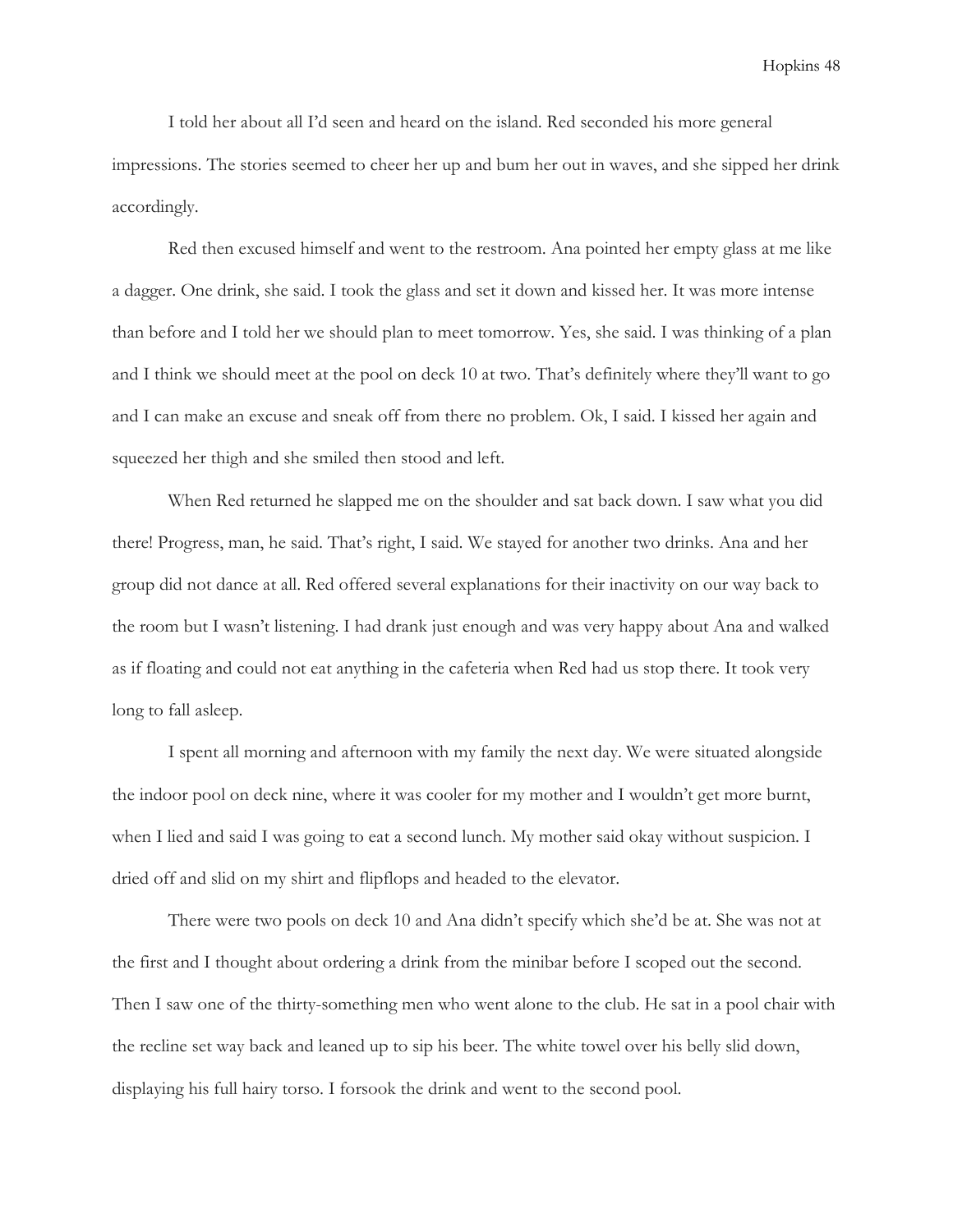I saw Ana with her group in the hot tub on the side of the pool opposite me. They had drinks on the tub's edge and were all smiling and laughing. I stared at her until she saw me. She made like she didn't and shortly excused herself from the hot tub. It was the first time I'd seen her in a bathing suit, and her legs were thicker and her breasts bigger than I'd judged. She went to the towel rack and wrapped a white towel around her and nodded for me to follow her into the hallway off the pool.

 I did so, and once away from her companions Ana turned to me and hugged me and kissed me on the neck, watching the white mark of her lips appear and fade like invisible ink. You're so pink! she said. I forgot sunblock, I said. She laughed and took my hand and said, Come. We went down the hallway and turned right then left and entered the wet sauna.

 Steam rolled from the vents and we sat on the wooden bench along the pebbled wall. She untied her towel and I slipped off my shirt. We were the only ones in here, and I put an arm around her and cradled her legs over mine. Talk to me, Rupert, she said. You weren't dancing last night, I said. At first, she said. Eventually we did. I had to keep telling the deejay to play different music! She listed the genres of music she preferred to dance to, whose names I loosely recalled from a cultural studies class. Did you dance with Minca's brother? I asked. Yes, she said. She sounded nervous. Do you love him? No! She laughed and squeezed my hand.

 I never asked you what you do for work, she said. I tutor at this center and sometimes freelance for a paper. Wow, she said. That's exciting! What about you? An ice cream shop! she said. I love it. When I was in high school all the pretty girls in town worked at the local ice cream place, I said. The girl I took to prom worked there. Do you still talk to her? she asked. No, I said. I saw her once after we graduated at a party and haven't since. We were never close. Then why'd you take her? she asked. Because, I said, she was popular and attractive and at the time that was enough. I see, she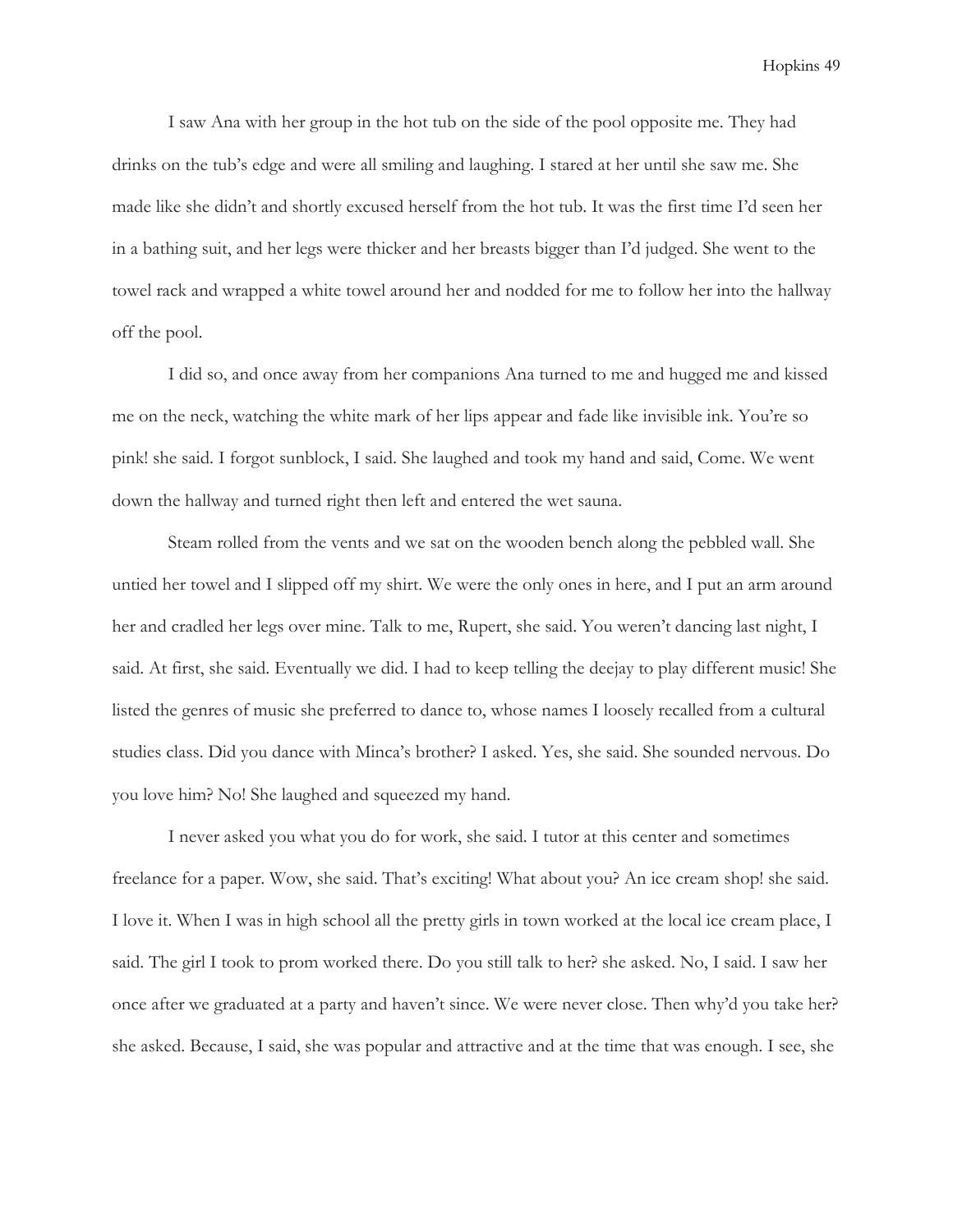said. She stared into the steam and I couldn't read her, so I turned her head toward me and kissed her.

 We did this for a while until she pulled away and said, Tell me something no one else knows about you. The things I've cared for most, I said, have been killed by weather and distance. What do you mean? It'd be boring to tell, I said. Okay, she said, perhaps hurt. Did you notice, I said, changing frames, That there wasn't much seaweed on the island, and what seaweed there was didn't stink and actually smelt pleasantly salty? I did not, she said. She eyed me deeply, almost trance-like, as if parsing my face into little square regions and cataloguing the terrain of each.

 I ran a hand up and down the tight gap of her folded legs. She was seriously sweating and so was I. What did you tell your group? What? she said. What did you tell your group to get away? That I was going to nap, she said. I don't think they believed me. Am I going to get you in trouble? I asked. Maybe, she said. We started kissing again but I soon told her that we should go somewhere that wasn't going to give us both heat stroke. She laughed and agreed.

 We took the back stairs. Walking down she made me promise to call her when we returned home. I said of course and meant it. We went into my room and I put the Do Not Disturb sign on the doorknob and grin stupidly and she smiled. Then I scooped her onto my bed and we pulled free the few strings that bound our clothes. She was soft and warm and could not stop laughing at the tan lines around my waist and upper thighs.

 Afterwards her hair smelt earthy on my chest. What do you know about rocks? I said. She grabbed my crotch and I laughed. Did you climb the rocks on the beach? I asked. No, she said. Everyone was saying they were too rough and dangerous. Did you swim in the Sargasso Sea? I asked. The what? Your mind and you are our Sargasso Sea, I said, quoting Pound. What? She giggled. I rolled her off me and rose up. She lay there nude and propped up on one elbow, with a leg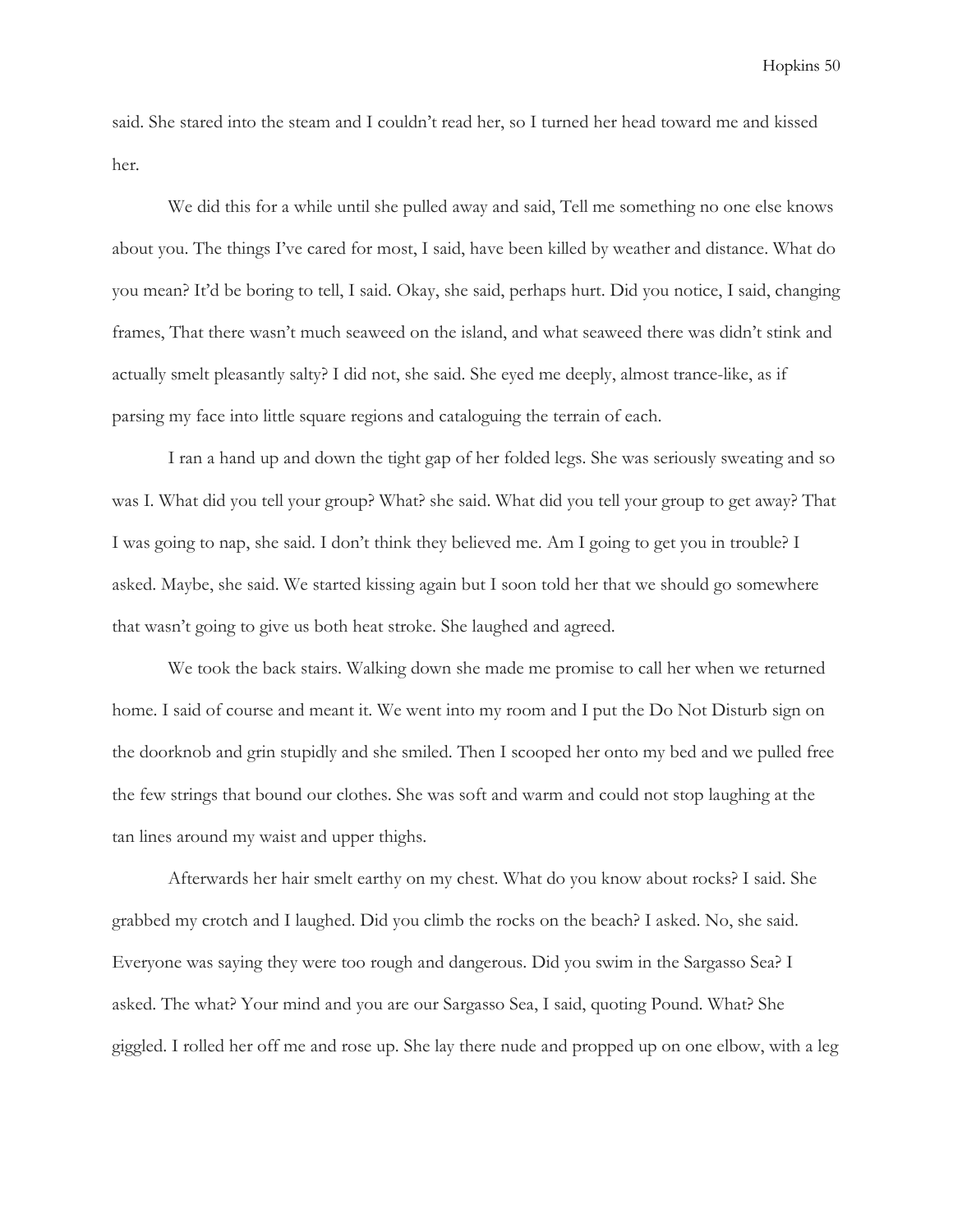and arm folded over her body like in all those eternal paintings. You look unreal, I told her. She smiled. Do you want some water? Please, she said.

 We put on our bathing suits and lay there chatting for a short while until she realized the time and became nervous about her group and jumped up. They've probably been back to the room, she said. You can tell them you went to the cafeteria for a second lunch. That's good, she said. Okay. She draped her arms around my neck and kissed me hard. I don't know if I can sneak away again tonight. That's all right, I said. My dad wants to take me and Red out later, so do not worry if you don't see me at the club. I won't, she said. I'll see you again, I said. She kissed me finally and left.

 Red entered the room not long after. He sniffed around and read my grin. My man! he said. I joked that I used his bed and he told me to fuck off and get ready for our last fancy dinner.

 Red and my father and I all wore suits and my mother wore an elegant long blue dress peppered with silver scintilla. We had another picture of us taken by the dining room window. Since it was the final dinner of the cruise my father tipped Paul enough extra that my mother complained afterwards, and he reminded her for the thousandth time that his own mother was a waitress and what tips meant.

 When my mother became tired around nine my father met up with me and Red at a minibar on deck four. We went down the hallway into the casino. Red and I both wanted to play blackjack and we secured a spot at a table. Two men were already dealt in. One was in his early thirties with his black hair slicked back and wore black sunglasses for no reason and a tee cut short at the arms to show off his muscles. He was not drinking, and, although I could not see his eyes, his face read of seriousness and the strain of unusual focus. The other man was older than my father, with thin white hair and happy jowls and a loose polo shirt. He drank a vodka tonic and greeted us warmly. The deck is hot, he said.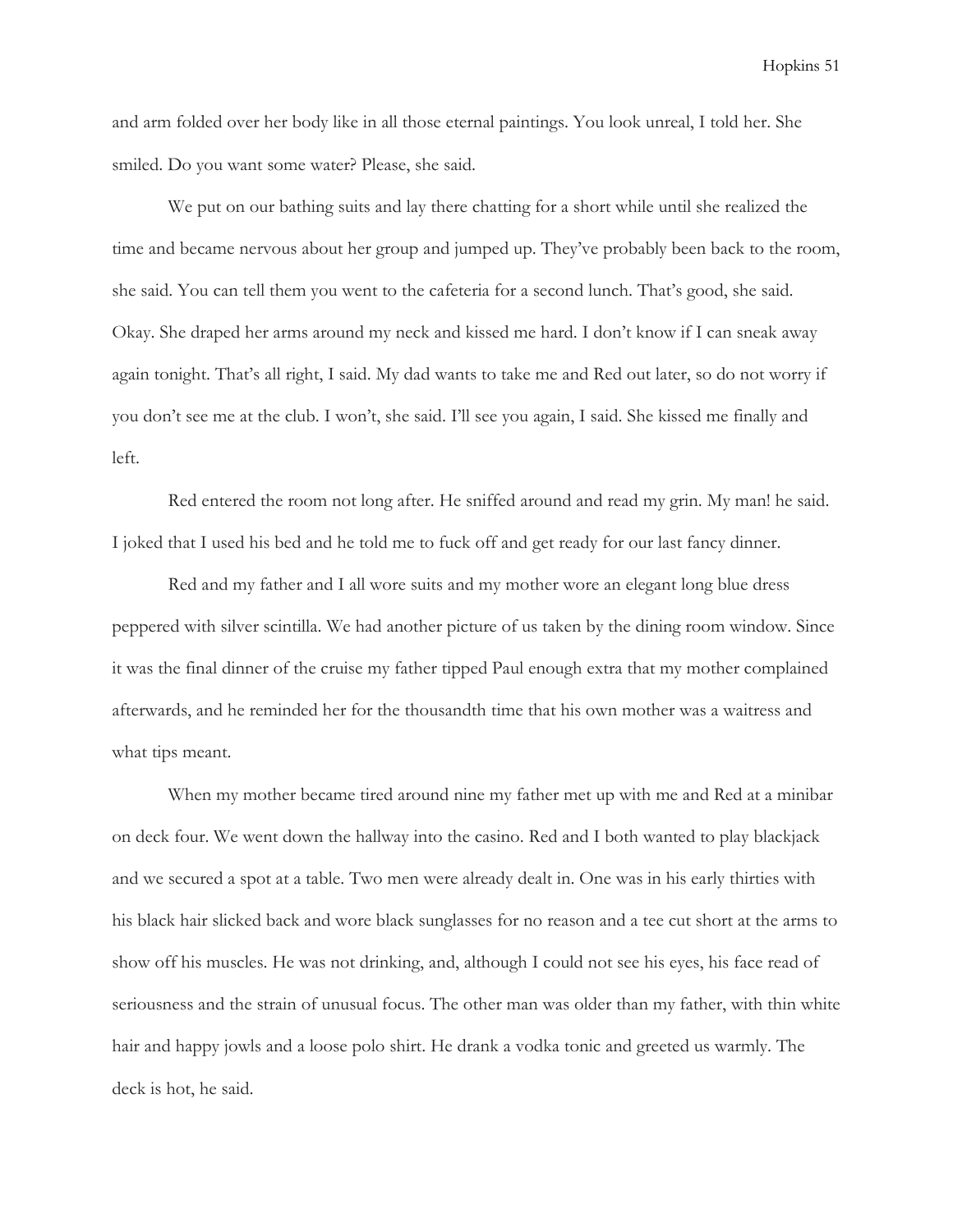My father stood behind Red and me. He handed the dealer two hundred-dollar bills and said to split it between us. The dealer, an Eastern European woman who couldn't have been older than Red, wasted no time sliding stacks of multicolor chips our way.

 I knew little about the game except the basic rules and figured I would lose all my chips too quickly and feel guilty about it. I did. Red managed to survive for about twice as long, advising me on the intricacies of blackjack logic after each winning hand. The man with the sunglasses was still in the game after Red but had about as many chips as he started with. The older man was much ahead but cashed out after his second drink.

 On the way out of the casino we saw a man by himself distribute what must have been over a thousand dollars in chips on a roulette table. People gathered to watch him spin. The little silver ball bumped around the thirty-eight pockets of the wheel until it landed on nothing special. All his chips were swept away by the croupier's reaching hook as the crowd dispersed. I thanked my father for taking us and so did Red, and he said no problem and then left us for the night.

 Back in our room Red said that he would attend the club for only a little while. I told him we didn't have to go; I could think of no better conclusion with Ana than this afternoon and wanted to leave things as such until resuming at home. Red happily acceded and soon withdrew his stash and rolled a joint. He asked me if I wanted to join him. Although pot had made me anxious so many times that I'd stopped trying it, tonight the setting was surely right and I accepted. As long as we grab a drink first, I said.

 We did so, stopping at a minibar. We asked for our normal doubles and I ordered shots of whiskey for us both. Cheers to Red, a wise and humble man, I said. To me, he said. We clinked glasses and shot them down and went up to deck 12, the top deck.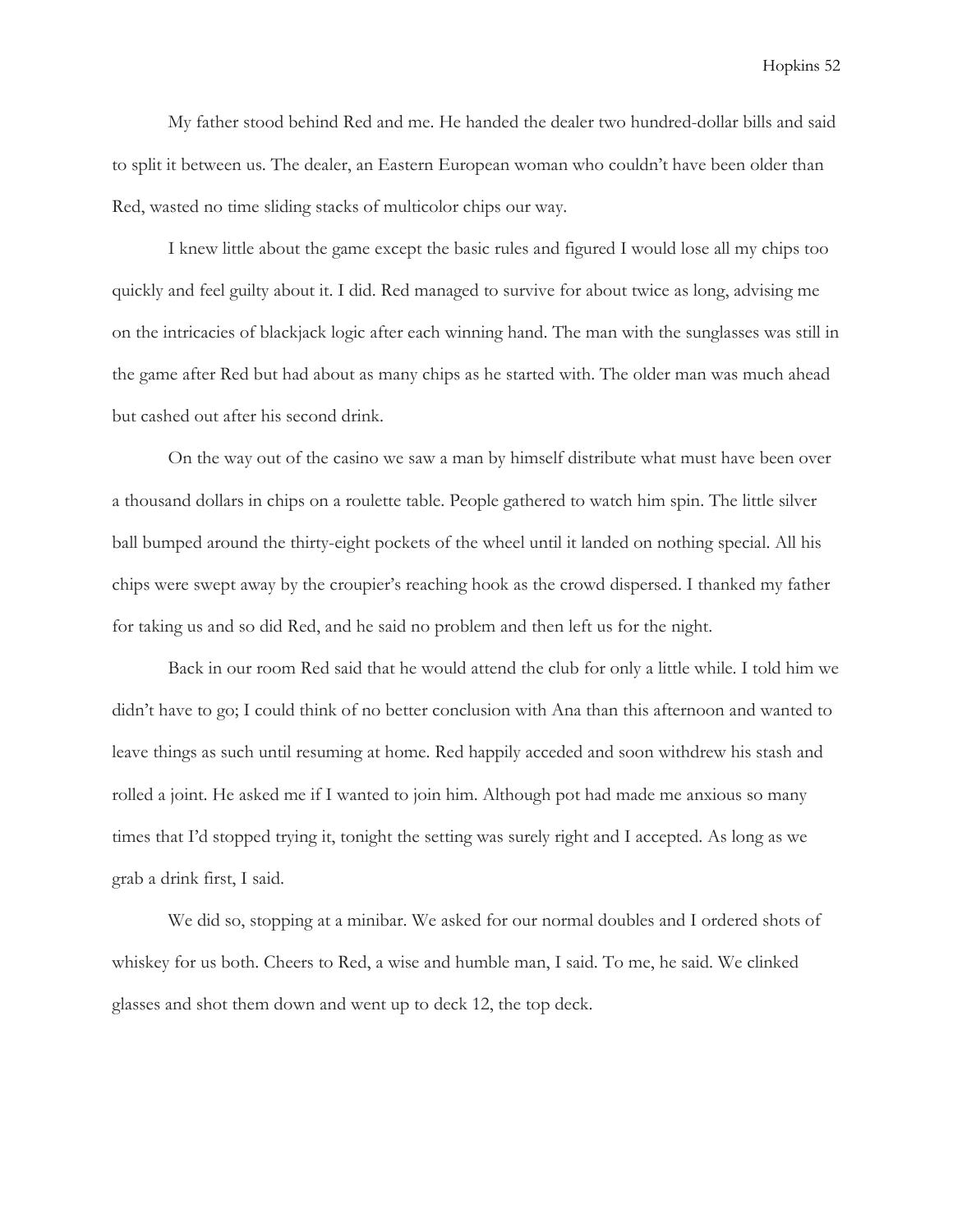No one was up here and we stopped halfway down along the railing. The chilly wind blew steadily and Red couldn't light the joint. Make like a phalanx, he said. I cupped my hands around the joint and he succeeded.

 Red had rolled it tight and thick and we smoked it down slowly. The ocean below us was unseeable except for the lit portions aside the ship. No other boats cruised the waters, and we were still too far from land to see the coast. Red took long deep hits and enjoyed the rough smoke in his lungs. I coughed heavily throughout and soon finished my drink. I threw the glass over the railing as far as I could. Yea! Red said. He threw his too and shot a fist into the air. Fuck the maritime police!

 My head felt very heavy when we met the warmth back inside. Panic tickled up my spine and I told Red we should go back to the room because I did not want to run into Ana like this. That was okay with him and we did so.

 In the room we both realized that we were still wearing our suits, jackets and all, and felt ridiculous and stripped down to our boxers. All loosey goosey now, Red said, shaking and patting his belly like a tambourine. He flicked on the TV and turned to a station that played reggae music nonstop. He grooved goofily up and down the aisle between our beds, and I lay in mine and closed my eyes and smelt Ana and her earthy scent on my pillow. I wanted her beside me but knew that was not now possible.

 Stop dreaming, Red said. I looked and he was now standing on his bed and jumping in place. I flipped him off lovingly and shut my eyes again. Then I heard Big Splash! and felt Red's weight crashing down upon me.

 He bounced up and I clutched my ribs. You bastard, I said. You twenty-five year old child. Yes, he said. Suddenly he paced around in tight yearning circles, as if an ant on a mound of sugar. And this child is hungry! Let's go to the caf.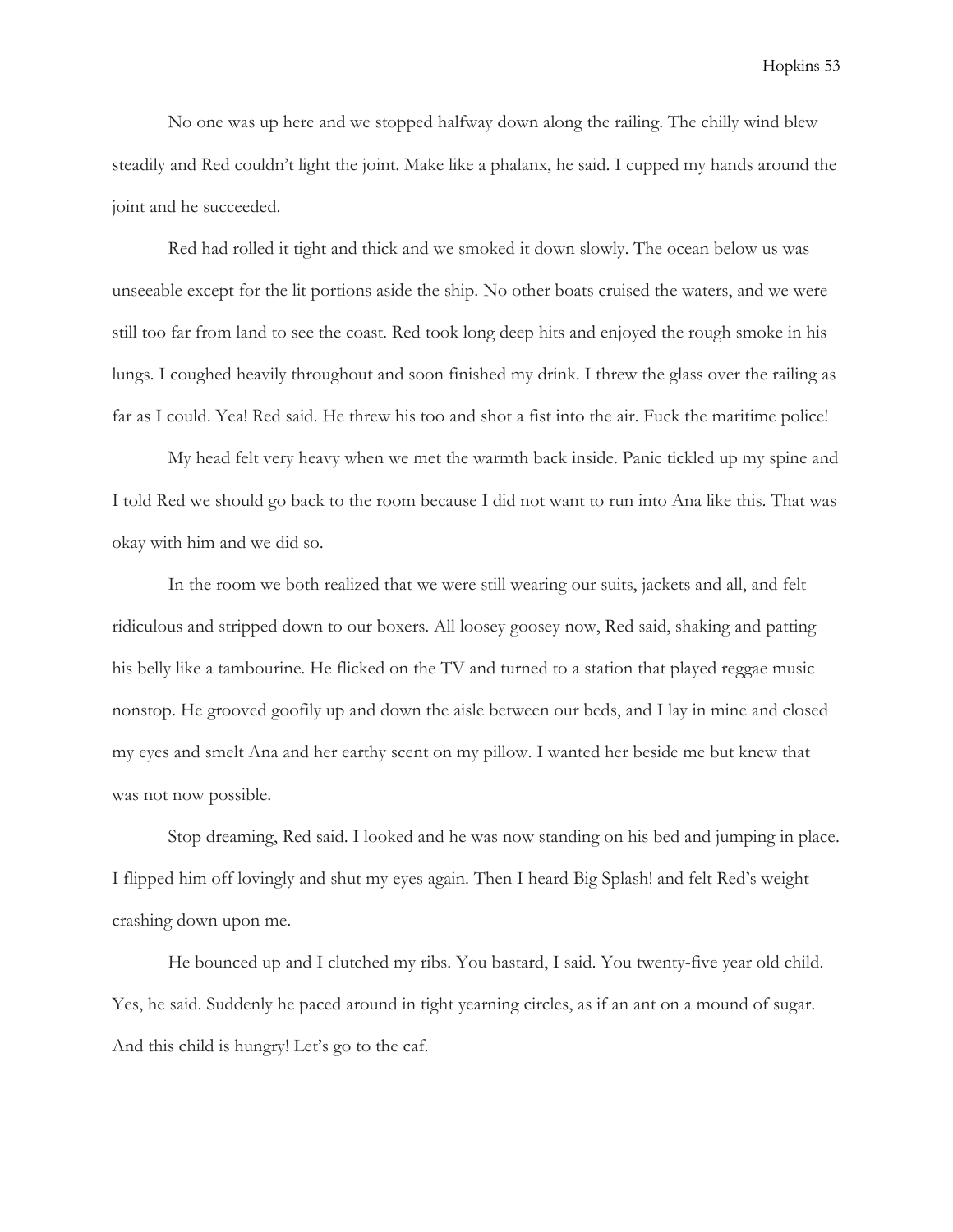I propped up and felt as if hot water slooshed between my ears. I thought again about running into Ana. Negative, I said. We'll order room service.

 Red's face brightened. That's perfect, Rupe. All my days stoned aboard and I never thought of that.

 We perused the menu and both ordered burgers and fries and chicken fingers. When the food arrived on covered silver trays we inspected it and immediately agreed that this would not be enough and sent the nice room steward for two bowls of chocolate ice cream.

 We ate it all and were very tired soon after and shut off the lights and music and went to sleep.

 We docked in the morning and had to wake early. Disembarking spanned several hours with much waiting and jamming ourselves into lines. Many passengers complained to the staff, demanding an explanation for each momentary pause. I searched all around for Ana as we left the ship and eventually entered the dockyard but did not see her. My uncle picked us up in his truck and drove us home.

 My wife, when I first asked her to edit this story for me, had joked, Will you ever write like this about me? I've never known you to dance, I said. You'd have to die a terrible death instead. Suffocation, strangulation, exsanguination. Et cetera. She smiled and nodded at the tea kettle on the stove and shook her empty cup at me. Fill me up, please, señor. I did so and she asked me if I ever saw Ana, whoever she really was, after the cruise. I told her that we texted steadily for a week afterwards, and that I called Ana once to make plans and she did not answer. Becoming worried about the advances of Alejo, I texted her outright that we should reunite.

 We agreed to meet for lunch on Wednesday. She sent me her address, which was in Elizabeth and not Union. I knew a bakery close by that we could go to. But when I googled the bakery I found it had closed three years prior. I searched for others places that were vegan-friendly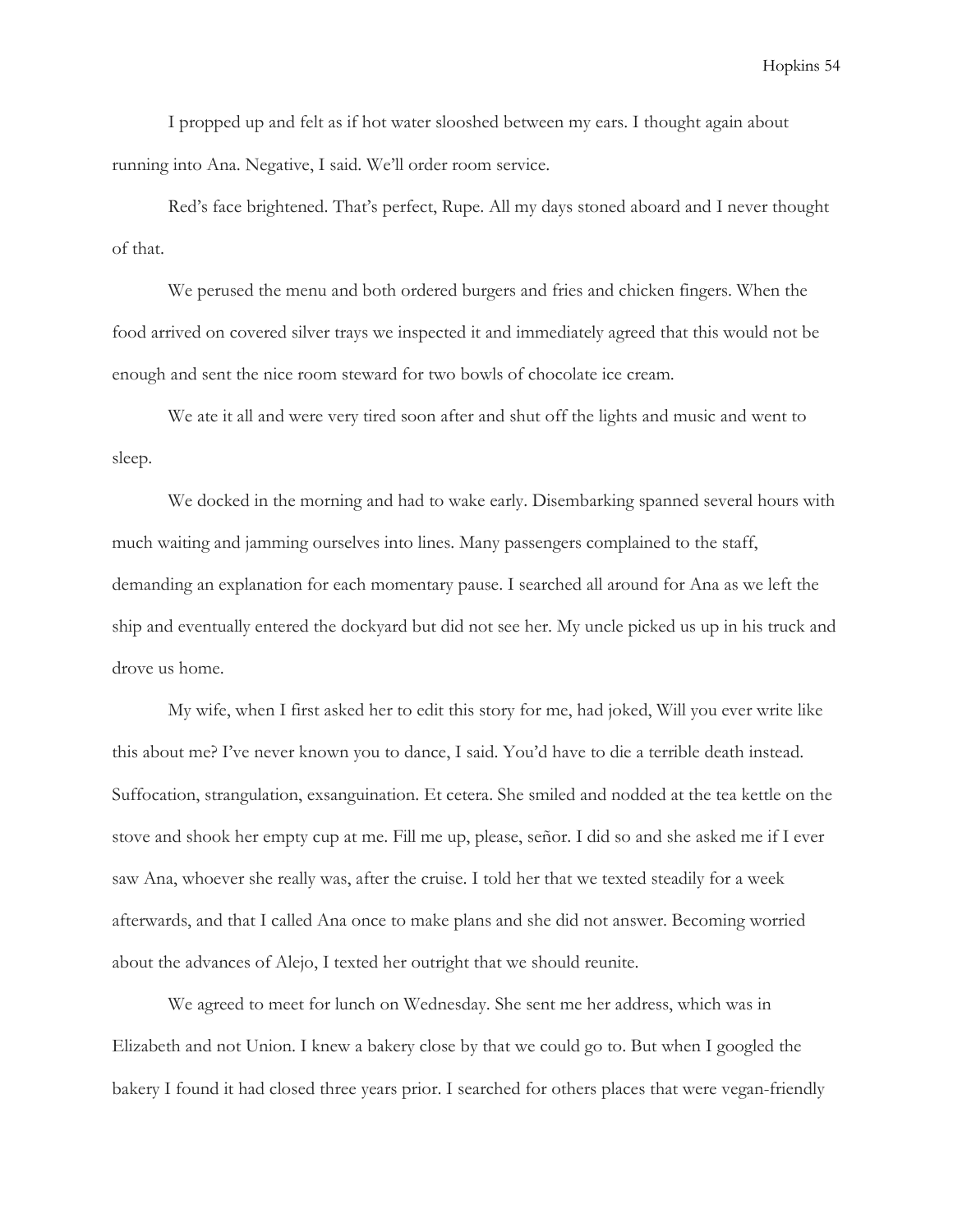but could not find anywhere within a thirty-minute drive. I had to work later that afternoon and could not take so long, so with no other option I texted her and explained the situation and asked how about that nearby pizza place she once mentioned. She said sure and it was set.

 That Wednesday I drove forty-five minutes to her house. As usual, I had smoked too much pot the night before, and my mind still felt unbalanced, the firing of neurons stuttered. My air conditioning stopped working halfway down. It was at least eight-five degrees out and I sweated through the back of my shirt and the seat of my boxers. My shorts were navy blue and my shirt dark red, so I told myself that she wouldn't notice. I arrived a few minutes late because of traffic and parked along the curb. Her house was small and the lawn was neat and a Puerto Rican flag flew from the porch.

 Ana was waiting at the door and came right out to the car. She got in and I kissed her on the cheek. She received it with a nervous laugh. How are you? I said. Good, she said. I'm happy to see you, Rupert. I told her I was happy to see her too and apologized for the broken AC. It's okay, she said. In my dad's car that I drive sometimes the air doesn't work too. The drive's not far.

 She directed me the few turns to the pizza place. I asked whether she'd finished reading Slaughterhouse-Five yet, and she said she was almost done. Vonnegut was really important to me, I said. The lean economy. How each part like blooms from what comes before and wastes nothing.

 She didn't understand what I meant, so I explained how writing a story is like performing those spinning plate acts from the Ed Sullivan Show and how Vonnegut does this perfectly. I sort of get it, she said, as we arrived at Gomez Bros' Pizza. I dropped the topic and we went inside.

 I told her I'd probably get two slices. Might as well just get a whole pie. The special, she said, pointing the banner above the counter: \$8.99 for a large pie and two-liter soda. Sure, I said. I slid open the door of the fridge. Get Sprite, she said.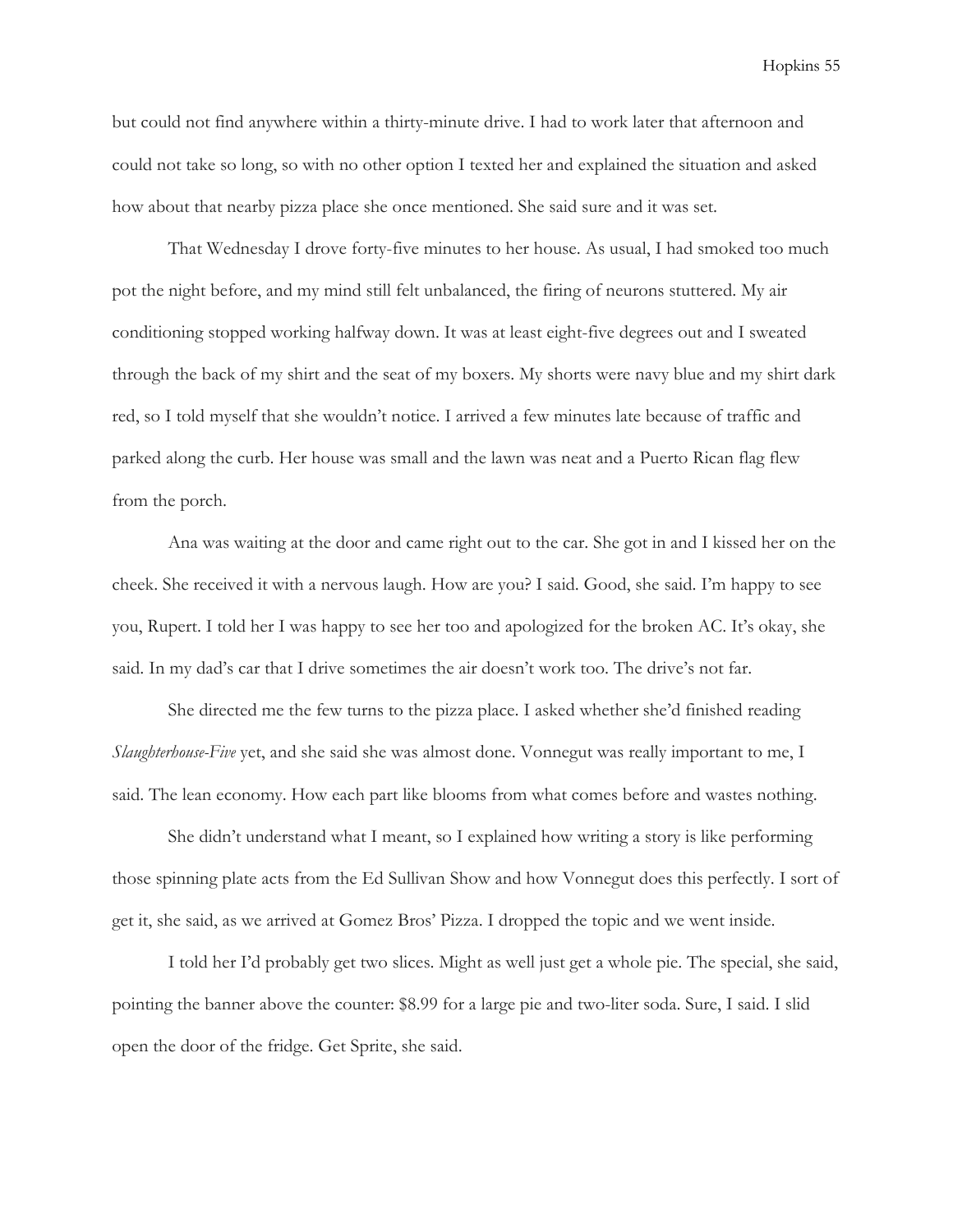I did so, cradling the big bottle as if it was a wet baby. I hadn't drunk full-sugar soda for years prior or, in fact, since that day. She laughed. You look like I'm making you do something you're like out of your comfort zone with. It's fine, I smiled.

 I told the cashier we'd take the special and paid. I like your dress, the cashier said to Ana. Thank you, Ana said to her, and explained to the cashier where she got it and for how much. I suddenly felt stupid for not having complimented Ana yet. I glanced over as I put the change in my wallet and saw Ana's necklace, a golden figure-eight that I'd realize days after was really a lemniscate, and noted to compliment that later.

 We sat and chatted and soon the pie came. We talked about her father, who works as a commercial painter and who she'd implied was divorced from her mother; her older sister, who she hadn't mentioned before but whom Ana now noted was overweight and had giant breasts; Red and his recent hiring as a guidance counselor in a local public school; my mother's first place victory the previous weekend at a local 5k race for charity; Minca's stepfather, who started having serious heart problems a day after the cruise; Minca's bad luck in general; the reading lists of the early American and Victorian literature classes she'd be taking next semester; my post-grad plans; the difference between lesser and fewer and further and farther; how she might have difficulty coming to see me since her father used their car for work; how I was willing to make the drive; the raccoon she found with its head stuck in a peanut butter jar and freed; her plans for the rest of the summer, namely a road trip to Florida with her mother, if funds allowed for it; how the Jersey shore would be a bummer after the clean beaches of Bermuda; and other things.

 When we were done there were a few slices left and most of the soda. We had the pizza packed to go and I carried the box and bottle out with us. I placed them in the back seat of my car, which had become so hot in the sun that I had to let down the windows and crack the doors to let it vent for a few minutes.